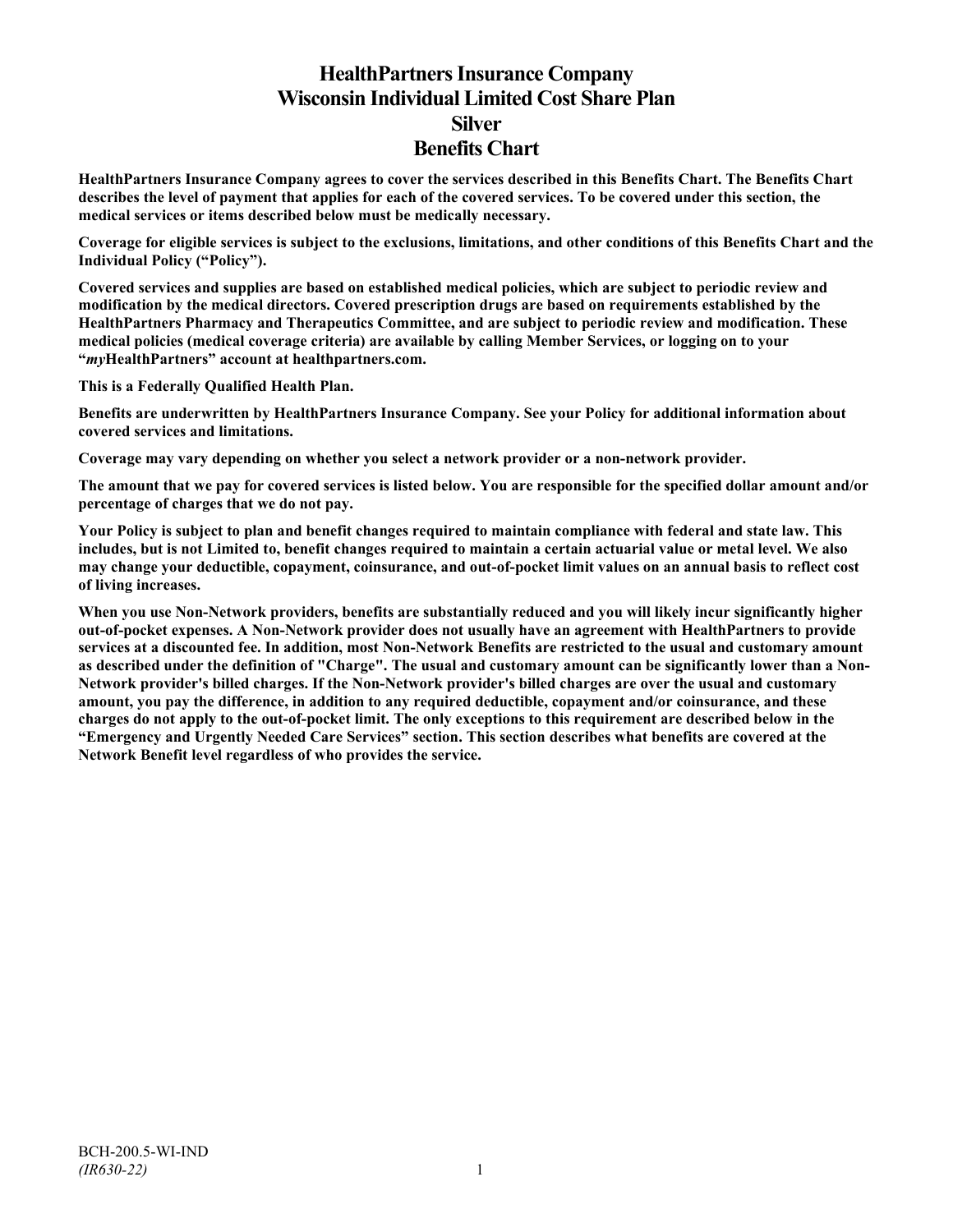## **These definitions apply to the Benefits Chart. They also apply to your Policy.**

| <b>Biosimilar Drug:</b> | A prescription drug, approved by the Food and Drug Administration (FDA), that the FDA has<br>determined is biosimilar to and interchangeable with a biological brand name drug. Biosimilar<br>drugs are not considered generic drugs and are not covered under the generic drug benefit.                                                                                                                                                                                                                                                                                                                                     |
|-------------------------|------------------------------------------------------------------------------------------------------------------------------------------------------------------------------------------------------------------------------------------------------------------------------------------------------------------------------------------------------------------------------------------------------------------------------------------------------------------------------------------------------------------------------------------------------------------------------------------------------------------------------|
| <b>Brand Name Drug:</b> | A prescription drug, approved by the Food and Drug Administration (FDA), that is manufactured,<br>sold or licensed for sale under a trademark by the pharmaceutical company that originally<br>researched and developed the drug. Brand name drugs have the same active-ingredient formula as<br>the generic version of the drug. However, generic drugs are manufactured and sold by other drug<br>manufacturers and are generally not available until after the patent on the brand name drug has<br>expired. A few brand name drugs may be covered at the generic benefit level if this is indicated on<br>the formulary. |
| <b>Calendar Year:</b>   | This is the 12-month period beginning 12:01 A.M. Central Time, on January 1, and ending 12:00<br>A.M. Central Time of the next following December 31.                                                                                                                                                                                                                                                                                                                                                                                                                                                                        |
| Charge:                 | For covered services delivered by a network provider, this is the provider's discounted fee for a<br>given medical/surgical service, procedure or item.                                                                                                                                                                                                                                                                                                                                                                                                                                                                      |
|                         | For covered services delivered by non-network providers, a contracted rate may apply if such<br>arrangement is available to HealthPartners.                                                                                                                                                                                                                                                                                                                                                                                                                                                                                  |
|                         | For the Usual and Customary Charge for covered services delivered by non-network providers,<br>our payment is calculated using one of the following options in the following order, depending on<br>availability: 1) a percentage of the Medicare fee schedule; 2) a comparable schedule if the service<br>is not on the Medicare fee schedule; or 3) a commercially reasonable rate for such service if a fee<br>schedule is not available.                                                                                                                                                                                 |
|                         | The Usual and Customary Charge is the maximum amount allowed that we consider in the<br>calculation of the payment of charges incurred for certain covered services. You must pay for any<br>charges above the usual and customary charge, and they do not apply to the out-of-pocket limit.                                                                                                                                                                                                                                                                                                                                 |
|                         | A charge is incurred for covered ambulatory medical and surgical services, on the date the service<br>or item is provided. A charge is incurred for covered inpatient services, on the date of admission to<br>a hospital. To be covered, a charge must be incurred on or after your effective date and on or<br>before the termination date.                                                                                                                                                                                                                                                                                |
|                         | Copayment/Coinsurance: The specified dollar amount, or percentage, of charges incurred for covered services, which we do<br>not pay, but which you must pay, each time you receive certain medical services, procedures or<br>items. Our payment for those covered services or items begins after the copayment or coinsurance<br>is satisfied. Covered services or items requiring a copayment or coinsurance are specified in this<br>Benefits Chart.                                                                                                                                                                      |
|                         | For services provided by a network provider:                                                                                                                                                                                                                                                                                                                                                                                                                                                                                                                                                                                 |
|                         | An amount which is listed as a flat dollar copayment is applied to a network provider's discounted<br>charges for a given service. However, if the network provider's discounted charges for a service or<br>item is less than the flat dollar copayment, you will pay the network provider's discounted charge.<br>An amount which is listed as a percentage of charges or coinsurance is based on the network<br>provider's discounted charges, calculated at the time the claim is processed, which may include an<br>agreed upon fee schedule rate for case rate or withhold arrangements.                               |
|                         | For services provided by a Non-Network provider:                                                                                                                                                                                                                                                                                                                                                                                                                                                                                                                                                                             |
|                         | Any copayment or coinsurance is applied to the lesser of the provider's charges or the usual and<br>customary charge for a service.                                                                                                                                                                                                                                                                                                                                                                                                                                                                                          |
|                         | A copayment or coinsurance is due at the time a service is provided, or when billed by the<br>provider. The copayment or coinsurance applicable for a scheduled visit with a network provider<br>will be collected for each visit, late cancellation and failed appointment.                                                                                                                                                                                                                                                                                                                                                 |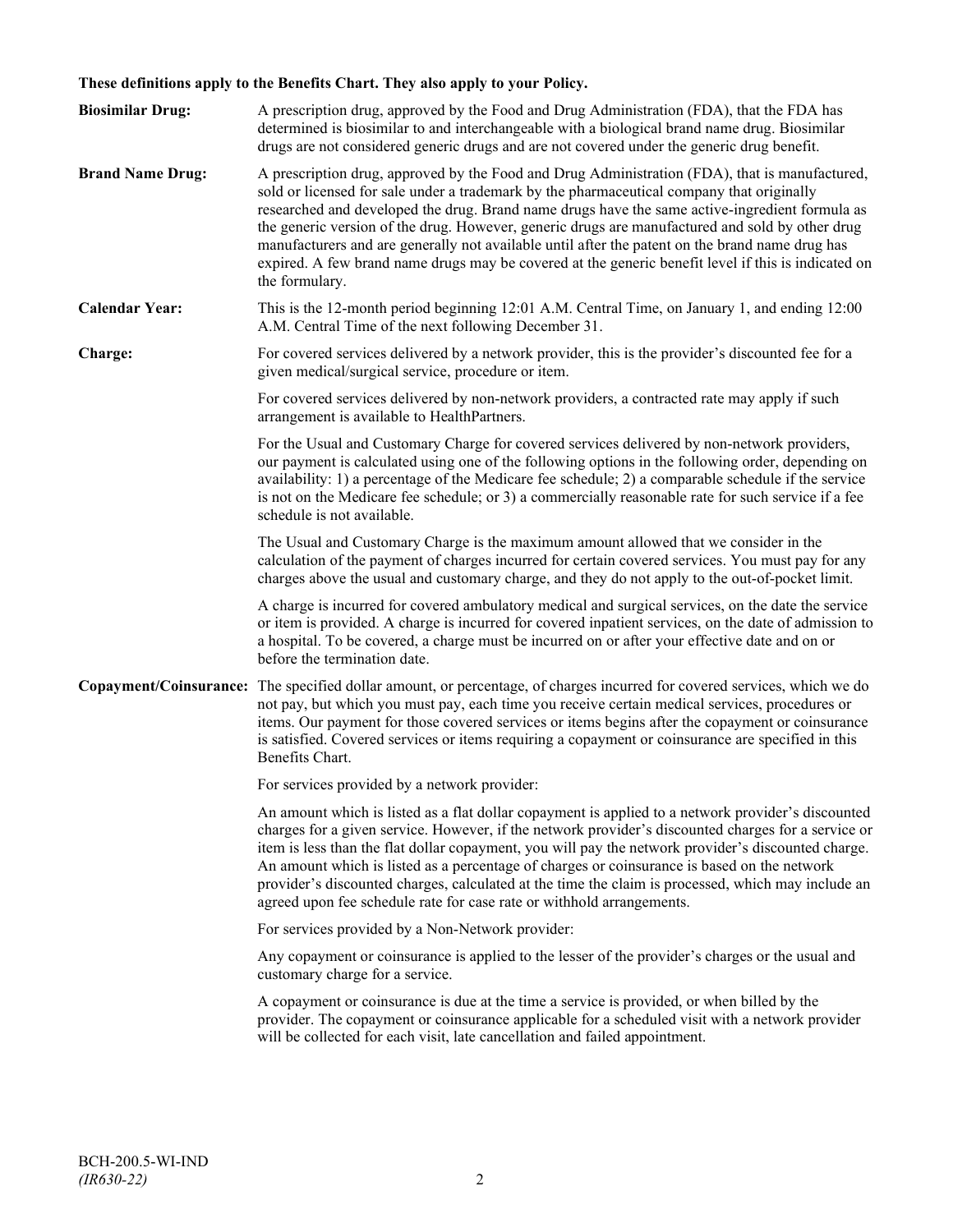| Deductible:                     | The specified dollar amount of charges incurred for covered services, which we do not pay, but an<br>enrollee or a family has to pay first in a calendar year. Our payment for those services or items<br>begins after the deductible is satisfied. For network providers, the amount of the charges that apply<br>to the deductible are based on the network provider's discounted charges, calculated at the time<br>the claim is processed, which may include an agreed upon fee schedule rate for case rate or<br>withhold arrangements. For non-network providers, the amount of charges that apply to the<br>deductible are the lesser of the provider's charges or the usual and customary charge for a service. |
|---------------------------------|-------------------------------------------------------------------------------------------------------------------------------------------------------------------------------------------------------------------------------------------------------------------------------------------------------------------------------------------------------------------------------------------------------------------------------------------------------------------------------------------------------------------------------------------------------------------------------------------------------------------------------------------------------------------------------------------------------------------------|
| Formulary:                      | This is a current list, which may be revised from time to time, of prescription drugs, medications,<br>equipment and supplies covered by us as indicated in this Benefits Chart which are covered at the<br>highest benefit level. Some drugs on the formulary may require prior authorization to be covered<br>as formulary drugs. The formulary, and information on drugs that require prior authorization, are<br>available by calling Member Services, or logging on to your "myHealthPartners" account at<br>healthpartners.com.                                                                                                                                                                                   |
| <b>Generic Drug:</b>            | A prescription drug, approved by the Food and Drug Administration (FDA), that the FDA has<br>determined is comparable to a brand name drug product in dosage form, strength, route of<br>administration, quality, intended use and documented bioequivalence. Generally, generic drugs<br>cost less than brand name drugs. Some brand name drugs may be covered at the generic drug<br>benefit level if this is indicated on the formulary.                                                                                                                                                                                                                                                                             |
| <b>Indian Health Providers:</b> | These are health care centers operated by Indian Health Service, an Indian Tribe, tribal<br>organization, or an urban Indian organization or through referral under contract health services.                                                                                                                                                                                                                                                                                                                                                                                                                                                                                                                           |
| <b>Non-Formulary Drug:</b>      | This is a prescription drug, approved by the Food and Drug Administration (FDA), that is not on<br>the formulary, is medically necessary and is not investigative or experimental or otherwise<br>excluded under your Policy.                                                                                                                                                                                                                                                                                                                                                                                                                                                                                           |
| <b>Out-of-Pocket Expenses:</b>  | You pay the specified copayments/coinsurance and deductibles applicable for particular services,<br>subject to the out-of-pocket limit described below. These amounts are in addition to the monthly<br>enrollment payments.                                                                                                                                                                                                                                                                                                                                                                                                                                                                                            |
| <b>Out-of-Pocket Limit:</b>     | You pay the copayments/coinsurance and deductibles for covered services, to the individual or<br>family out-of-pocket limit. Thereafter we cover 100% of charges incurred for all other covered<br>services, for the rest of the calendar year. You pay amounts greater than the out-of-pocket limit if<br>you exceed any visits or day limits.                                                                                                                                                                                                                                                                                                                                                                         |
|                                 | Non-Network Benefits above the usual and customary charge (see definition of charge above) do<br>not apply to the out-of-pocket limit.                                                                                                                                                                                                                                                                                                                                                                                                                                                                                                                                                                                  |
|                                 | Non-Network Benefits for transplant surgery do not apply to the out-of-pocket limit.                                                                                                                                                                                                                                                                                                                                                                                                                                                                                                                                                                                                                                    |
|                                 | You are responsible to keep track of the out-of-pocket expenses. Contact our Member Services<br>department for assistance in determining the amount paid by the enrollee for specific eligible<br>services received. Claims for reimbursement under the out-of-pocket limit provisions are subject<br>to the same time limits and provisions described under the "Claims Provisions" section of the<br>Contract.                                                                                                                                                                                                                                                                                                        |
| <b>Primary Care Providers:</b>  | These are providers in the following categories: Family Practice, General Practice, Internal<br>Medicine, Pediatrics, Adolescent Medicine, Adult Medicine and Geriatrics.                                                                                                                                                                                                                                                                                                                                                                                                                                                                                                                                               |
|                                 | Specialty Care Providers: These are providers who are not in the following categories: Family Practice, General Practice,<br>Internal Medicine, Pediatrics, Adolescent Medicine, Adult Medicine and Geriatrics.                                                                                                                                                                                                                                                                                                                                                                                                                                                                                                         |
| <b>Specialty Drug List:</b>     | This is a current list, which may be revised from time to time, of prescription drugs, medications,<br>equipment and supplies, which are typically bio-pharmaceuticals. The purpose of a specialty drug<br>list is to facilitate enhanced monitoring of complex therapies used to treat specific conditions.<br>Specialty drugs are covered by us as indicated in this Benefits Chart. The specialty drug list is<br>available by calling Member Services, or logging on to your "myHealthPartners" account at<br>healthpartners.com                                                                                                                                                                                    |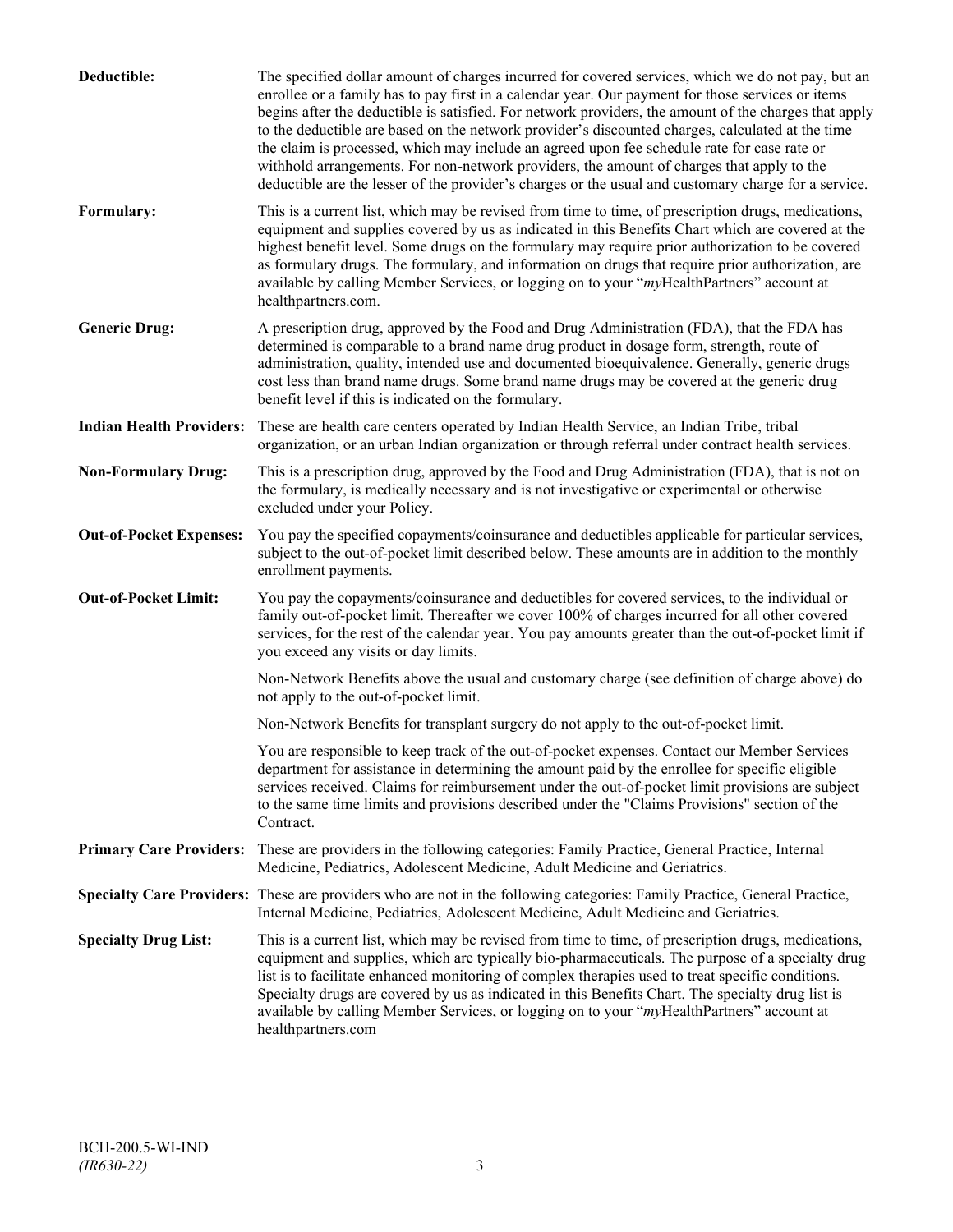## **DEDUCTIBLES AND OUT-OF-POCKET LIMITS**

#### **Individual Calendar Year Deductible**

| Network Benefits | <b>Non-Network Benefits</b> |
|------------------|-----------------------------|
| None.            | \$20,000                    |

### **Family Calendar Year Deductible**

| Network Benefits | <b>Non-Network Benefits</b> |
|------------------|-----------------------------|
| None.            | \$40,000                    |

#### **Individual Calendar Year Out-of-Pocket Limit**

| <b>Network Benefits</b> | <b>Non-Network Benefits</b> |
|-------------------------|-----------------------------|
| \$8,700                 | None.                       |

#### **Family Calendar Year Out-of-Pocket Limit**

| <b>Network Benefits</b> | <b>Non-Network Benefits</b> |
|-------------------------|-----------------------------|
| \$17,400                | None.                       |

Your individual and family out-of-pocket amounts may be indexed to allow for changes under Federal rules.

Separate Out-of-Pocket Limits must be satisfied under Network Benefits and Non-Network Benefits.

Non-Network Benefits above the usual and customary charge will not apply to the individual or family Out-of-Pocket.

Any amounts paid or reimbursed by a third party, including but not Limited to: point of service rebates, manufacturer coupons, manufacturer debit cards or other forms of direct reimbursement to an Insured for a product or service, will not apply as an outof-pocket expense, to the extent permitted under state and federal law.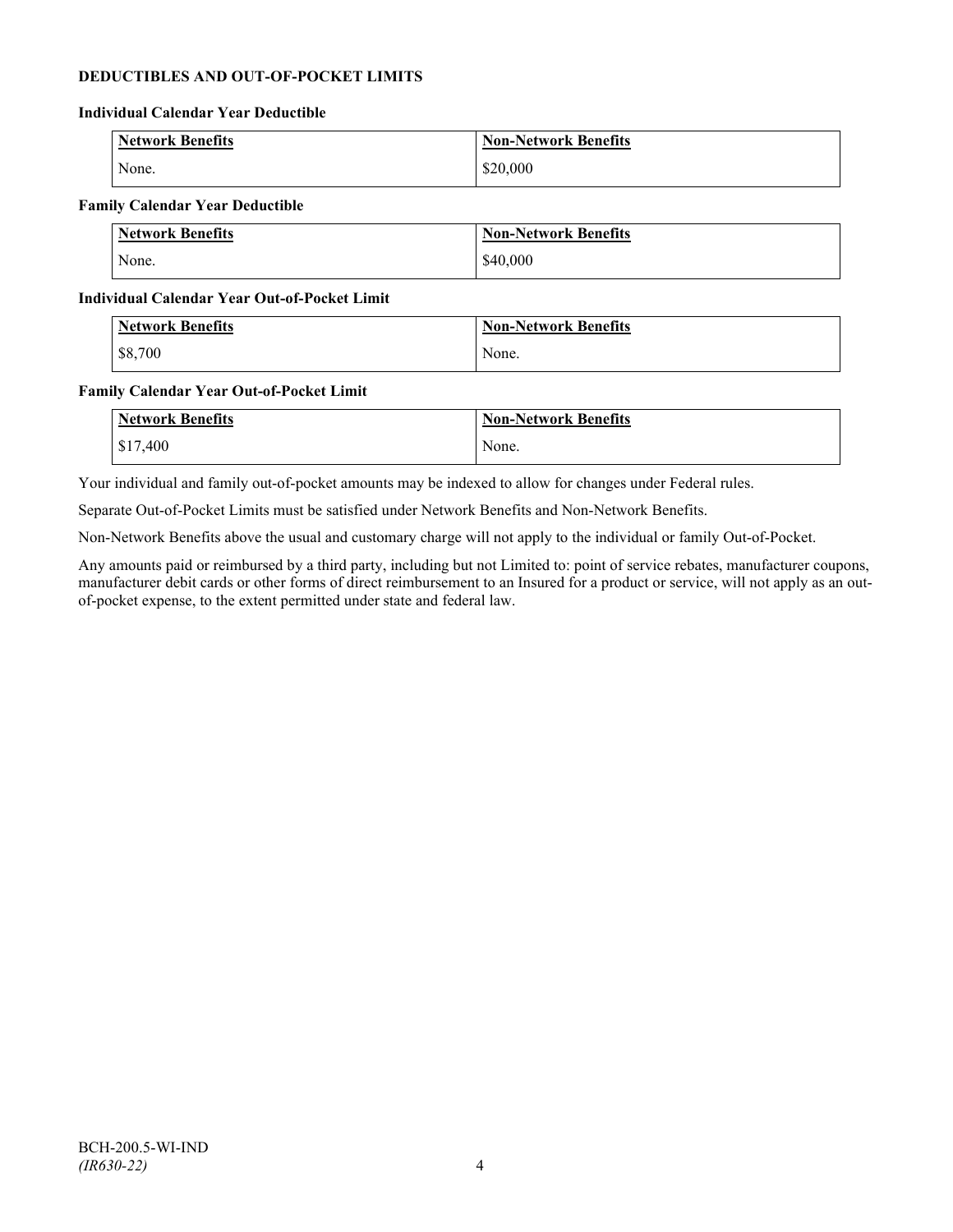## **AMBULANCE AND MEDICAL TRANSPORTATION**

### **Covered Services:**

We cover ambulance and medical transportation for medical emergencies.

We also cover medically necessary, non-emergency transportation if it meets our medical coverage criteria.

Covered services are based on established medical policies, which are subject to periodic review and modification by the medical directors. These medical policies (medical coverage criteria) and applicable prior authorization requirements are available by calling Member Services, or logging on to your "*my*HealthPartners" account a[t healthpartners.com.](http://www.healthpartners.com/)

| <b>Network Benefits</b>                                                                            | <b>Non-Network Benefits</b> |
|----------------------------------------------------------------------------------------------------|-----------------------------|
| 100% of the charges incurred, subject to<br>a copayment of \$500 per trip.                         | See Network Benefits.       |
| Services received from Indian Health Providers will be<br>covered at 100% of the charges incurred. |                             |

### **Not Covered:**

See "Services Not Covered" in your Policy.

### **AUTISM SERVICES**

#### **Covered Services:**

We cover prior authorized evidence-based intensive-level and non-intensive-level treatment of autism spectrum disorders (autism disorder, Asperger's syndrome or pervasive development disorder not otherwise specified).

Covered services are based on established medical policies, which are subject to periodic review and modification by the medical directors. These medical policies (medical coverage criteria) are available by calling Member Services, or logging on to your "*my*HealthPartners" account at [healthpartners.com.](http://www.healthpartners.com/)

Your network provider will coordinate the prior authorization process for any autism treatment services. You may call Member Services at 952-883-5900 or toll-free at 888-360-0622 if you have any questions or concerns regarding the authorization process.

Please call Member Services at 952-883-5900 or toll-free at 888-360-0622 to request authorization for autism treatment services from a Non-Network provider.

**Intensive-level services for children diagnosed with autism spectrum disorders.** Intensive-level services must begin on or after 2 years of age and end before 9 years of age. Intensive-level services, on average, are services provided for more than 20 hours of treatment per week. (The average number of hours a week is calculated over a 6-month period.)

| <b>Network Benefits</b>                                | <b>Non-Network Benefits</b>                            |
|--------------------------------------------------------|--------------------------------------------------------|
| 100% of the charges incurred, subject to a             | 50% of the charges incurred.                           |
| copayment of \$25 per visit.                           | Services received from Indian Health Providers will be |
| Services received from Indian Health Providers will be | covered at 100% of the charges incurred.               |
| covered at 100% of the charges incurred.               | Deductible does not apply.                             |
| Limited to 240 visits per calendar year.               | Limited to 240 visits per calendar year.               |

The maximum number of visits is combined for Network Benefits and Non-Network Benefits. Visit limits are based on minimum coverage amount available at the time of publication. Additional visits may be available if required due to revised minimum coverage amounts issued by the Office of the Commissioner of Insurance. See our medical coverage criteria for current visit limits.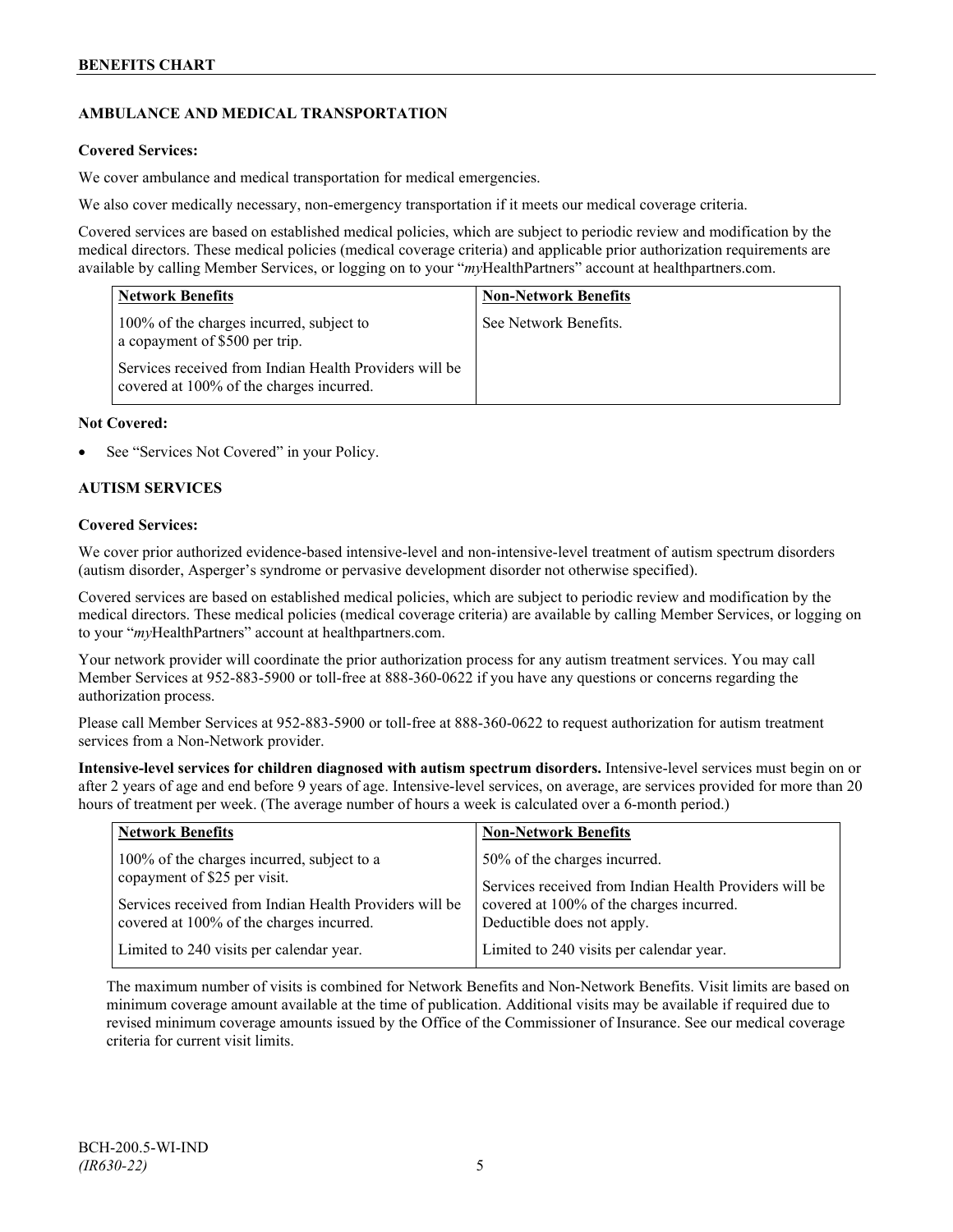### **Intensive-Level Services Lifetime Maximum Benefit**

| <b>Network Benefits</b>                               | <b>Non-Network Benefits</b>                           |
|-------------------------------------------------------|-------------------------------------------------------|
| 4 years of cumulative services under this plan or any | 4 years of cumulative services under this plan or any |
| other plan.                                           | other plan.                                           |

### **Non-intensive-level services for Insureds diagnosed with autism spectrum disorders**

| <b>Network Benefits</b>                                                                            | <b>Non-Network Benefits</b>                                            |
|----------------------------------------------------------------------------------------------------|------------------------------------------------------------------------|
| 100% of the charges incurred, subject to a                                                         | 50% of the charges incurred.                                           |
| copayment of \$25 per visit.                                                                       | Services received from Indian Health Providers will be                 |
| Services received from Indian Health Providers will be<br>covered at 100% of the charges incurred. | covered at 100% of the charges incurred.<br>Deductible does not apply. |
| Limited to 120 visits per calendar year.                                                           | Limited to 120 visits per calendar year.                               |
|                                                                                                    |                                                                        |

The maximum number of visits is combined for Network Benefits and Non-Network Benefits. Visit limits are based on minimum coverage amount available at the time of publication. Additional visits may be available if required due to revised minimum coverage amounts issued by the Office of the Commissioner of Insurance. See our medical coverage criteria for current visit limits.

### **Not Covered:**

See "Services Not Covered" in your Policy.

## **BEHAVIORAL HEALTH SERVICES**

### **Covered Services:**

Covered services are based on established medical policies, which are subject to periodic review and modification by the medical directors. These medical policies (medical coverage criteria) are available by calling Member Services, or logging on to your "*my*HealthPartners" account at [healthpartners.com.](http://www.healthpartners.com/)

**Transitional treatment services.** These are services for the treatment of nervous or mental disorders, and substance use disorders which are provided to an Insured in a less restrictive manner than are inpatient hospital services but in a more intensive manner than are outpatient services. Transitional treatment services are services offered by a provider, and certified by the Wisconsin Department of Health Services for each of the following (except the last bulleted item):

- Mental health services for covered adults in a day treatment program.
- Mental health services for covered children in a day hospital treatment program.
- Services for persons with chronic mental illness provided through a community support program.
- Residential treatment programs for dependent covered persons with substance use disorder.
- Substance use disorder services in a day treatment program.
- Services for persons who are experiencing a mental health crisis or who are in a situation likely to turn into a mental health crisis if support is not provided.
- Intensive outpatient programs for the treatment of psychoactive substance use disorders provided in accordance with the patient placement criteria of the American Society of Addiction Medicine.

### **Mental health services**

We cover services for mental health diagnoses as described in the Diagnostic and Statistical Manual of Mental Disorders – Fifth Edition (DSM 5) (most recent edition).

We provide coverage for mental health treatment ordered by a Wisconsin court under a valid court order that is issued on the basis of a behavioral care evaluation performed by a licensed psychiatrist or doctoral level licensed psychologist, which includes a diagnosis and an individual treatment plan for care in the most appropriate, least restrictive environment. We must be given a copy of the court order and the behavioral care evaluation, and the service must be a covered benefit under your Policy, and the service must be provided by a network provider, or other provider as required by law.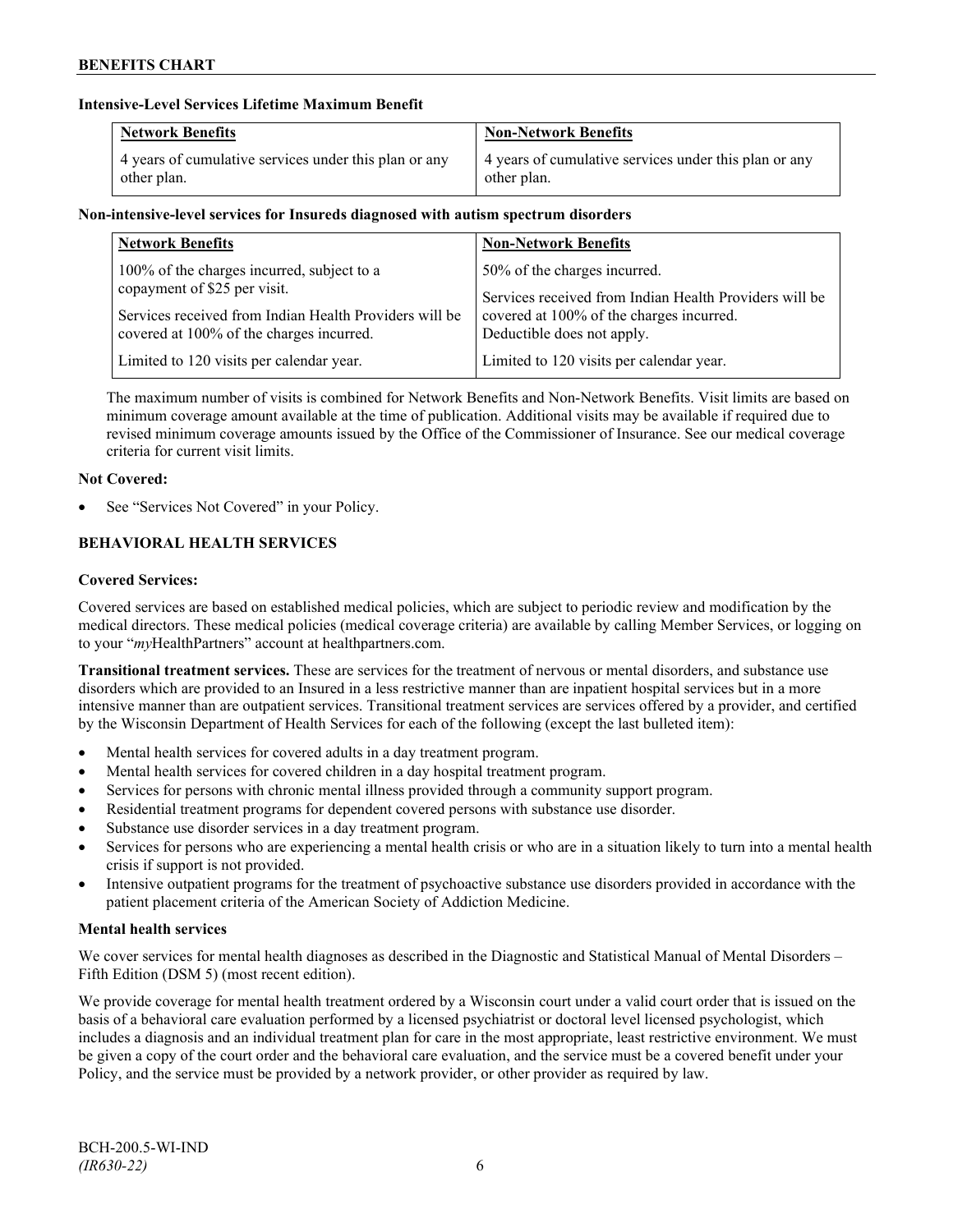## **BENEFITS CHART**

**Outpatient services:** We cover medically necessary outpatient professional mental health services for evaluation, crisis intervention, and treatment of mental health disorders.

A comprehensive diagnostic assessment will be used as the basis for a determination by a mental health professional, concerning the appropriate treatment and the extent of services required.

Outpatient services we cover for a diagnosed mental health condition include the following:

- Individual, group, family and multi-family therapy;
- Medication management provided by a physician, certified nurse practitioner, or physician's assistant;
- Psychological testing services for the purposes of determining the differential diagnoses and treatment planning for patients currently receiving behavioral health services;
- Partial hospitalization services in a licensed hospital or community mental health center;
- Psychotherapy and nursing services provided in the home if authorized by us; and
- Treatment for gender dysphoria.

| <b>Network Benefits</b>                                                                                                                                                                                                                                                                                                   | <b>Non-Network Benefits</b>                                                                                                                                      |
|---------------------------------------------------------------------------------------------------------------------------------------------------------------------------------------------------------------------------------------------------------------------------------------------------------------------------|------------------------------------------------------------------------------------------------------------------------------------------------------------------|
| 100% of the charges incurred, subject to a<br>copayment of \$25 per visit.<br>For family therapy, only one copayment will be<br>charged, regardless of the number of Insureds primarily<br>involved in the therapy.<br>Services received from Indian Health Providers will be<br>covered at 100% of the charges incurred. | 50% of the charges incurred.<br>Services received from Indian Health Providers will be<br>covered at 100% of the charges incurred.<br>Deductible does not apply. |

### **Group therapy**

| <b>Network Benefits</b>                                | <b>Non-Network Benefits</b>                            |
|--------------------------------------------------------|--------------------------------------------------------|
| 100% of the charges incurred, subject to a             | 50% of the charges incurred.                           |
| copayment of \$15 per visit.                           | Services received from Indian Health Providers will be |
| Services received from Indian Health Providers will be | covered at 100% of the charges incurred.               |
| covered at 100% of the charges incurred.               | Deductible does not apply.                             |

### **Inpatient services, including mental health residential treatment services:** We cover the following:

- Medically necessary inpatient services in a hospital or licensed residential treatment facility and professional services for treatment of mental health disorders. Medical stabilization is covered under inpatient hospital services in the "Hospital and Skilled Nursing Facility Services" section.
- Medically necessary mental health residential treatment service. This care must be authorized by us and provided by a hospital or residential behavioral health treatment facility licensed by the local state or Department of Health and Human Services. Services not covered under this benefit include halfway houses, group homes, extended care facilities, shelter services, correctional services, detention services, group residential services, foster care services and wilderness programs.

| <b>Network Benefits</b>                                                                                                                                                                                                                                                                   | <b>Non-Network Benefits</b>                                                                                                                                      |
|-------------------------------------------------------------------------------------------------------------------------------------------------------------------------------------------------------------------------------------------------------------------------------------------|------------------------------------------------------------------------------------------------------------------------------------------------------------------|
| 100% of the charges incurred, subject to a copayment<br>of \$1,200 per day for the first three days of admission.<br>Then services will be paid at 100% of the charges<br>incurred.<br>Services received from Indian Health Providers will be<br>covered at 100% of the charges incurred. | 50% of the charges incurred.<br>Services received from Indian Health Providers will be<br>covered at 100% of the charges incurred.<br>Deductible does not apply. |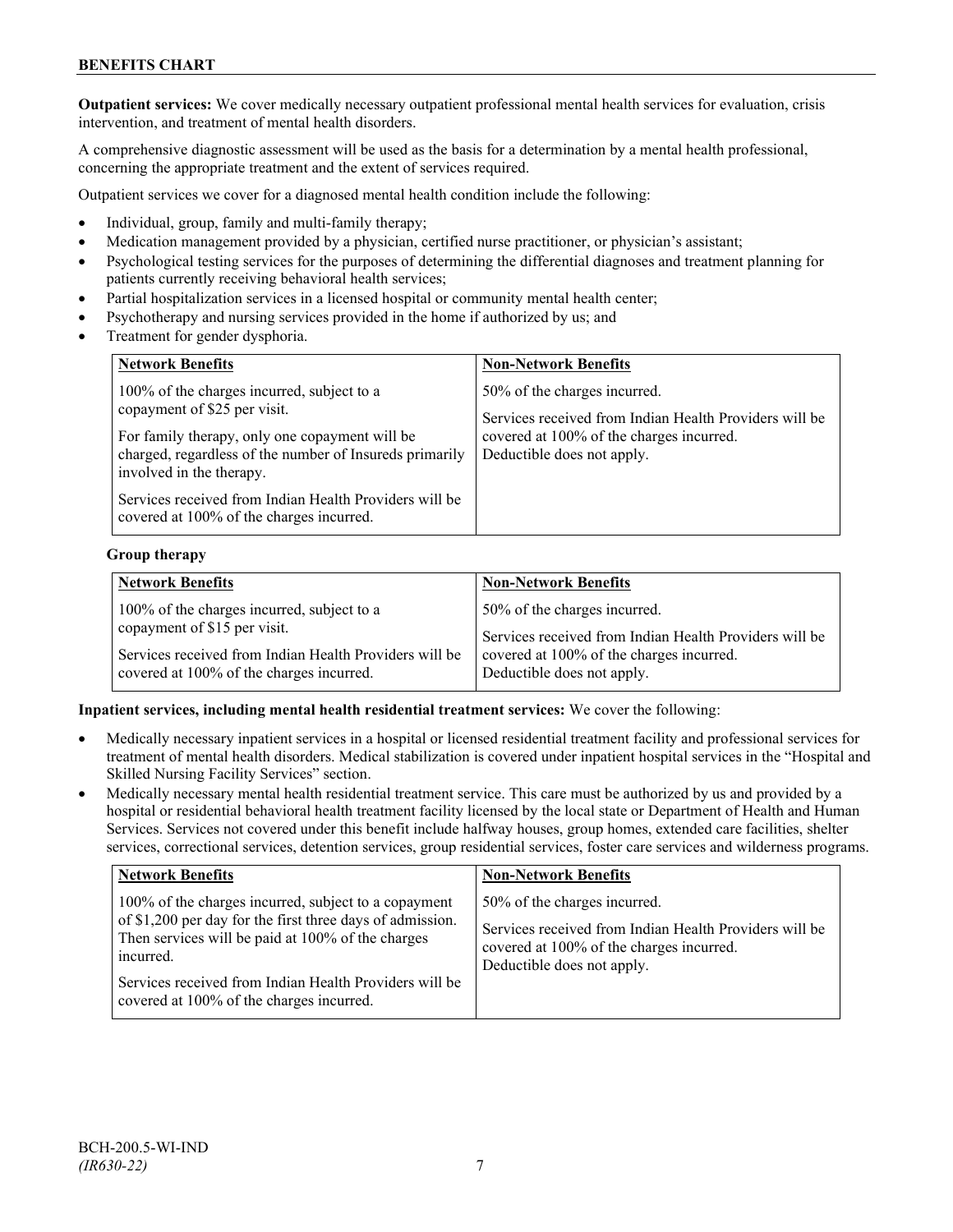**Transitional treatment services:** We cover transitional treatment services described above for treatment of mental and nervous disorders**.**

| <b>Network Benefits</b>                                                    | <b>Non-Network Benefits</b>                                                                        |
|----------------------------------------------------------------------------|----------------------------------------------------------------------------------------------------|
| 100% of the charges incurred, subject to a<br>copayment of \$25 per visit. | 50% of the charges incurred.                                                                       |
| Services received from Indian Health Providers will be                     | Services received from Indian Health Providers will be<br>covered at 100% of the charges incurred. |
| covered at 100% of the charges incurred.                                   | Deductible does not apply.                                                                         |

### **Substance use disorder (SUD) treatment services**

We cover medically necessary services for assessments by a licensed alcohol and drug counselor and treatment of substance use disorders as defined in the latest edition of the DSM 5.

**Outpatient services:** We cover medically necessary outpatient professional services for diagnosis and treatment of substance use disorders. Substance use disorder treatment services must be provided by a program licensed by the local Department of Health Services.

Outpatient services we cover for a diagnosed substance use disorder include the following:

- Individual, group, family, and multi-family therapy provided in an office setting; and
- Opiate replacement therapy including methadone and buprenorphine treatment.

| <b>Network Benefits</b>                                                                            | <b>Non-Network Benefits</b>                                            |
|----------------------------------------------------------------------------------------------------|------------------------------------------------------------------------|
| 100% of the charges incurred, subject to a                                                         | 50% of the charges incurred.                                           |
| copayment of \$25 per visit.                                                                       | Services received from Indian Health Providers will be                 |
| Services received from Indian Health Providers will be<br>covered at 100% of the charges incurred. | covered at 100% of the charges incurred.<br>Deductible does not apply. |

**Inpatient services:** We cover the following:

- Medically necessary inpatient services in a hospital or a licensed residential primary treatment center.
- Services provided in a hospital that is licensed by the local state and accredited by Medicare; and
- Detoxification services in a hospital or community detoxification facility if it is licensed by the local Department of Health Services.

| <b>Network Benefits</b>                                                                                                                                                                                                                                                                     | <b>Non-Network Benefits</b>                                                                                                                                      |
|---------------------------------------------------------------------------------------------------------------------------------------------------------------------------------------------------------------------------------------------------------------------------------------------|------------------------------------------------------------------------------------------------------------------------------------------------------------------|
| 100% of the charges incurred, subject to a copayment of  <br>\$1,200 per day for the first three days of admission.<br>Then services will be paid at 100% of the charges<br>incurred.<br>Services received from Indian Health Providers will be<br>covered at 100% of the charges incurred. | 50% of the charges incurred.<br>Services received from Indian Health Providers will be<br>covered at 100% of the charges incurred.<br>Deductible does not apply. |

**Transitional treatment services:** We cover transitional treatment services described above for treatment of substance use disorder.

| <b>Network Benefits</b>                                | <b>Non-Network Benefits</b>                            |
|--------------------------------------------------------|--------------------------------------------------------|
| 100% of the charges incurred, subject to a             | 50% of the charges incurred.                           |
| copayment of \$25 per visit.                           | Services received from Indian Health Providers will be |
| Services received from Indian Health Providers will be | covered at 100% of the charges incurred.               |
| covered at 100% of the charges incurred.               | Deductible does not apply.                             |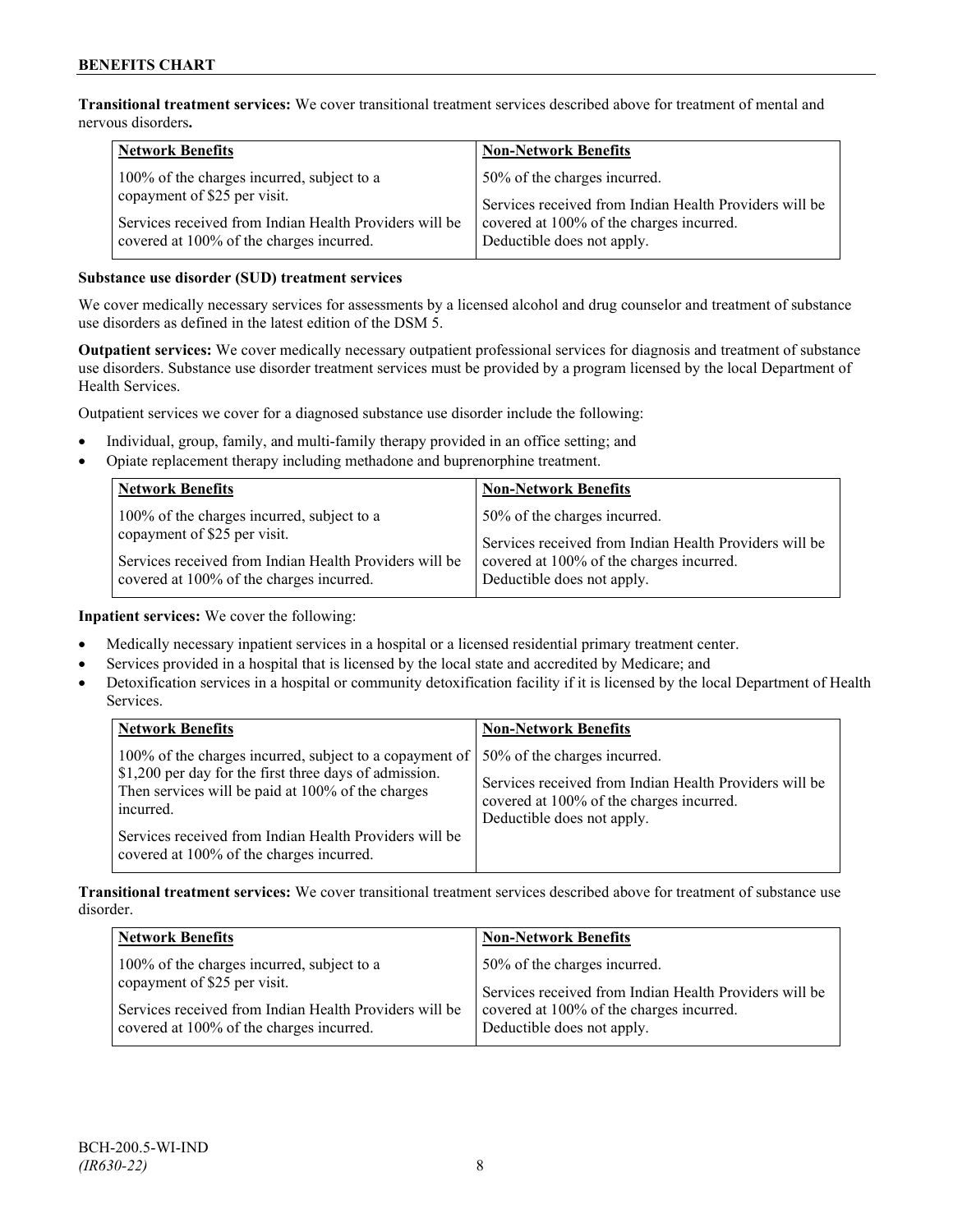## **BENEFITS CHART**

**Out of area services for Wisconsin students:** If a dependent child is a student located in a school in Wisconsin, but outside of our service area, we cover mental health and substance use disorder services as required under Wisconsin Statute 609.655.

- The student may have a clinical assessment from a local, non-network mental health or substance use disorder treatment provider at the network benefit level when prior authorized by us.
- If outpatient services are recommended in the clinical assessment, five outpatient visits from a non-network provider will be covered at the network benefit level.
- Our Medical Director will determine the need for continuing treatment by the non-network provider; additional visits may be approved.
- Coverage for the outpatient services will not be provided if the recommended treatment would keep the student from attending school on a regular basis or if the student is no longer attending the school full-time.

This benefit is subject to the limitations shown in this "Behavioral Health Services" section.

| <b>Network Benefits</b>                                                                                                                                                          | <b>Non-Network Benefits</b>                                                                                                                                      |
|----------------------------------------------------------------------------------------------------------------------------------------------------------------------------------|------------------------------------------------------------------------------------------------------------------------------------------------------------------|
| 100% of the charges incurred, subject to a<br>copayment of \$25 per visit.<br>Services received from Indian Health Providers will be<br>covered at 100% of the charges incurred. | 50% of the charges incurred.<br>Services received from Indian Health Providers will be<br>covered at 100% of the charges incurred.<br>Deductible does not apply. |
|                                                                                                                                                                                  |                                                                                                                                                                  |

A dependent child enrolled in a school outside of Wisconsin in not eligible for the benefit.

#### **Not Covered:**

See "Services Not Covered" in your Policy.

#### **CHIROPRACTIC SERVICES**

#### **Covered Services:**

We cover chiropractic services for rehabilitative care. Chiropractic services are adjustments to any abnormal articulations of the human body, especially those of the spinal column, for the purpose of giving freedom of action to impinged nerves that may cause pain or deranged function.

Massage therapy which is performed in conjunction with other treatment/modalities by a chiropractor, is part of a prescribed treatment plan and is not billed separately is covered.

| <b>Network Benefits</b>                                | <b>Non-Network Benefits</b>                            |
|--------------------------------------------------------|--------------------------------------------------------|
| 100% of the charges incurred, subject to a             | 50% of the charges incurred.                           |
| copayment of \$50 per visit.                           | Services received from Indian Health Providers will be |
| Services received from Indian Health Providers will be | covered at 100% of the charges incurred.               |
| covered at 100% of the charges incurred.               | Deductible does not apply.                             |

#### **Not Covered:**

- Massage therapy for the purpose of comfort or convenience of the Insured.
- See "Services Not Covered" in your Policy.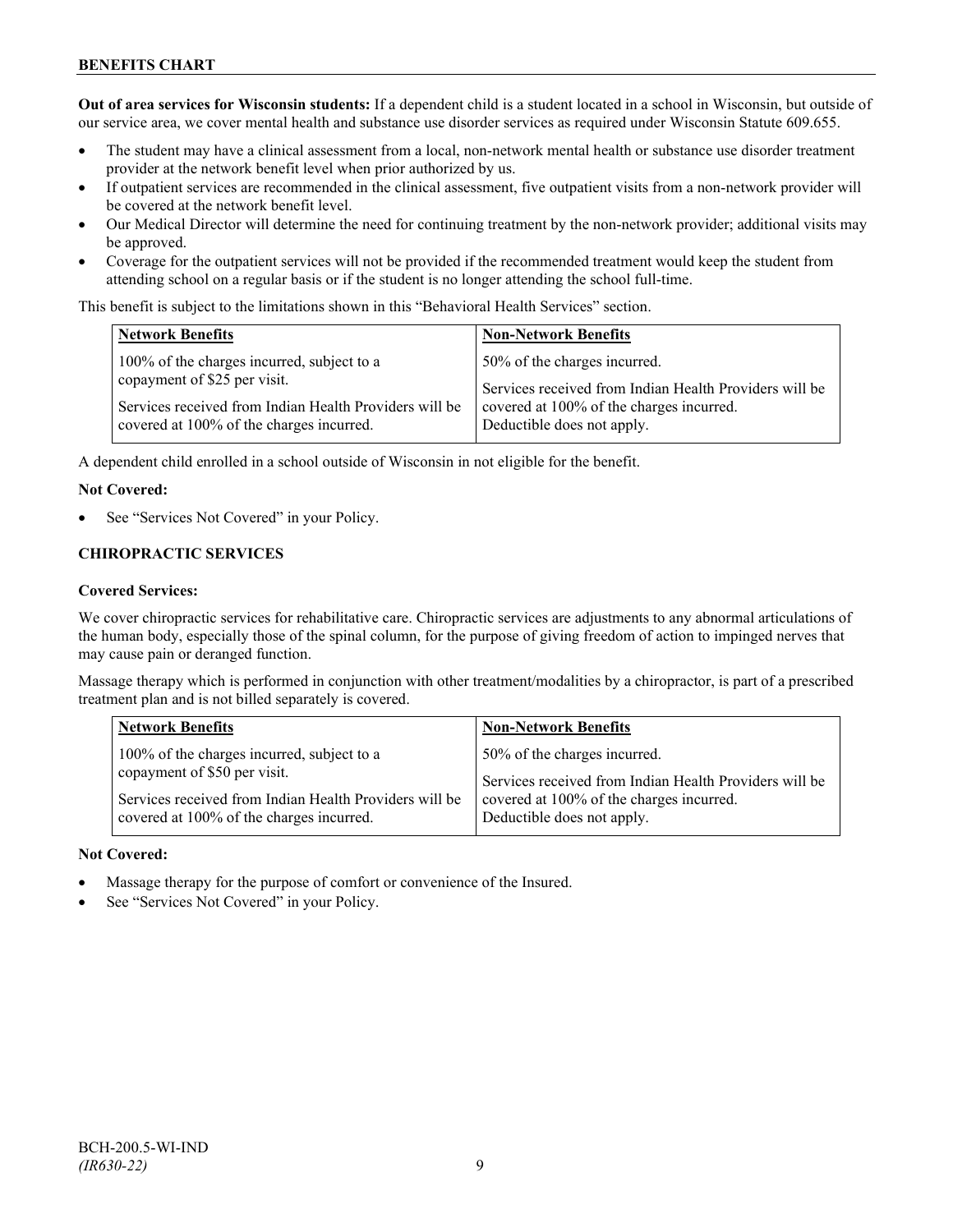## **CLINICAL TRIALS**

### **Covered Services:**

We cover certain routine services if you participate in a Phase I, Phase II, Phase III or Phase IV approved clinical trial that is conducted in relation to the prevention, detection, or treatment of cancer or other life-threatening disease or condition as defined in the Affordable Care Act. Approved clinical trials include (1) federally funded trials when the study or investigation is approved or funded by any of the federal agencies defined in the Public Health Services Act, section 2709 (d) (1) (A); (2) the study or investigation is conducted under an investigational new drug application reviewed by the Food and Drug Administration; and (3) the study or investigation is a drug trial that is exempt from having such an investigational new drug application. We cover routine patient costs for services that would be eligible under the Policy and this Benefits Chart if the service were provided outside of a clinical trial.

| <b>Network Benefits</b>                               | <b>Non-Network Benefits</b>                           |
|-------------------------------------------------------|-------------------------------------------------------|
| Coverage level is same as corresponding Network       | Coverage level is same as corresponding Non-Network   |
| Benefits, depending on type of service provided, such | Benefits, depending on type of service provided, such |
| as Office Visits for Illness or Injury, Inpatient or  | as Office Visits for Illness or Injury, Inpatient or  |
| <b>Outpatient Hospital Services.</b>                  | <b>Outpatient Hospital Services.</b>                  |

#### **Not Covered:**

- The investigative or experimental item, device or service itself.
- Items or services that are provided solely to satisfy data collection and analysis needs and that are not used in the direct clinical management of the patient.
- A service that is clearly inconsistent with widely accepted and established standards of care for a particular diagnosis.
- See "Services Not Covered" in your Policy.

### **DENTAL SERVICES**

#### **Covered Services:**

We cover services as described below.

**Accidental dental services:** We cover services dentally necessary to treat and restore damage done to sound, natural, unrestored teeth as a result of an accidental injury. Coverage is for damage caused by external trauma to face and mouth only, not for cracked or broken teeth, which result from biting or chewing. We cover restorations, root canals, crowns and replacement of teeth lost that are directly related to the accident in which the Insured was involved. We cover initial exams, xrays and palliative treatment including extractions, and other oral surgical procedures directly related to the accident. Subsequent treatment must be initiated within the specified time-frame and must be directly related to the accident. We do not cover restoration and replacement of teeth that are not "sound and natural" at the time of the accident.

Subsequent treatment must be initiated within the specified time-frame and must be directly related to the accident. We do not cover restoration and replacement of teeth that are not "sound and natural" at the time of the accident.

Full mouth rehabilitation to correct occlusion (bite) and malocclusion (misaligned teeth not due to the accident) are not covered.

When an implant-supported dental prosthetic treatment is pursued, benefits are Limited to the amount that would be paid toward the placement of a removable dental prosthetic appliance that could be used in the absence of implant treatment.

| Network Benefits                                                                                   | <b>Non-Network Benefits</b> |
|----------------------------------------------------------------------------------------------------|-----------------------------|
| 50% of the charges incurred.                                                                       | No coverage.                |
| Services received from Indian Health Providers will be<br>covered at 100% of the charges incurred. |                             |

For all accidental dental services, treatment and/or restoration must be initiated within six months of the date of the injury. Coverage is Limited to the initial course of treatment and/or initial restoration. Services must be provided within twentyfour months of the date of injury to be covered.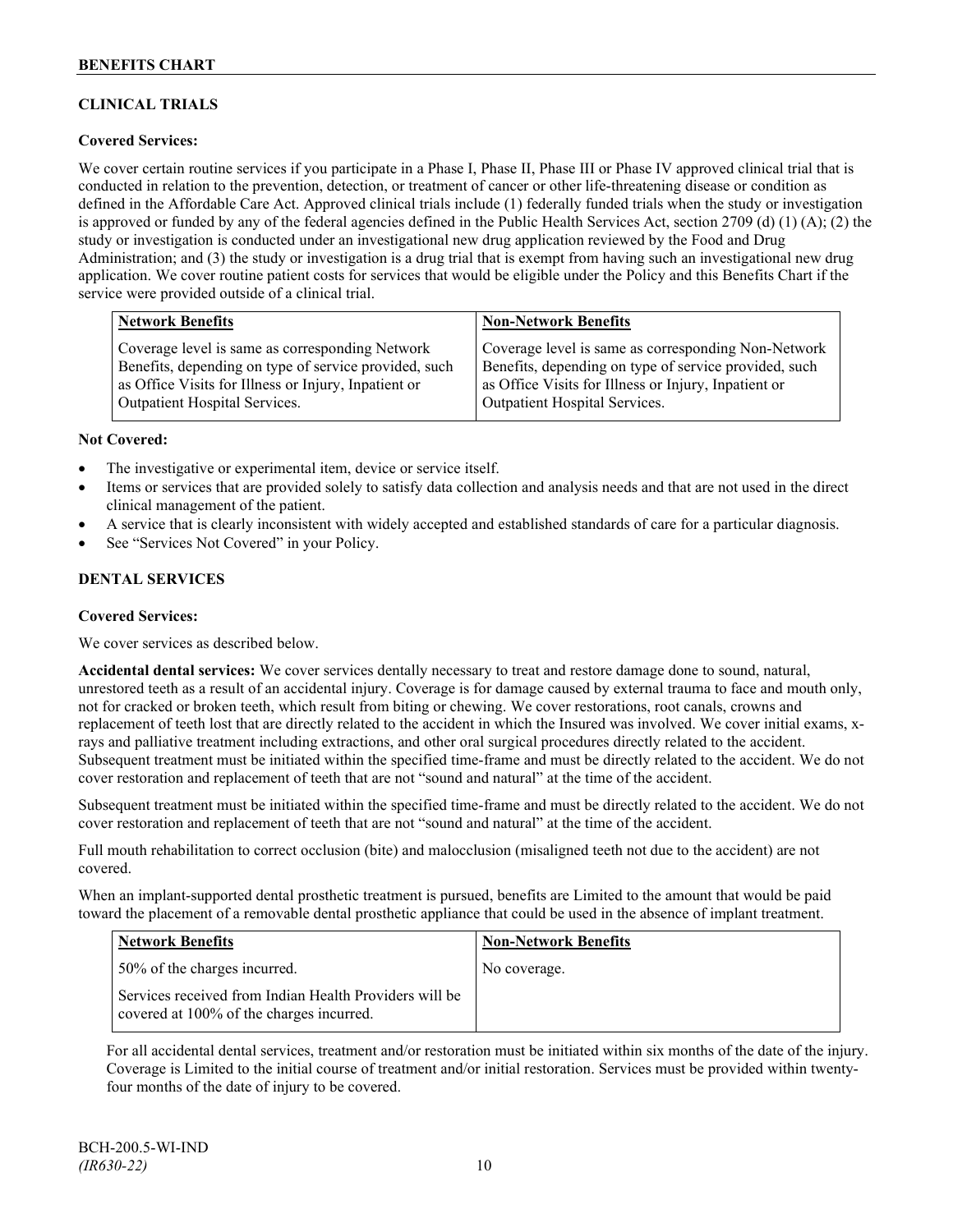#### **Medical referral dental services**

**Medically necessary outpatient dental services:** We cover medically necessary outpatient dental services. Coverage is Limited to dental services required for treatment of an underlying medical condition, e.g., removal of teeth to complete radiation treatment for cancer of the jaw, cysts and lesions.

| <b>Network Benefits</b>                                                                | <b>Non-Network Benefits</b>                                                                        |
|----------------------------------------------------------------------------------------|----------------------------------------------------------------------------------------------------|
| 100% of the charges incurred, subject to a                                             | 50% of the charges incurred.                                                                       |
| copayment of \$50 per visit.<br>Services received from Indian Health Providers will be | Services received from Indian Health Providers will be<br>covered at 100% of the charges incurred. |
| covered at 100% of the charges incurred.                                               | Deductible does not apply.                                                                         |

**Medically necessary hospitalization and anesthesia for dental care:** We cover medically necessary hospitalization and anesthesia for dental care. This is Limited to charges incurred by an Insured who: (1) is a child under age 5; (2) is severely disabled; (3) has a medical condition, and requires hospitalization or general anesthesia for dental care treatment; or (4) is a child between ages 5 and 12 and care in dental offices has been attempted unsuccessfully and usual methods of behavior modification have not been successful, or when extensive amounts of restorative care, exceeding 4 appointments, are required.

Coverage is Limited to facility and anesthesia charges. Oral surgeon/dentist professional fees are not covered. The following are examples, though not all-inclusive, of medical conditions which may require hospitalization for dental services: severe asthma, severe airway obstruction or hemophilia. Hospitalization required due to the behavior of the Insured or due to the extent of the dental procedure is not covered.

| <b>Network Benefits</b>                                                                                                                                                                                                                                                                                                  | <b>Non-Network Benefits</b>                                                                                                      |
|--------------------------------------------------------------------------------------------------------------------------------------------------------------------------------------------------------------------------------------------------------------------------------------------------------------------------|----------------------------------------------------------------------------------------------------------------------------------|
| 100% of the charges incurred, subject to a copayment of   50% of the charges incurred.<br>\$1,200 per day for the first three days of admission.<br>Then services will be paid at 100% of the charges<br>incurred.<br>Services received from Indian Health Providers will be<br>covered at 100% of the charges incurred. | Services received from Indian Health Providers will be<br>covered at 100% of the charges incurred.<br>Deductible does not apply. |

**Medical complications of dental care:** We cover medical complications of dental care. Treatment must be medically necessary care and related to medical complications of non-covered dental care, including complications of the head, neck, or substructures.

| <b>Network Benefits</b>                                | <b>Non-Network Benefits</b>                            |
|--------------------------------------------------------|--------------------------------------------------------|
| 100% of the charges incurred, subject to a             | 50% of the charges incurred.                           |
| copayment of \$50 per visit.                           | Services received from Indian Health Providers will be |
| Services received from Indian Health Providers will be | covered at 100% of the charges incurred.               |
| covered at 100% of the charges incurred.               | Deductible does not apply.                             |

**Oral surgery:** We cover oral surgery. Coverage is Limited to treatment of medical conditions requiring oral surgery, such as treatment of oral neoplasm, non-dental cysts, fracture of the jaw, trauma of the mouth and jaw, and any other oral surgery procedures provided as medically necessary dental services.

| <b>Network Benefits</b>                                | <b>Non-Network Benefits</b>                            |
|--------------------------------------------------------|--------------------------------------------------------|
| 100% of the charges incurred, subject to a             | 50% of the charges incurred.                           |
| copayment of \$50 per visit.                           | Services received from Indian Health Providers will be |
| Services received from Indian Health Providers will be | covered at 100% of the charges incurred.               |
| covered at 100% of the charges incurred.               | Deductible does not apply.                             |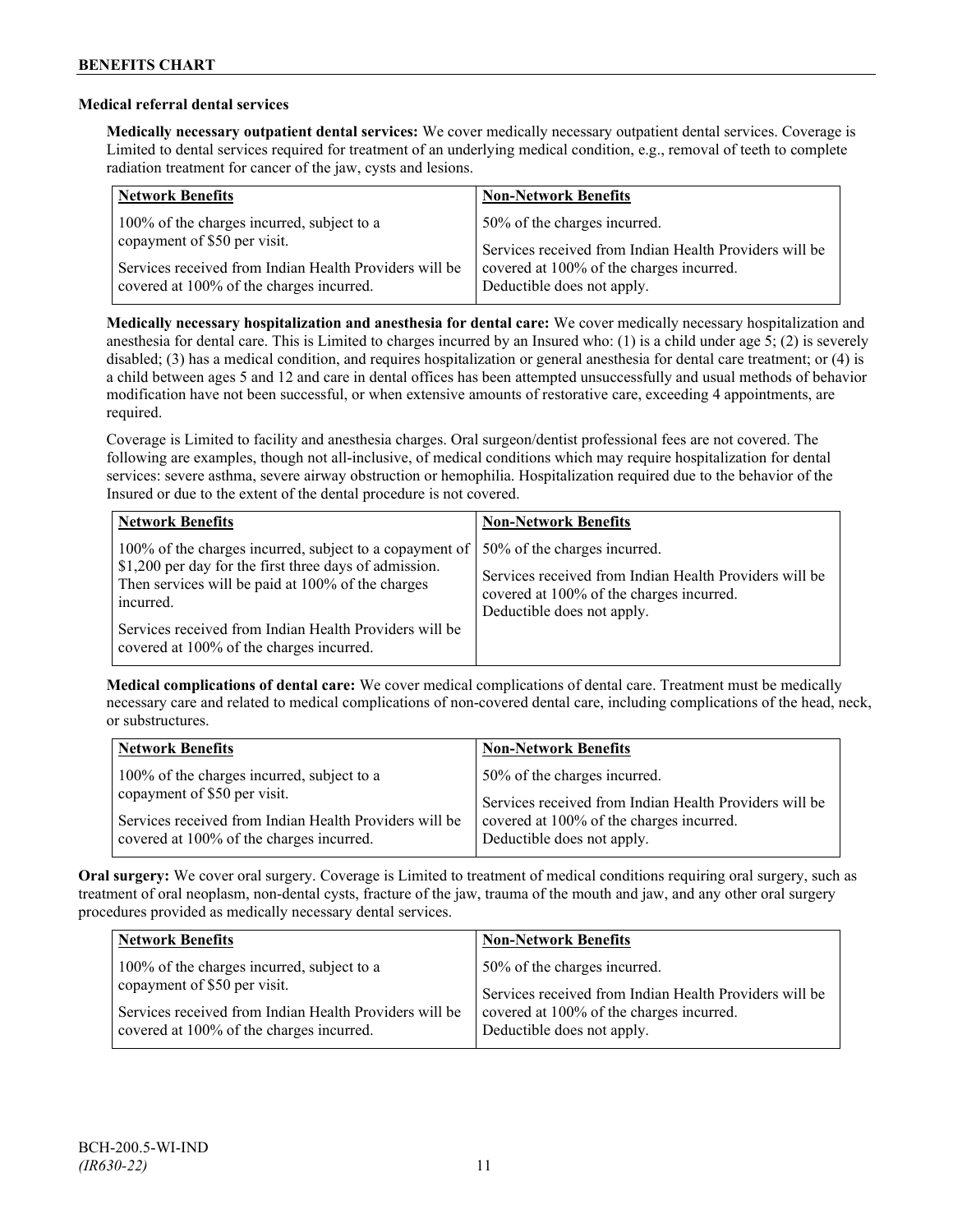**Treatment of cleft lip and cleft palate:** We cover treatment of cleft lip and cleft palate of a dependent child, including orthodontic treatment and oral surgery directly related to the cleft. Dental services which are not required for the treatment of cleft lip or cleft palate are not covered. If a dependent child covered under your Policy is also covered under a dental plan which includes orthodontic services, that dental plan shall be considered primary for the necessary orthodontic services. Oral appliances are subject to the same copayment, conditions and limitations as durable medical equipment.

| <b>Network Benefits</b>                                                                                                                                          | <b>Non-Network Benefits</b>                                                                                                                                          |
|------------------------------------------------------------------------------------------------------------------------------------------------------------------|----------------------------------------------------------------------------------------------------------------------------------------------------------------------|
| Coverage level is same as corresponding Network<br>Benefits, depending on type of service provided, such<br>as Office Visits for Illness or Injury, Inpatient or | Coverage level is same as corresponding Non-Network<br>Benefits, depending on type of service provided, such<br>as Office Visits for Illness or Injury, Inpatient or |
| <b>Outpatient Hospital Services.</b>                                                                                                                             | Outpatient Hospital Services.                                                                                                                                        |

**Treatment of temporomandibular disorder (TMD) and craniomandibular disorder (CMD):** We cover diagnostic procedures, surgical treatment and non-surgical treatment (including intraoral splint therapy devices) for temporomandibular disorder (TMD) and craniomandibular disorder (CMD), which is medically necessary care. Dental services which are not required to directly treat TMD or CMD are not covered.

| <b>Network Benefits</b>                                | <b>Non-Network Benefits</b>                            |
|--------------------------------------------------------|--------------------------------------------------------|
| 100% of the charges incurred, subject to a             | 50% of the charges incurred.                           |
| copayment of \$50 per visit.                           | Services received from Indian Health Providers will be |
| Services received from Indian Health Providers will be | covered at 100% of the charges incurred.               |
| covered at 100% of the charges incurred.               | Deductible does not apply.                             |

### **Not Covered:**

- Dental treatment, procedures or services not listed in this Benefits Chart.
- Accident-related dental services if treatment is: (1) provided to teeth which are not sound and natural; (2) to teeth which have been restored; (3) initiated beyond six months from the date of the injury; (4) received beyond the initial treatment or restoration; or (5) received beyond twenty-four months from the date of injury.
- Accident-related dental services by a Non-Network provider.
- Oral surgery to remove wisdom teeth.
- Orthognathic treatment or procedures and all related services.
- See "Services Not Covered" in your Policy.

## **DIABETIC EQUIPMENT AND SUPPLIES**

### **Covered Services:**

We cover physician prescribed medically appropriate and necessary drugs and supplies used in the management and treatment of diabetes for members with gestational, Type I or Type II diabetes including durable diabetic equipment and disposable supplies, as described below.

Certain items are only covered if your condition meets our coverage criteria and obtained through an authorized vendor. For more information on what we cover and any prior authorization requirements, call Member Services or log on to your "*my*HealthPartners" account at [healthpartners.com.](http://www.healthpartners.com/)

Insulin and medications for diabetes are covered as outpatient drugs under the "Prescription Drug Services" section.

**Pumps and pump supplies.** These include diabetic insulin pumps, diabetic infusion pumps and infusion pump supplies such as infusion sets, tubing, connectors and syringe reservoirs.

| <b>Network Benefits</b>                                                                            | <b>Non-Network Benefits</b>                                                                                                      |
|----------------------------------------------------------------------------------------------------|----------------------------------------------------------------------------------------------------------------------------------|
| 50% of the charges incurred.                                                                       | 50% of the charges incurred.                                                                                                     |
| Services received from Indian Health Providers will be<br>covered at 100% of the charges incurred. | Services received from Indian Health Providers will be<br>covered at 100% of the charges incurred.<br>Deductible does not apply. |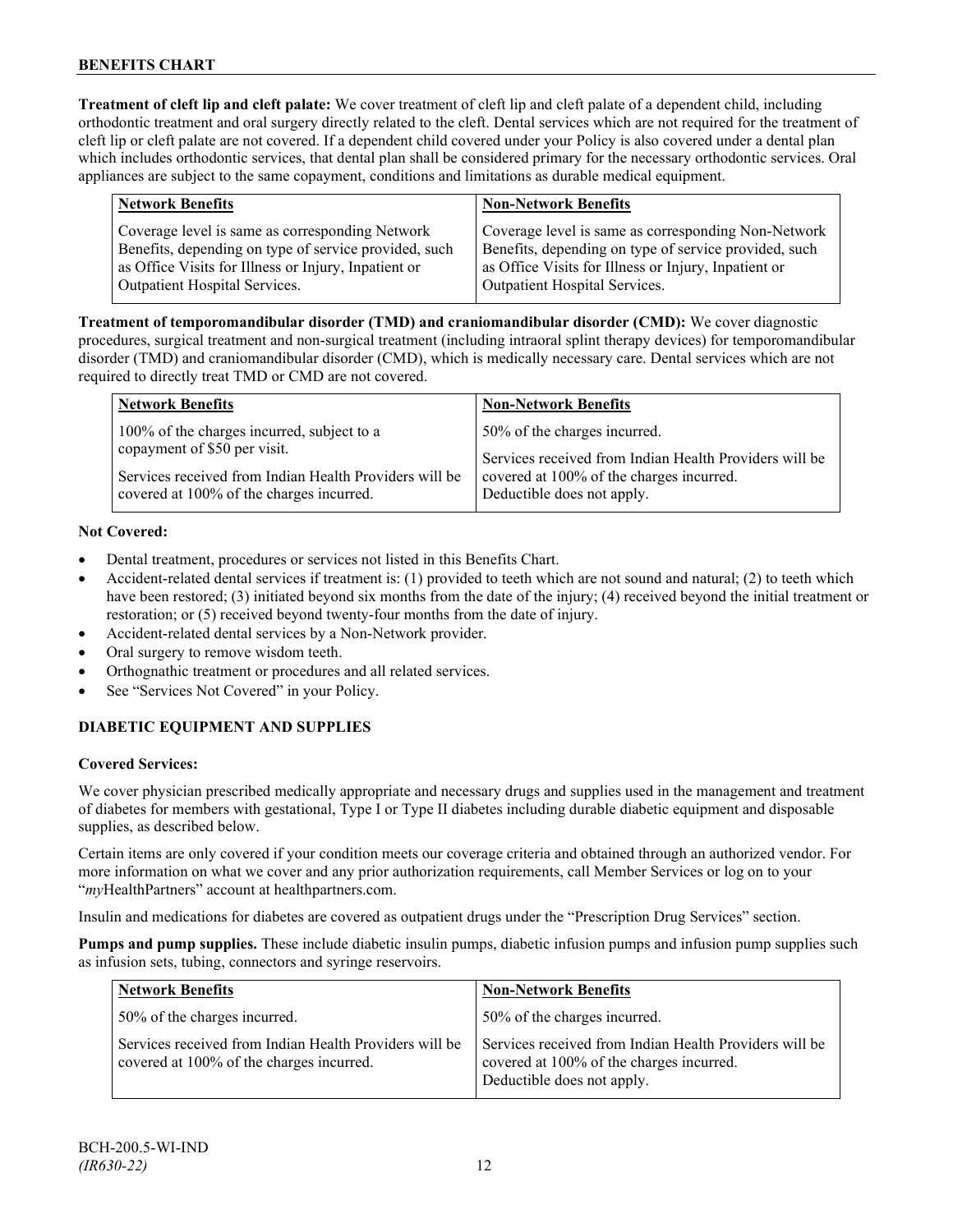### **All other durable equipment and diabetic supplies**

Durable Diabetic Equipment and Supplies. These include continuous glucose monitoring system (CGMS), transmitter, sensors and receivers, diabetic blood glucose monitors and control/calibrating solutions (for checking accuracy or testing equipment and test strips).

Disposable Diabetic Supplies. These are one-time use supplies, including syringes, lancets, lancet devices, blood and urine ketone test strips, and needles.

Certain diabetic supplies and equipment must be purchased at a pharmacy.

| <b>Network Benefits</b>                                                                            | <b>Non-Network Benefits</b>                                                                                                      |
|----------------------------------------------------------------------------------------------------|----------------------------------------------------------------------------------------------------------------------------------|
| 50% of the charges incurred.                                                                       | 50% of the charges incurred.                                                                                                     |
| Services received from Indian Health Providers will be<br>covered at 100% of the charges incurred. | Services received from Indian Health Providers will be<br>covered at 100% of the charges incurred.<br>Deductible does not apply. |

### **Limitations:**

- No more than a 90-day supply of diabetic supplies are covered and dispensed at a time.
- We require that certain diabetic supplies and equipment be purchased at a pharmacy.
- Diabetic supplies and equipment are limited to certain models and brands.
- Durable medical equipment and supplies must be obtained from or repaired by approved vendors.
- Covered services and supplies are based on established medical policies, which are subject to periodic review and modification by the medical or dental directors. Our medical policy for diabetic supplies includes information on our required models and brands. These medical policies (medical coverage criteria) are available by calling Member Services, or logging on to your "*my*HealthPartners" account at healthpartners.com.

#### **Not Covered:**

- Replacement or repair of any covered items, if the items are (i) damaged or destroyed by misuse, abuse or carelessness, (ii) lost; or (iii) stolen.
- Duplicate or similar items.
- Labor and related charges for repair of any covered items which are more than the cost of replacement by an approved vendor.
- Batteries for monitors and equipment.
- Sales tax, mailing, delivery charges, service call charges.
- See "Services Not Covered" in your Policy.

### **DIAGNOSTIC IMAGING SERVICES**

#### **Covered Services:**

We cover diagnostic imaging, when ordered by a provider and provided in a clinic or outpatient hospital facility.

We cover services provided in a clinic or outpatient hospital facility. To see the benefit level for inpatient hospital or skilled nursing facility services, see benefits under Inpatient Hospital and Skilled Nursing Facility Services.

#### **Outpatient magnetic resonance imaging (MRI) and computed tomography (CT)**

| <b>Network Benefits</b>                                                                            | <b>Non-Network Benefits</b>                                                                                                      |
|----------------------------------------------------------------------------------------------------|----------------------------------------------------------------------------------------------------------------------------------|
| 50% of the charges incurred.                                                                       | 50% of the charges incurred.                                                                                                     |
| Services received from Indian Health Providers will be<br>covered at 100% of the charges incurred. | Services received from Indian Health Providers will be<br>covered at 100% of the charges incurred.<br>Deductible does not apply. |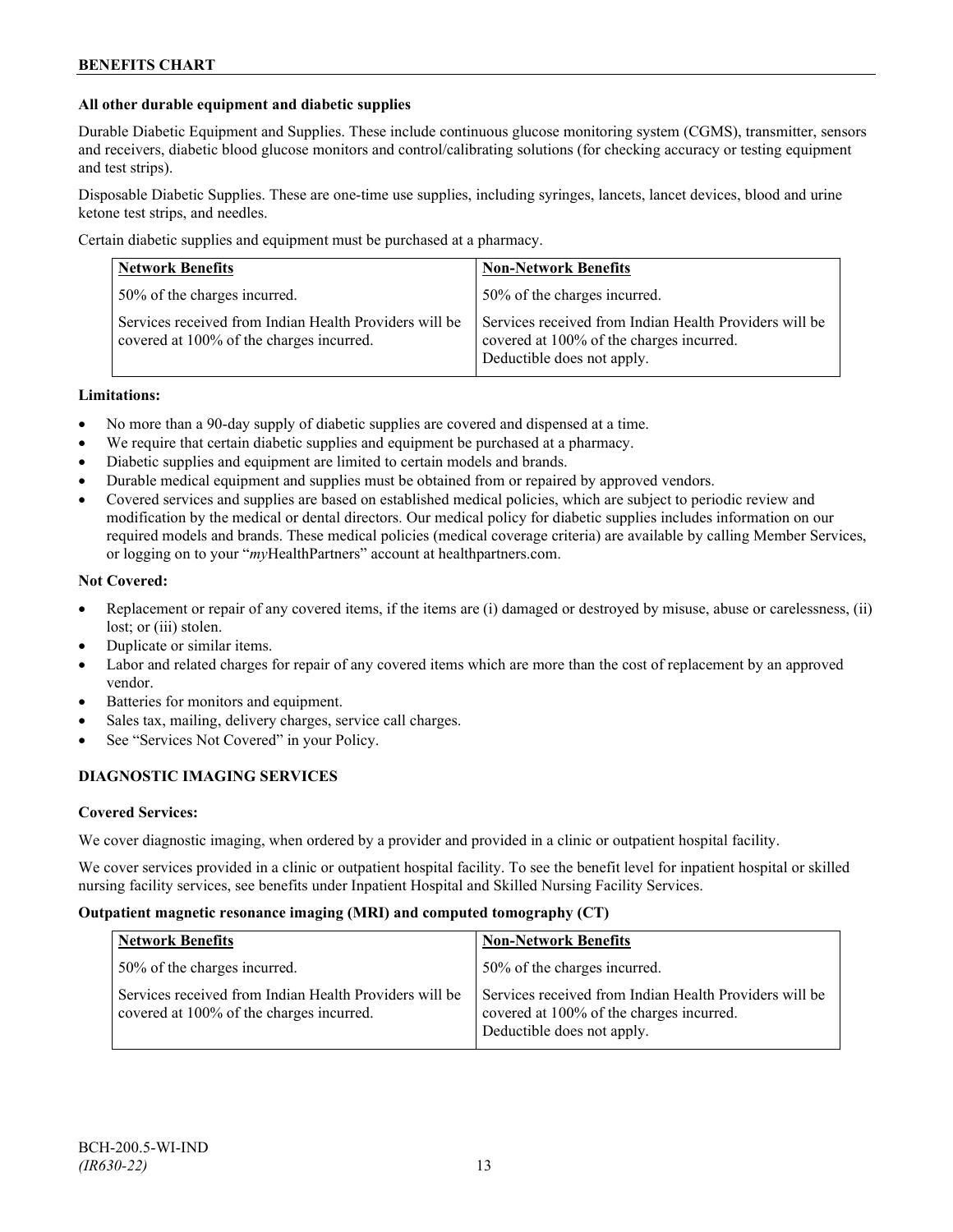### **All other outpatient diagnostic imaging services**

#### **Services for illness or injury**

| 100% of the charges incurred, subject to a             | 50% of the charges incurred.                           |
|--------------------------------------------------------|--------------------------------------------------------|
| copayment of \$80 per visit.                           | Services received from Indian Health Providers will be |
| Services received from Indian Health Providers will be | covered at 100% of the charges incurred.               |
| covered at 100% of the charges incurred.               | Deductible does not apply.                             |

#### **Preventive services (MRI/CT procedures are not considered preventive)**

Diagnostic imaging services associated with preventive services are covered at the benefit level shown in the "Preventive Services" section of this Benefits Chart.

### **Not Covered:**

See "Services Not Covered" in your Policy.

## **DURABLE MEDICAL EQUIPMENT, PROSTHETICS, ORTHOTICS AND SUPPLIES**

#### **Covered Services:**

We cover equipment and services, as described below.

We cover durable medical equipment and services, prosthetics, orthotics, and supplies, subject to the limitations below, including certain disposable supplies, and enteral feedings.

We cover external hearing aids, cochlear implants, and related treatment prescribed by a physician or by a licensed audiologist for Insureds under 18 years of age who have hearing loss.

We also cover basic hearing aids for Insureds age 18 or older for the correction of a hearing impairment.

Osseointegrated or bone-anchored hearing aids are only covered for Insureds who have hearing loss that is not correctable by any other procedure.

Hearing aids are Limited to one basic, standard hearing aid for each ear every three years.

A basic hearing aid is defined as a hearing device that consists of a microphone, amplifier, volume control, battery and receiver. It does not include upgrades above and beyond the functionality of a basic hearing aid, including, but not Limited to, hearing improvements for group settings, background noise, Bluetooth/remote control functionality, or extended warranties. Charges for upgrades above the cost of a basic, standard hearing aid are not covered.

Diabetic equipment and supplies are covered under the "Diabetic Equipment and Supplies" section.

| <b>Network Benefits</b>                                                                            | <b>Non-Network Benefits</b>                                                                                                      |
|----------------------------------------------------------------------------------------------------|----------------------------------------------------------------------------------------------------------------------------------|
| 50% of the charges incurred.                                                                       | 50% of the charges incurred.                                                                                                     |
| Services received from Indian Health Providers will be<br>covered at 100% of the charges incurred. | Services received from Indian Health Providers will be<br>covered at 100% of the charges incurred.<br>Deductible does not apply. |

#### **Special dietary treatment for phenylketonuria (PKU) if it meets our medical coverage criteria**

| <b>Network Benefits</b>                                                                            | <b>Non-Network Benefits</b>                                                                                                      |
|----------------------------------------------------------------------------------------------------|----------------------------------------------------------------------------------------------------------------------------------|
| 50% of the charges incurred.                                                                       | 50% of the charges incurred.                                                                                                     |
| Services received from Indian Health Providers will be<br>covered at 100% of the charges incurred. | Services received from Indian Health Providers will be<br>covered at 100% of the charges incurred.<br>Deductible does not apply. |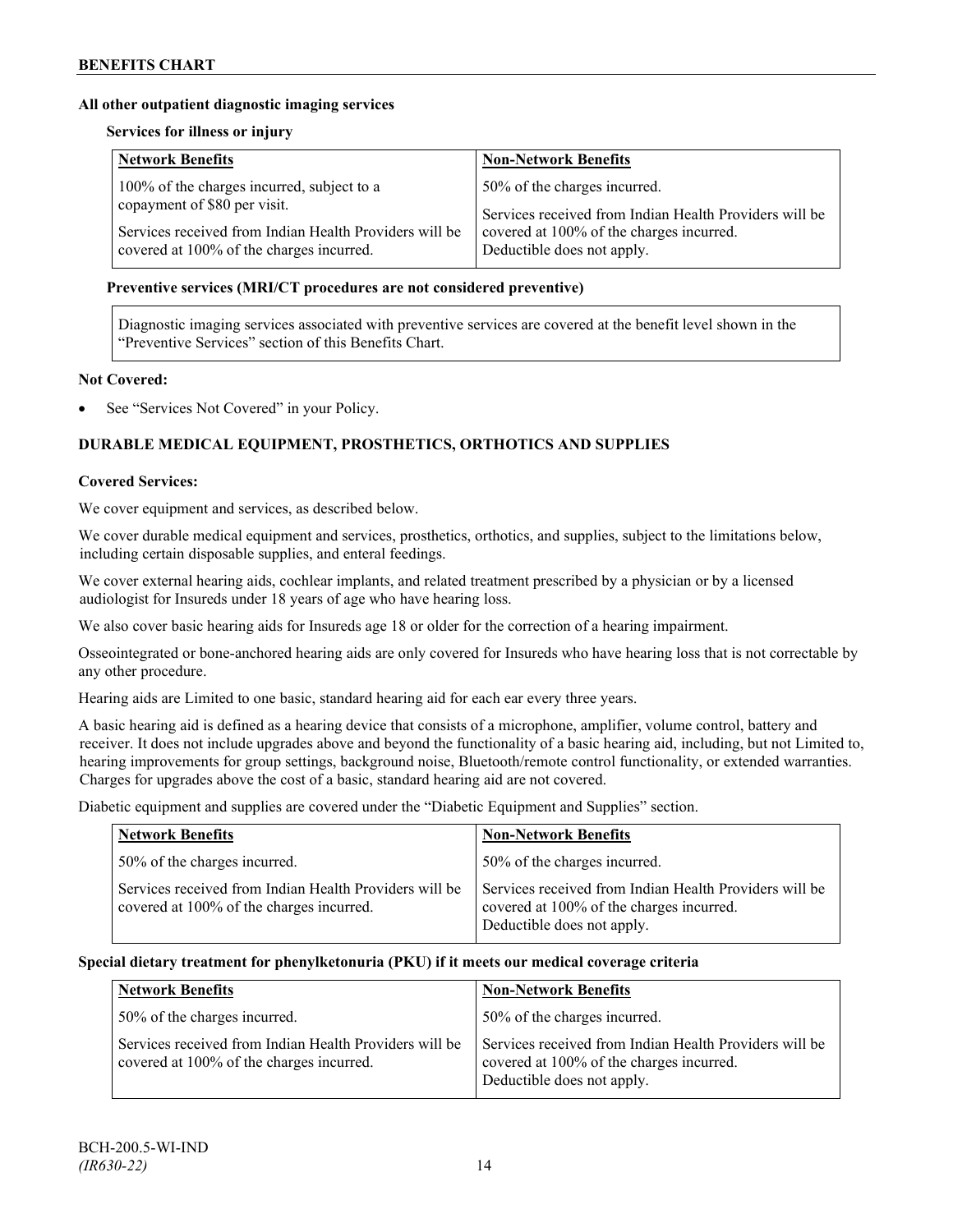### **Oral amino acid based elemental formula if it meets our medical coverage criteria**

| <b>Network Benefits</b>                                                                            | <b>Non-Network Benefits</b>                                                                                                      |
|----------------------------------------------------------------------------------------------------|----------------------------------------------------------------------------------------------------------------------------------|
| 50% of the charges incurred.                                                                       | 50% of the charges incurred.                                                                                                     |
| Services received from Indian Health Providers will be<br>covered at 100% of the charges incurred. | Services received from Indian Health Providers will be<br>covered at 100% of the charges incurred.<br>Deductible does not apply. |

### **Limitations:**

Coverage of durable medical equipment is Limited by the following.

- Payment will not exceed the cost of an alternate piece of equipment or service that is effective and medically necessary.
- For prosthetic benefits, other than oral appliances for cleft lip and cleft palate, payment will not exceed the cost of an alternate piece of equipment or service that is effective, medically necessary and enables Insureds to conduct standard activities of daily living.
- We reserve the right to determine if an item will be approved for rental vs. purchase.
- We require that certain diabetic supplies and equipment be purchased at a pharmacy.
- Covered services and supplies are based on established medical policies which are subject to periodic review and modification by the medical directors. Our medical policy for diabetic supplies includes information on our required models and brands. These medical policies (medical coverage criteria) are available by calling Member Services, or logging on to your "*my*HealthPartners" account at [healthpartners.com.](http://www.healthpartners.com/)

### **Not Covered:**

Items which are not eligible for coverage include, but are not Limited to:

- Replacement or repair of any covered items, if the items are (i) damaged or destroyed by misuse, abuse or carelessness, (ii) lost; or (iii) stolen.
- Duplicate or similar items.
- Labor and related charges for repair of any covered items which are more than the cost of replacement by an approved vendor.
- Sales tax, mailing, delivery charges, service call charges.
- Items which are primarily educational in nature or for hygiene, vocation, comfort, convenience or recreation.
- Communication aids or devices: equipment to create, replace or augment communication abilities including, but not Limited to, speech processors, receivers, communication boards, or computer or electronic assisted communication.
- Implantable and osseointegrated or bone-anchored hearing aids and their fitting, except as specifically described in this Benefits Chart. This exclusion does not apply to cochlear implants.
- Eyeglasses, contact lenses and their fitting, measurement and adjustment, except as specifically described in this Benefits Chart.
- Hair prostheses (wigs).
- Household equipment which primarily has customary uses other than medical, such as, but not Limited to, exercise cycles, air purifiers, central or unit air conditioners, water purifiers, non-allergenic pillows, mattresses or waterbeds.
- Household fixtures including, but not Limited to, escalators or elevators, ramps, swimming pools and saunas.
- Modifications to the structure of the home including, but not Limited to, wiring, plumbing or charges for installation of equipment.
- Vehicle, car or van modifications including, but not Limited to, hand brakes, hydraulic lifts and car carrier.
- Rental equipment while owned equipment is being repaired by non-contracted vendors, beyond one month rental of medically necessary equipment.
- Other equipment and supplies, including, but not Limited to assistive devices, that we determine are not eligible for coverage.
- See "Services Not Covered" in your Policy.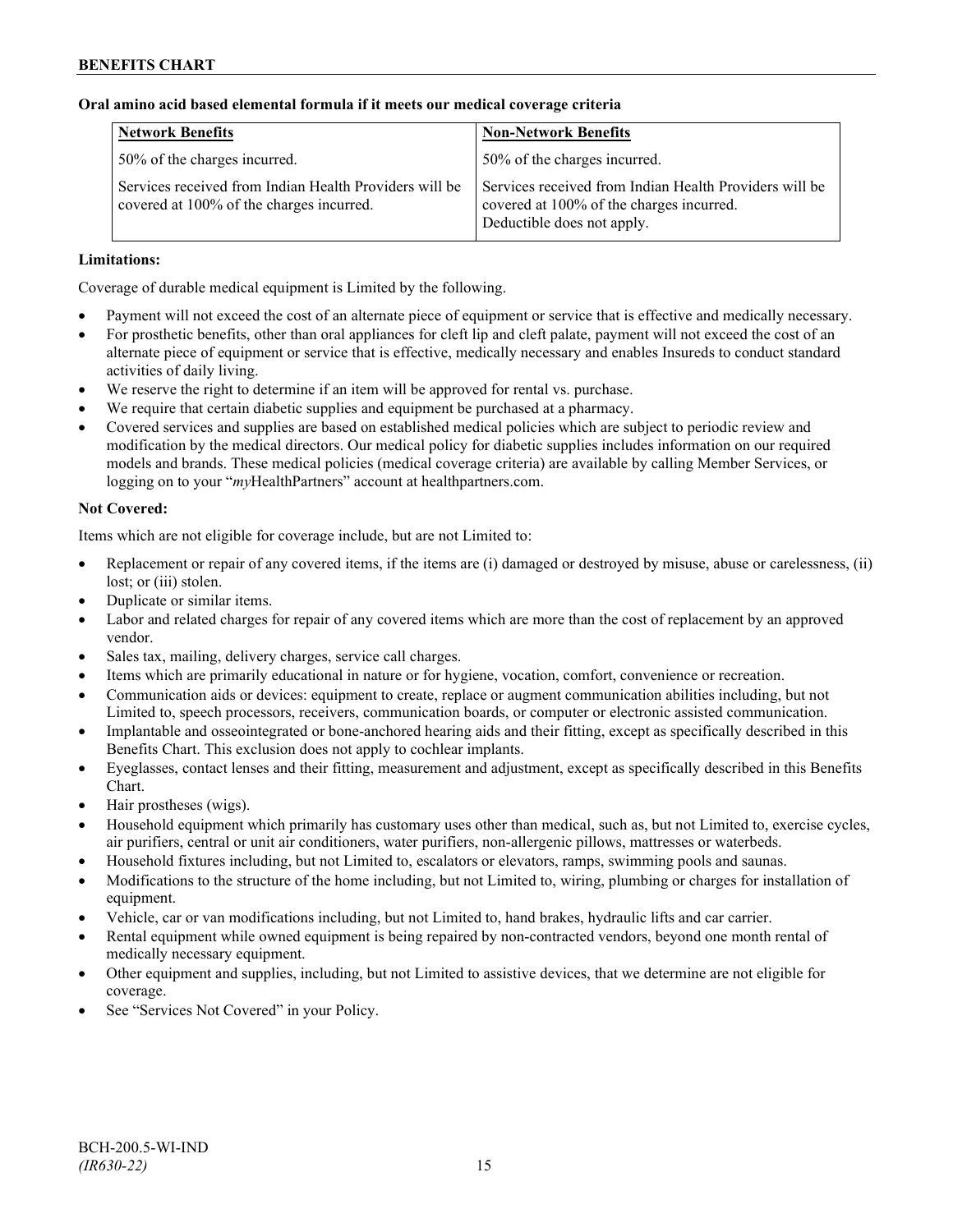### **BENEFITS CHART**

## **EMERGENCY AND URGENTLY NEEDED CARE SERVICES**

### **Covered Services:**

We cover services for emergency care and urgently needed care if the services are otherwise eligible for coverage under your Policy.

**Urgently needed care.** These are services to treat an unforeseen illness or injury that:

- are required in order to prevent a serious deterioration in your health, and
- cannot be delayed until the next available clinic or office hours.

| <b>Network Benefits</b>                                | <b>Non-Network Benefits</b>                            |
|--------------------------------------------------------|--------------------------------------------------------|
| 100% of the charges incurred, subject to a             | 50% of the charges incurred.                           |
| copayment of \$50 per visit.                           | Services received from Indian Health Providers will be |
| Services received from Indian Health Providers will be | covered at 100% of the charges incurred.               |
| covered at 100% of the charges incurred.               | Deductible does not apply.                             |

**Emergency care.** These are services to treat:

- the sudden, unexpected onset of illness or injury which, if left untreated or unattended until the next available clinic or office hours, would result in hospitalization, or
- a condition requiring professional health services immediately necessary to preserve life or stabilize health.

Emergency care includes emergency services as defined in Division BB, Title I, Section 102 of the Consolidated Appropriations Act of 2021.

When reviewing claims for coverage of emergency services, our medical director will take into consideration a reasonable layperson's belief that the circumstances required immediate medical care that could not wait until the next working day or next available clinic appointment.

#### **Emergency care in a hospital emergency room, including professional services of a physician**

| <b>Network Benefits</b>                                                                            | <b>Non-Network Benefits</b> |
|----------------------------------------------------------------------------------------------------|-----------------------------|
| 100% of the charges incurred, subject to a<br>copayment of \$750 per visit.                        | See Network Benefits.       |
| Emergency room copayment is waived if admitted for<br>the same condition within 24 hours.          |                             |
| Services received from Indian Health Providers will be<br>covered at 100% of the charges incurred. |                             |

#### **Inpatient emergency care in a hospital**

| <b>Network Benefits</b>                                                                                                                                                             | <b>Non-Network Benefits</b> |
|-------------------------------------------------------------------------------------------------------------------------------------------------------------------------------------|-----------------------------|
| 100% of the charges incurred, subject to a copayment of<br>\$1,200 per day for the first three days of admission.<br>Then services will be paid at 100% of the charges<br>incurred. | See Network Benefits.       |
| Services received from Indian Health Providers will be<br>covered at 100% of the charges incurred.                                                                                  |                             |

#### **Not Covered:**

See "Services Not Covered" in your Policy.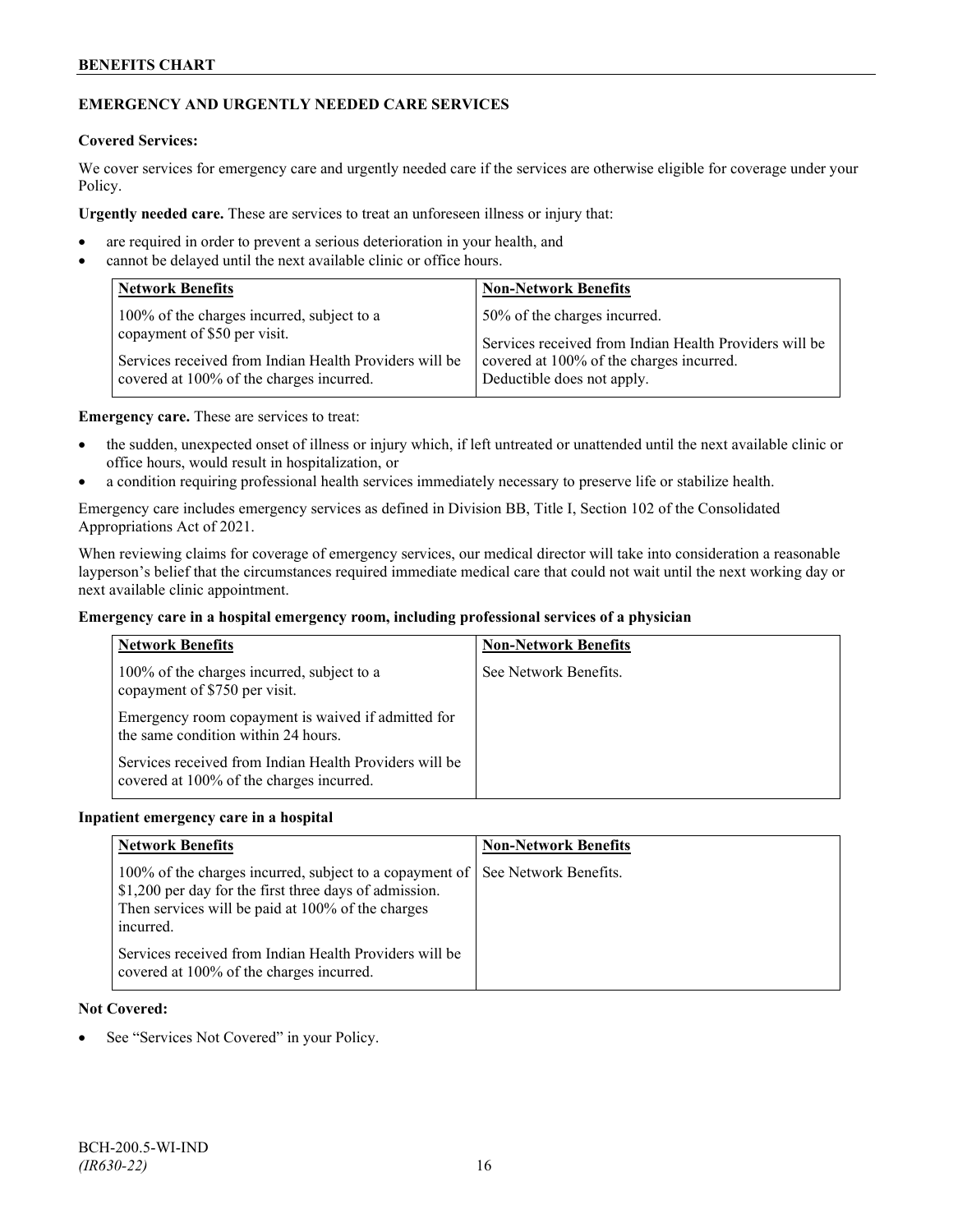## **GENE THERAPY**

### **Covered Services:**

We cover gene therapy treatment that meets our current medical coverage criteria.

| <b>Network Benefits</b>                                                                                                                                                                                 | <b>Non-Network Benefits</b> |
|---------------------------------------------------------------------------------------------------------------------------------------------------------------------------------------------------------|-----------------------------|
| Coverage level is same as corresponding Network<br>Benefit, depending on type of service provided, such as<br>Office Visits for Illness or Injury, Inpatient or<br><b>Outpatient Hospital Services.</b> | No coverage.                |

### **Limitations:**

- Gene therapy must be provided by a designated provider.
- Specific types of gene therapy are Limited to therapies and conditions specified in our medical coverage criteria.

### **Not Covered:**

• See "Services Not Covered" in your Policy.

## **HEALTH EDUCATION**

#### **Covered Services:**

We cover education for preventive services and education for the management of chronic health problems (such as diabetes).

| <b>Network Benefits</b>       | <b>Non-Network Benefits</b>                                                                                                      |
|-------------------------------|----------------------------------------------------------------------------------------------------------------------------------|
| 100% of the charges incurred. | 50% of the charges incurred.                                                                                                     |
|                               | Services received from Indian Health Providers will be<br>covered at 100% of the charges incurred.<br>Deductible does not apply. |

### **Not Covered:**

See "Services Not Covered" in your Policy.

## **HOME-BASED COMPREHENSIVE HEALTH RISK ASSESSMENT**

### **Covered Services:**

If you meet our criteria for coverage, you may qualify for our home-based comprehensive health risk assessment program. The program covers a health assessment with a designated nurse practitioner.

| <b>Network Benefits</b>       | <b>Non-Network Benefits</b> |
|-------------------------------|-----------------------------|
| 100% of the charges incurred. | No coverage.                |

### **Not Covered:**

See "Services Not Covered" in your Policy.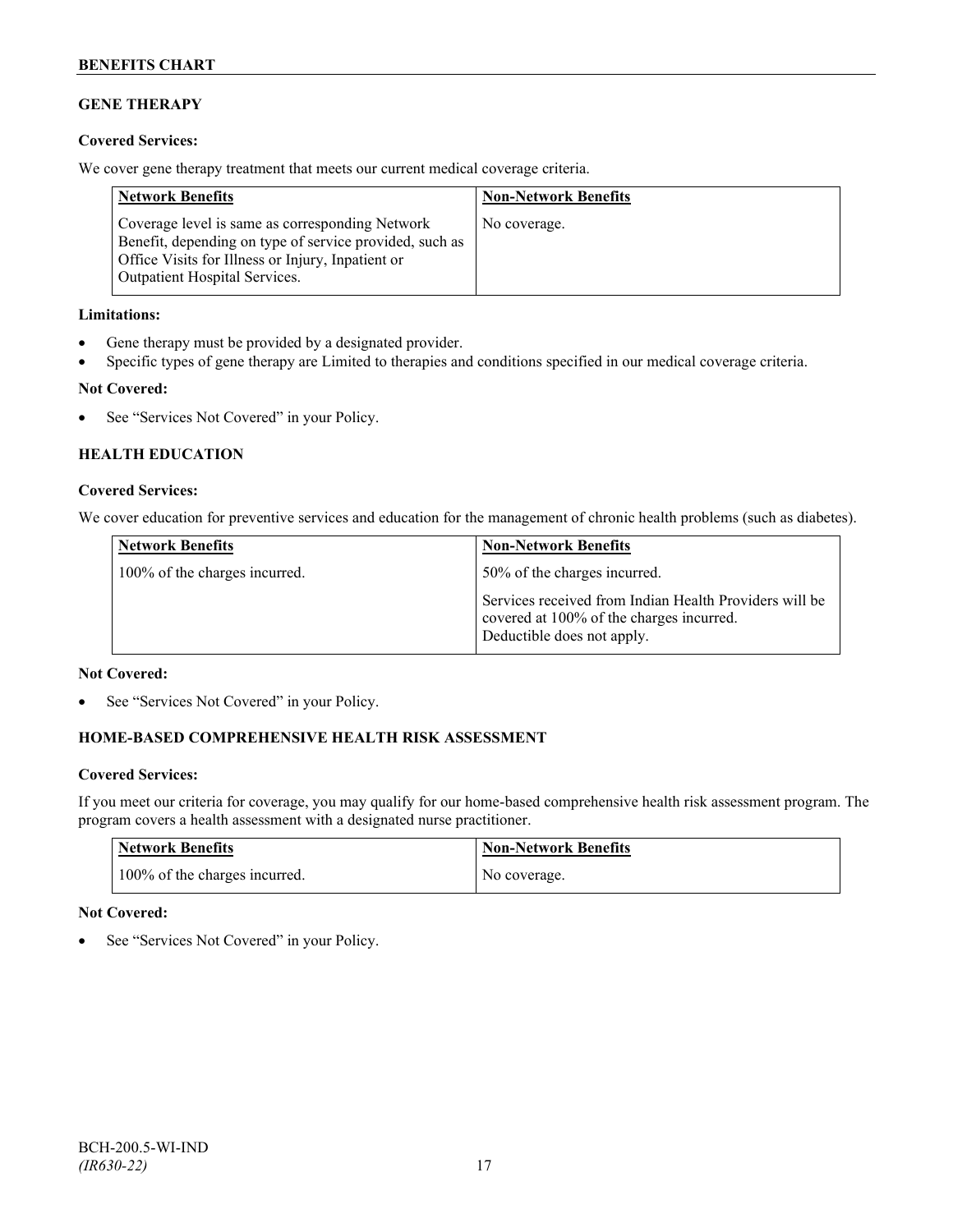## **HOME HEALTH SERVICES**

#### **Covered Services:**

We cover skilled nursing services, physical therapy, occupational therapy, speech therapy, respiratory therapy and other therapeutic services, non-routine prenatal and routine postnatal well child visits (as described in our medical coverage criteria), phototherapy services for newborns, home health aide services and other eligible home health services when provided in your home, if you are homebound (i.e., unable to leave home without considerable effort due to a medical condition). Lack of transportation does not constitute homebound status. For phototherapy services for newborns and high risk prenatal services, supplies and equipment are included.

We cover total parenteral nutrition/intravenous ("TPN/IV") therapy, equipment, supplies and drugs in connection with IV therapy. IV line care kits are covered under Durable Medical Equipment.

We cover palliative care benefits. Palliative care includes symptom management, education and establishing goals of care. We waive the requirement that you be homebound for a Limited number of home visits for palliative care (as shown in this Benefits Chart), if you have a life-threatening, non-curable condition which has a prognosis of survival of two years or less. Additional palliative care visits are eligible under the home health services benefit if you are homebound and meet all other requirements defined in this section.

You do not need to be homebound to receive total parenteral nutrition/intravenous ("TPN/IV") therapy.

Home health services are eligible and covered only when:

- medically necessary; and
- provided as rehabilitative care, terminal care or maternity care; and
- ordered by a physician, and included in the written home care plan.

### **Physical therapy, occupational therapy, speech therapy, respiratory therapy, home health aide services and palliative care**

#### **Primary Care Providers**

| <b>Network Benefits</b>                                                                            | <b>Non-Network Benefits</b> |
|----------------------------------------------------------------------------------------------------|-----------------------------|
| 100% of the charges incurred, subject to a<br>copayment of \$25 per visit.                         | No coverage.                |
| Services received from Indian Health Providers will be<br>covered at 100% of the charges incurred. |                             |

### **Specialty Care Providers**

| <b>Network Benefits</b>                                                                            | <b>Non-Network Benefits</b> |
|----------------------------------------------------------------------------------------------------|-----------------------------|
| 100% of the charges incurred, subject to a<br>copayment of \$50 per visit.                         | No coverage.                |
| Services received from Indian Health Providers will be<br>covered at 100% of the charges incurred. |                             |

If more than one home health visit occurs in a day, a separate copayment applies to each. For example, if an occupational therapist and a physical therapist visit a member in the same day, a separate copayment will be charged for each visit.

#### **TPN/IV therapy, skilled nursing services, non-routine prenatal/postnatal services and phototherapy**

| Network Benefits              | <b>Non-Network Benefits</b> |
|-------------------------------|-----------------------------|
| 100% of the charges incurred. | No coverage.                |
|                               |                             |

Each 24-hour visit (or shifts up to 24-hour visits) equals one visit and counts toward the Maximum visits for all other services shown below. Any visit that lasts less than 24 hours regardless of the length of the visit, will count as one visit toward the Maximum visits for all other services shown below. All visits must be medically necessary and benefit eligible.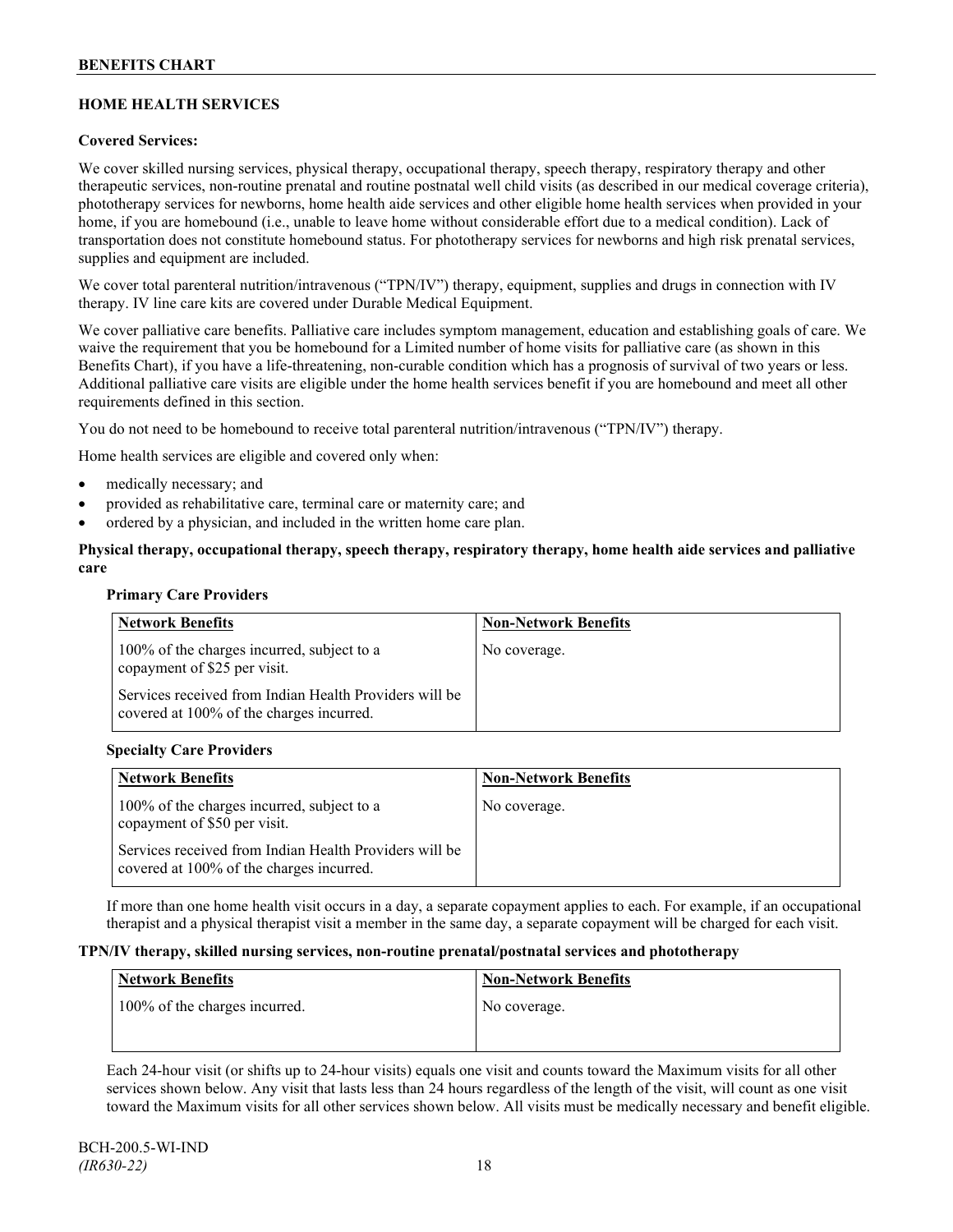#### **Routine postnatal well child visits**

| <b>Network Benefits</b>       | <b>Non-Network Benefits</b>                                                                                                      |
|-------------------------------|----------------------------------------------------------------------------------------------------------------------------------|
| 100% of the charges incurred. | 50% of the charges incurred.                                                                                                     |
|                               | Services received from Indian Health Providers will be<br>covered at 100% of the charges incurred.<br>Deductible does not apply. |

#### **Maximum visits for palliative care:**

If you are eligible to receive palliative care in the home and you are not homebound, there is a maximum of 12 visits per calendar year.

#### **Maximum visits for all services other than palliative care:**

| <b>Network Benefits</b>      | <b>Non-Network Benefits</b> |
|------------------------------|-----------------------------|
| 60 visits per calendar year. | No coverage.                |

The routine postnatal well child visits do not count toward the visit limit.

### **Limitations:**

- Home health services are not provided as a substitute for a primary caregiver in the home or as relief (respite) for a primary caregiver in the home. We will not reimburse family members or residents in your home for the above services.
- A service shall not be considered a skilled nursing service merely because it is performed by, or under the direct supervision of, a licensed nurse. Where a service (such as tracheotomy suctioning or ventilator monitoring) or like services, can be safely and effectively performed by a non-medical person (or self-administered), without the direct supervision of, a licensed nurse, the service shall not be regarded as a skilled nursing service, whether or not a skilled nurse actually provides the service. The unavailability of a competent person to provide a non-skilled service shall not make it a skilled service when a skilled nurse provides it. Only the skilled nursing component of so-called "blended" services (i.e. services which include skilled and non-skilled components) are covered under this Benefits Chart.

### **Not Covered:**

- Home Health Services by a Non-Network provider.
- Financial or legal counseling services.
- Housekeeping or meal services in your home.
- Private duty nursing services.
- Services provided by a family member or enrollee, or a resident in the enrollee's home.
- Vocational rehabilitation and recreational or educational therapy. Recreation therapy is therapy provided solely for the purpose of recreation, including, but not Limited to: (a) requests for physical therapy or occupational therapy to improve athletic ability, and (b) braces or guards to prevent sports injuries.
- See "Services Not Covered" in your Policy.

### **HOME HOSPICE SERVICES**

#### **Applicable Definitions:**

**Part-time.** This is up to two hours of service per day, more than two hours is considered continuous care.

**Continuous Care.** This is from two to twelve hours of service per day provided by a registered nurse, licensed practical nurse, or home health aide, during a period of crisis in order to maintain a terminally ill patient at home.

**Appropriate Facility.** This is a nursing home, hospice residence, or other inpatient facility.

**Custodial Care Related to Hospice Services.** This means providing assistance in the activities of daily living and the care needed by a terminally ill patient which can be provided by primary caregiver (i.e., family member or friend) who is responsible for the patient's home care.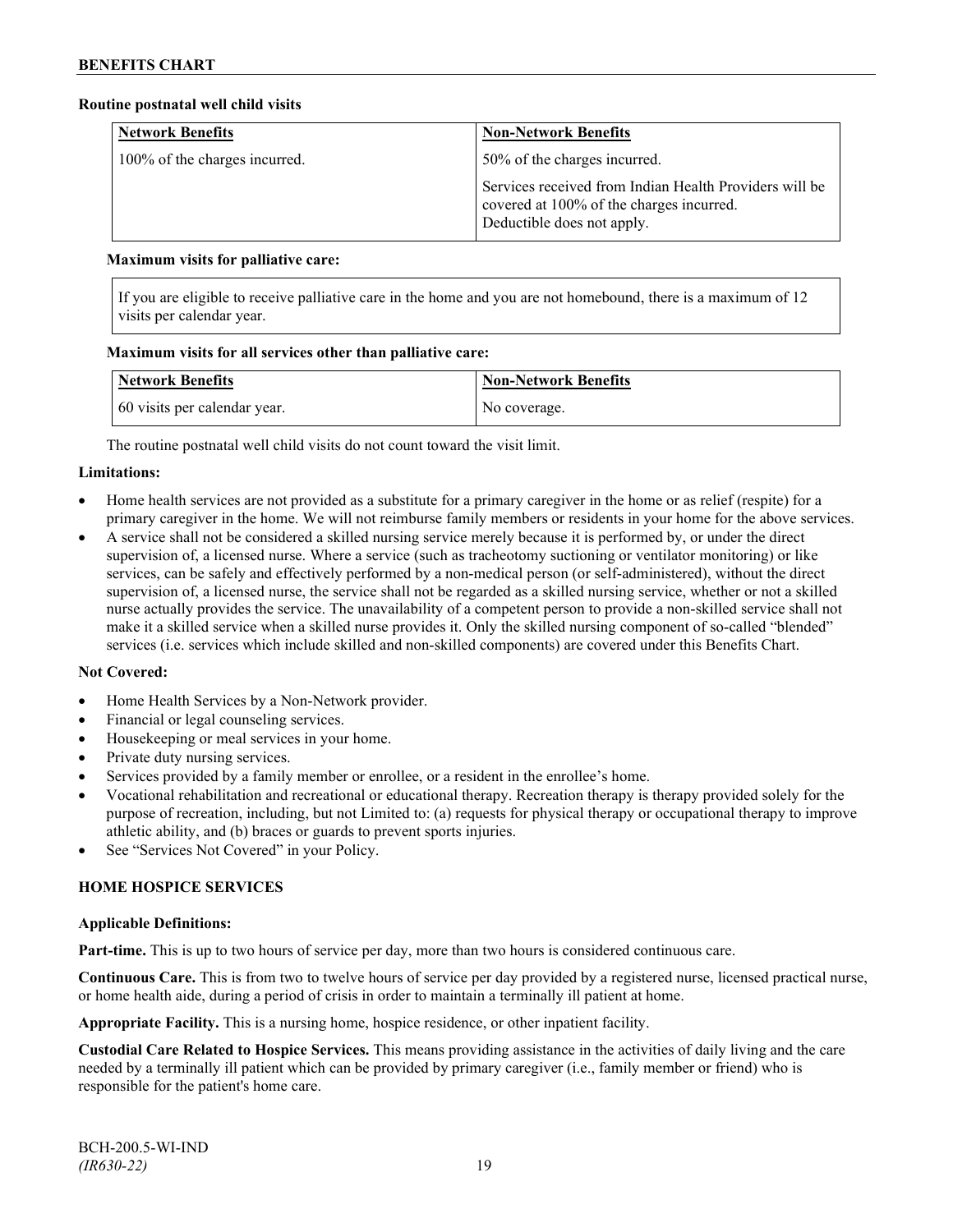### **Covered Services:**

**Home hospice program:** We cover the services described below if you are terminally ill and accepted as a home hospice program participant. You must meet the eligibility requirements of the program, and elect to receive services through the home hospice program. The services will be provided in your home, with inpatient care available when medically necessary as described below. If you elect to receive hospice services, you do so in lieu of curative treatment for your terminal illness for the period you are enrolled in the home hospice program.

**Eligibility:** In order to be eligible to be enrolled in the home hospice program, you must: (1) be a terminally ill patient (prognosis of six months or less); (2) have chosen a palliative treatment focus (i.e., emphasizing comfort and supportive services rather than treatment attempting to cure the disease or condition); and (3) continue to meet the terminally ill prognosis as reviewed by our medical director or his or her designee over the course of care. You may withdraw from the home hospice program at any time.

**Eligible services:** Hospice services include the following services provided in accordance with an approved hospice treatment plan:

- Home Health Services:
	- o Part-time care provided in your home by an interdisciplinary hospice team (which may include a physician, nurse, social worker, and spiritual counselor) and medically necessary home health services are covered.
	- o One or more periods of continuous care in your home or in a setting which provides day care for pain or symptom management, when medically necessary, will be covered.
- Inpatient Services: We cover medically necessary inpatient services.
- Other Services:
	- o Respite care is covered for care in your home or in an appropriate facility, to give your primary caregivers (i.e., family members or friends) rest and/or relief when necessary in order to maintain a terminally ill patient at home*.*
	- o Medically necessary medications for pain and symptom management.
	- o Semi-electric hospital beds and other durable medical equipment are covered.
	- o Emergency and non-emergency care is covered.

| <b>Network Benefits</b>                                                                            | <b>Non-Network Benefits</b> |
|----------------------------------------------------------------------------------------------------|-----------------------------|
| 50% of the charges incurred.                                                                       | No coverage.                |
| Services received from Indian Health Providers will be<br>covered at 100% of the charges incurred. |                             |

Respite care is Limited to 5 days per episode, and respite care and continuous care combined are Limited to 30 days.

### **Not Covered:**

- Home Hospice Services by a Non-Network provider.
- Financial or legal counseling services.
- Housekeeping or meal services in your home.
- Custodial or maintenance care related to hospice services, whether provided in the home or in a nursing home.
- Any service not specifically described as covered services under this home hospice services benefits.
- Any services provided by members of your family or residents in your home.
- See "Services Not Covered" in your Policy.

## **HOSPITAL AND SKILLED NURSING FACILITY SERVICES**

#### **Covered Services:**

We cover services as described below.

#### **Medical or surgical hospital services**

**Inpatient hospital services:** We cover the following medical or surgical services, for the treatment of acute illness or injury, which require the level of care only provided in an acute care facility. These services must be authorized by a physician.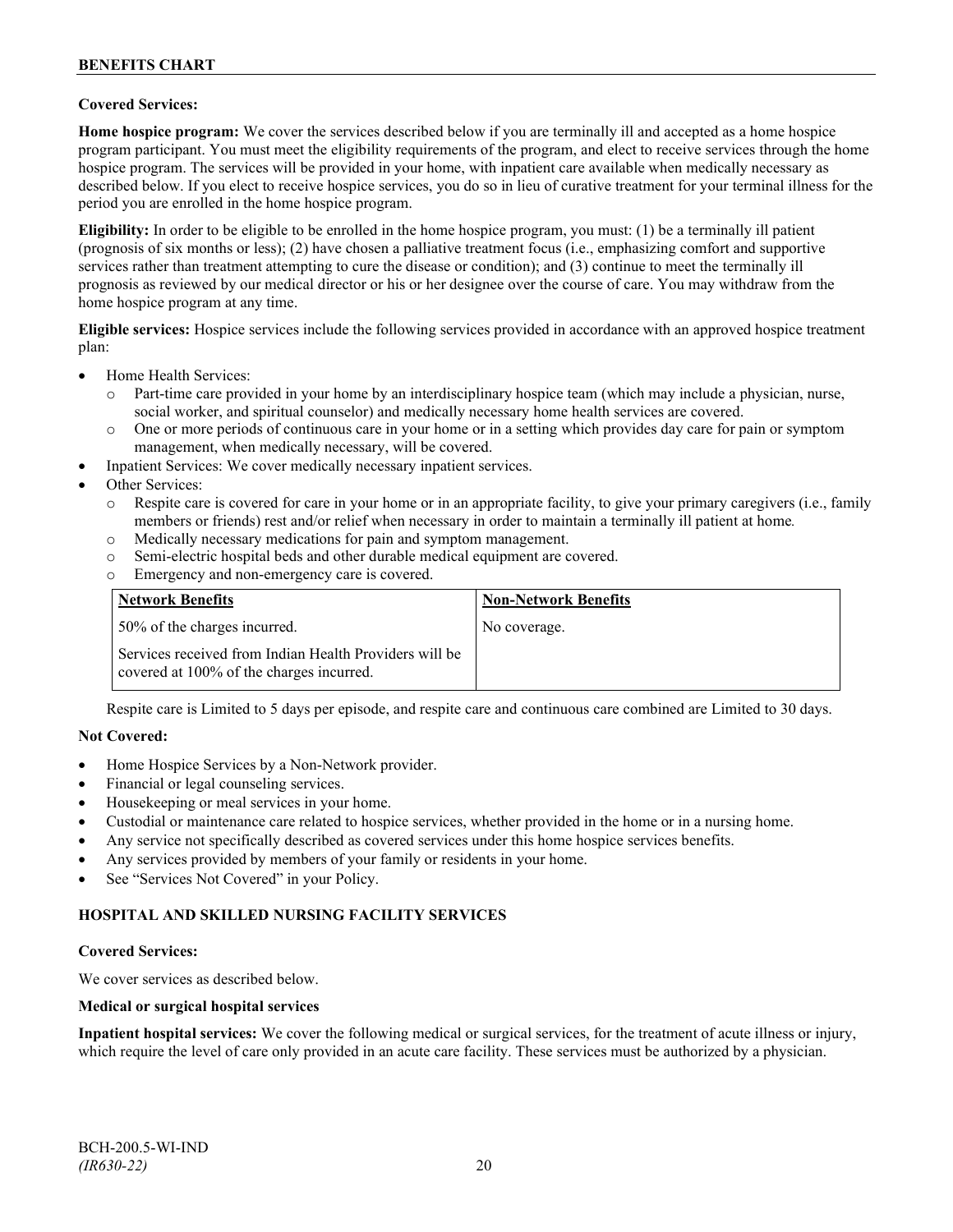## **BENEFITS CHART**

Inpatient hospital services include: room and board; the use of operating or maternity delivery rooms; intensive care facilities; newborn nursery facilities; general nursing care, anesthesia, laboratory and diagnostic imaging services, radiation therapy, physical therapy, prescription drugs or other medications administered during treatment, blood and blood products (unless replaced), and blood derivatives, and other diagnostic or treatment related hospital services; physician and other professional medical and surgical services provided while in the hospital, including gender confirmation surgery that meets medical coverage criteria.

We cover, following a vaginal delivery, a minimum of 48 hours of inpatient care for the mother and newborn child. We cover, following a caesarean section delivery, a minimum of 96 hours of inpatient care for the mother and newborn child.

Health insurance issuers generally may not, under Federal law, restrict benefits for any hospital length of stay in connection with childbirth for the mother of newborn child to less than 48 hours following a vaginal delivery, or less than 96 hours following a caesarean section. However, Federal law generally does not prohibit the mother's or newborn's attending provider, after consulting with the mother, from discharging the mother or her newborn earlier than 48 hours (or 96 hours as applicable). In any case plans and issuers may not, under Federal law, require that a provider obtain authorization from the plan or the insurance issuer for prescribing a length of stay not in excess of 48 hours (or 96 hours).

| <b>Network Benefits</b>                                                                                                                                                                                                                                                                   | <b>Non-Network Benefits</b>                                                                                                                                      |
|-------------------------------------------------------------------------------------------------------------------------------------------------------------------------------------------------------------------------------------------------------------------------------------------|------------------------------------------------------------------------------------------------------------------------------------------------------------------|
| 100% of the charges incurred, subject to a copayment of<br>\$1,200 per day for the first three days of admission.<br>Then services will be paid at 100% of the charges<br>incurred.<br>Services received from Indian Health Providers will be<br>covered at 100% of the charges incurred. | 50% of the charges incurred.<br>Services received from Indian Health Providers will be<br>covered at 100% of the charges incurred.<br>Deductible does not apply. |

Each Insured's admission or confinement, including that of a newborn child, is separate and distinct from the admission or confinement of any other Insured.

**Outpatient hospital, ambulatory care or surgical facility services:** We cover the following medical and surgical services, for diagnosis or treatment of illness or injury on an outpatient basis. These services must be authorized by a physician.

Outpatient services include: use of operating rooms, maternity delivery rooms or other outpatient departments, rooms or facilities; and the following outpatient services: general nursing care, anesthesia, laboratory and diagnostic imaging services, radiation therapy, physical therapy, drugs administered during treatment, blood and blood products (unless replaced), and blood derivatives, and other diagnostic or treatment related outpatient services; physician and other professional medical and surgical services provided while an outpatient, including colonoscopies, and gender confirmation surgery that meets medical coverage criteria.

To see the benefit level for diagnostic imaging services, laboratory services and physical therapy, see benefits under Diagnostic Imaging Services, Laboratory Services and Physical Therapy in this Benefits Chart.

| <b>Network Benefits</b>                                                                 | <b>Non-Network Benefits</b>                                                                        |
|-----------------------------------------------------------------------------------------|----------------------------------------------------------------------------------------------------|
| 100% of the charges incurred, subject to a                                              | 50% of the charges incurred.                                                                       |
| copayment of \$500 per visit.<br>Services received from Indian Health Providers will be | Services received from Indian Health Providers will be<br>covered at 100% of the charges incurred. |
| covered at 100% of the charges incurred.                                                | Deductible does not apply.                                                                         |

### **Outpatient professional services of a physician**

| <b>Network Benefits</b>                                | <b>Non-Network Benefits</b>                            |
|--------------------------------------------------------|--------------------------------------------------------|
| 100% of the charges incurred, subject to a             | 50% of the charges incurred.                           |
| copayment of \$75 per visit.                           | Services received from Indian Health Providers will be |
| Services received from Indian Health Providers will be | covered at 100% of the charges incurred.               |
| covered at 100% of the charges incurred.               | Deductible does not apply.                             |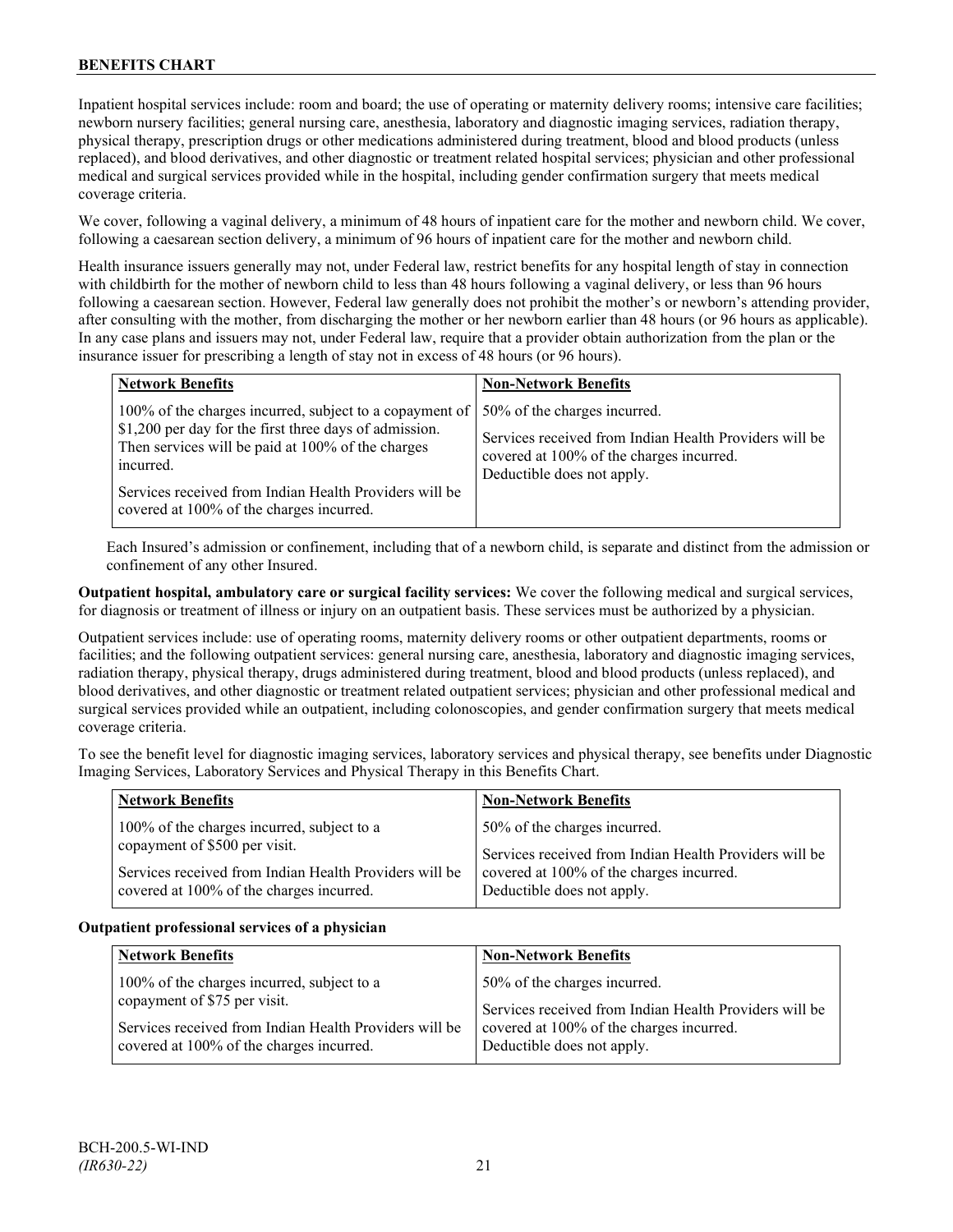**Skilled nursing facility care:** We cover room and board, daily skilled nursing and related ancillary services for post-acute treatment and rehabilitative care of illness or injury that meets medical coverage criteria.

| <b>Network Benefits</b>                                                                                                     | <b>Non-Network Benefits</b>                                                                                                      |
|-----------------------------------------------------------------------------------------------------------------------------|----------------------------------------------------------------------------------------------------------------------------------|
| 100% of the charges incurred, subject to a copayment                                                                        | 50% of the charges incurred.                                                                                                     |
| of \$1,200 per day for the first three days of admission.<br>Then services will be paid at 100% of the charges<br>incurred. | Services received from Indian Health Providers will be<br>covered at 100% of the charges incurred.<br>Deductible does not apply. |
| Services received from Indian Health Providers will be<br>covered at 100% of the charges incurred.                          | Limited to a 30 day maximum per confinement.                                                                                     |
| Limited to a 30 day maximum per confinement.                                                                                |                                                                                                                                  |

Each day of services provided under the Network Benefits and Non-Network Benefits, combined, applies toward the maximum shown above.

#### **Not Covered:**

- Services for items for personal convenience, such as television rental, are not covered.
- See "Services Not Covered" in your Policy.

### **INFERTILITY DIAGNOSIS**

#### **Covered Services:**

We cover the diagnosis of infertility. These services include diagnostic procedures and tests provided in connection with an infertility evaluation, office visits and consultations to diagnose infertility.

| <b>Network Benefits</b>                                | <b>Non-Network Benefits</b>                            |
|--------------------------------------------------------|--------------------------------------------------------|
| 100% of the charges incurred, subject to a             | 50% of the charges incurred.                           |
| copayment of \$50 per visit.                           | Services received from Indian Health Providers will be |
| Services received from Indian Health Providers will be | covered at 100% of the charges incurred.               |
| covered at 100% of the charges incurred.               | Deductible does not apply.                             |

Coverage is Limited to office visits and consultations to diagnose infertility. Treatment is not covered.

### **Not Covered:**

- Infertility/fertility treatment, including, but not limited to, office visits, laboratory services, diagnostic imaging services, and fertility drugs, reversal of sterilization, and sperm, ova or embryo acquisition, retrieval or storage; however, we do cover office visits and consultations to diagnose infertility.
- Services related to the establishment of surrogate pregnancy and fees for a surrogate. However, pregnancy and maternity services are covered for an Insured under this Benefits Chart, including a surrogate pregnancy.
- See "Services Not Covered" in your Policy.

### **LABORATORY SERVICES**

### **Covered Services:**

We cover laboratory tests when ordered by a provider and provided in a clinic or outpatient hospital facility. This includes blood tests to detect lead exposure in children between the ages of 6 months and 72 months.

To see the benefit level for inpatient hospital or skilled nursing facility services, see benefits under Inpatient Hospital and Skilled Nursing Facility Services in this Benefits Chart.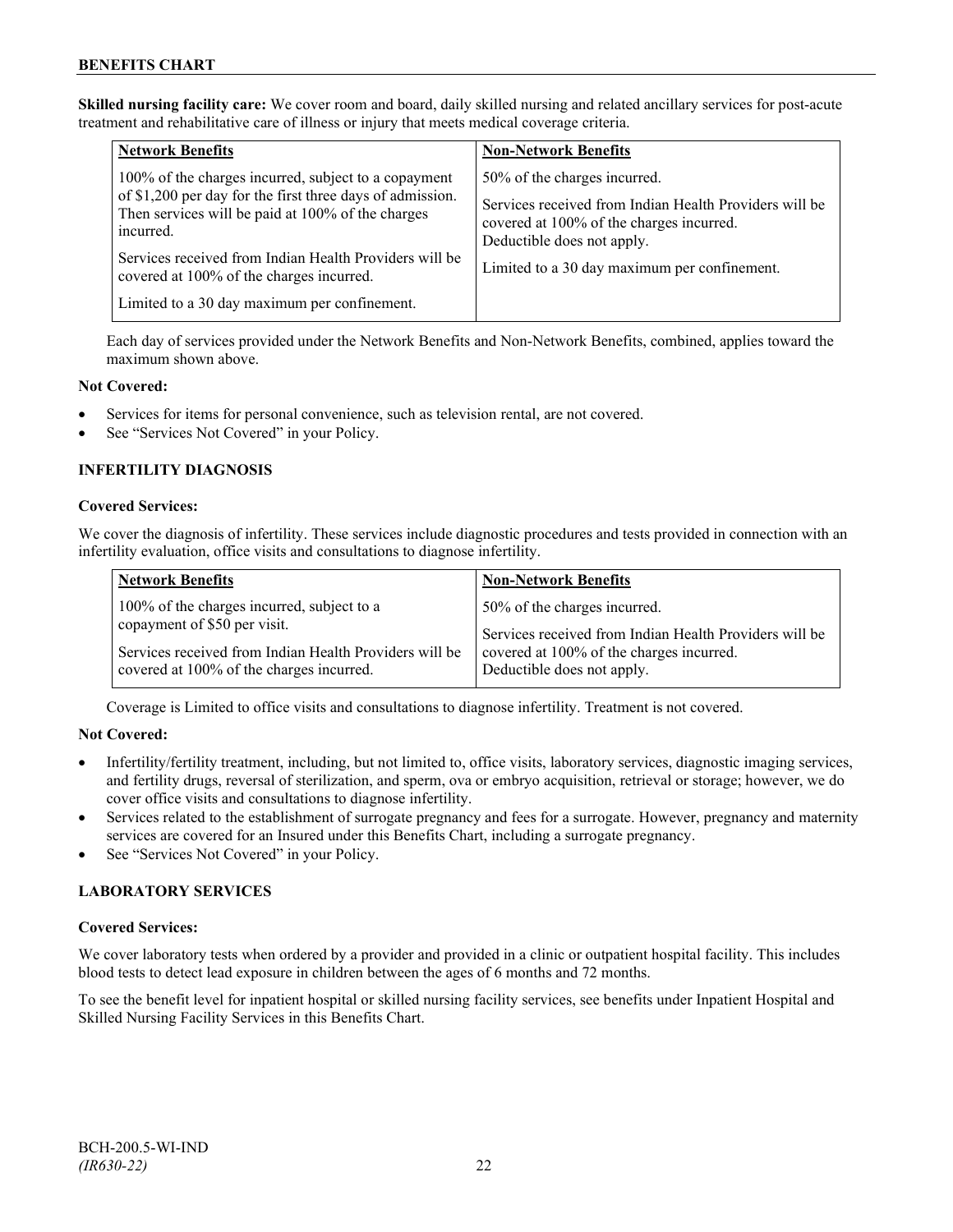**Prostate-specific antigen (PSA) testing.** We cover prostate cancer screening for men 40 years of age or over who are symptomatic or in a high-risk category and for all men 50 years of age or older.

| <b>Network Benefits</b>                                                                            | <b>Non-Network Benefits</b>                                            |
|----------------------------------------------------------------------------------------------------|------------------------------------------------------------------------|
| 100% of the charges incurred, subject to a                                                         | 50% of the charges incurred.                                           |
| copayment of \$45 per visit.                                                                       | Services received from Indian Health Providers will be                 |
| Services received from Indian Health Providers will be<br>covered at 100% of the charges incurred. | covered at 100% of the charges incurred.<br>Deductible does not apply. |

### **All other laboratory services**

#### **Services for illness or injury**

| <b>Network Benefits</b>                                | <b>Non-Network Benefits</b>                            |
|--------------------------------------------------------|--------------------------------------------------------|
| 100% of the charges incurred, subject to a             | 50% of the charges incurred.                           |
| copayment of \$45 per visit.                           | Services received from Indian Health Providers will be |
| Services received from Indian Health Providers will be | covered at 100% of the charges incurred.               |
| covered at 100% of the charges incurred.               | Deductible does not apply.                             |

#### **Preventive services**

Laboratory services associated with preventive services are covered at the benefit level shown in the "Preventive Services" section of this Benefits Chart.

#### **Not Covered:**

• See "Services Not Covered" in your Policy.

### **MASTECTOMY RECONSTRUCTION BENEFIT**

### **Covered Services:**

We cover reconstruction of the breast on which the mastectomy has been performed; surgery and reconstruction of the other breast to produce symmetrical appearance, and prostheses and physical complications of all stages of mastectomy, including lymphedemas.

| <b>Network Benefits</b>                               | <b>Non-Network Benefits</b>                           |
|-------------------------------------------------------|-------------------------------------------------------|
| Coverage level is same as corresponding Network       | Coverage level is same as corresponding Non-Network   |
| Benefits, depending on type of service provided, such | Benefits, depending on type of service provided, such |
| as Office Visits for Illness or Injury, Inpatient or  | as Office Visits for Illness or Injury, Inpatient or  |
| Outpatient Hospital Services.                         | Outpatient Hospital Services.                         |

#### **Not Covered:**

See "Services Not Covered" in your Policy.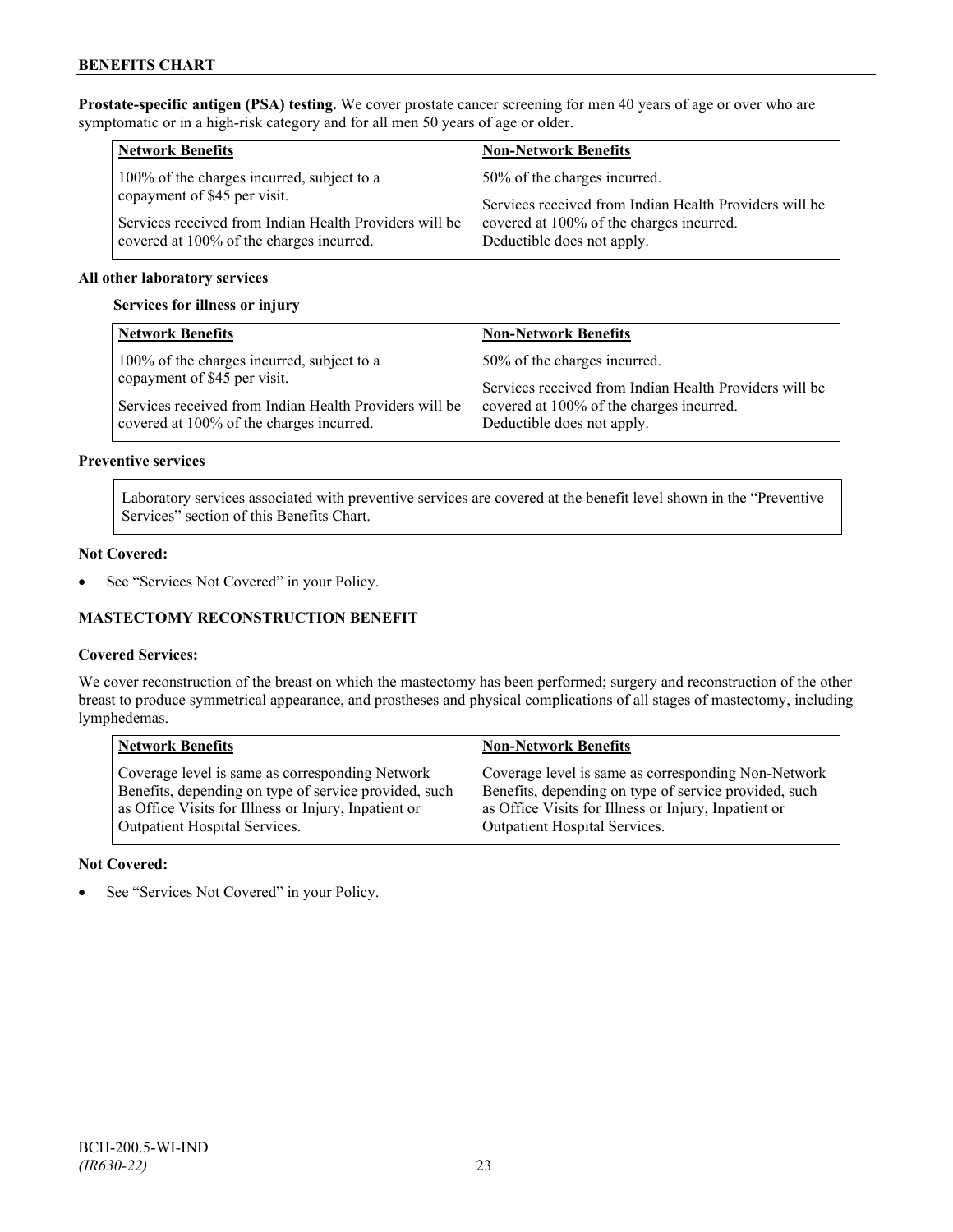### **MEDICATION THERAPY DISEASE MANAGEMENT PROGRAM**

### **Covered Services:**

If you meet our criteria for coverage, you may qualify for our Medication Therapy Disease Management Program.

The program covers consultations with a designated Network pharmacist.

Covered services are based on established medical policies, which are subject to periodic review and modification by the medical directors. These medical policies (medical coverage criteria) are available by calling Member Services, or logging on to your "*my*HealthPartners" account at [healthpartners.com.](http://www.healthpartners.com/)

| <b>Network Benefits</b>       | <b>Non-Network Benefits</b> |
|-------------------------------|-----------------------------|
| 100% of the charges incurred. | No coverage.                |

#### **Not Covered:**

See "Services Not Covered" in your Policy.

## **OFFICE VISITS FOR ILLNESS OR INJURY**

#### **Covered Services:**

We cover the following when medically necessary: professional medical and surgical services and related supplies, including biofeedback, of physicians and other health care providers; blood and blood products (unless replaced) and blood derivatives.

We cover diagnosis and treatment of illness or injury to the eyes. Where contact or eye glass lenses are prescribed as medically necessary for the post-operative treatment of cataracts or for the treatment of aphakia, acute or chronic corneal pathology or keratoconus, we cover the initial evaluation, lenses and fitting. Insureds must pay for lens replacement beyond the initial pair.

Services received via video, e-visit or telephone are covered under the "Telehealth/Telemedicine Services" section.

#### **Office visits**

#### **Primary Care Providers**

| <b>Network Benefits</b>                                                                                                              | <b>Non-Network Benefits</b>                                                                                                        |
|--------------------------------------------------------------------------------------------------------------------------------------|------------------------------------------------------------------------------------------------------------------------------------|
| 100% of the charges incurred, subject to a<br>copayment of \$25 per visit.<br>Services received from Indian Health Providers will be | 50% of the charges incurred.<br>Services received from Indian Health Providers will be<br>covered at 100% of the charges incurred. |
| covered at 100% of the charges incurred.                                                                                             | Deductible does not apply.                                                                                                         |

#### **Specialty Care Providers**

| <b>Network Benefits</b>                                                                            | <b>Non-Network Benefits</b>                                                                                                      |
|----------------------------------------------------------------------------------------------------|----------------------------------------------------------------------------------------------------------------------------------|
| 100% of the charges incurred, subject to a<br>copayment of \$50 per visit.                         | 50% of the charges incurred.                                                                                                     |
| Services received from Indian Health Providers will be<br>covered at 100% of the charges incurred. | Services received from Indian Health Providers will be<br>covered at 100% of the charges incurred.<br>Deductible does not apply. |

#### **Convenience clinics**

| <b>Network Benefits</b>                                | <b>Non-Network Benefits</b>                            |
|--------------------------------------------------------|--------------------------------------------------------|
| 100% of the charges incurred, subject to a             | 50% of the charges incurred.                           |
| copayment of \$10 per visit.                           | Services received from Indian Health Providers will be |
| Services received from Indian Health Providers will be | covered at 100% of the charges incurred.               |
| covered at 100% of the charges incurred.               | Deductible does not apply.                             |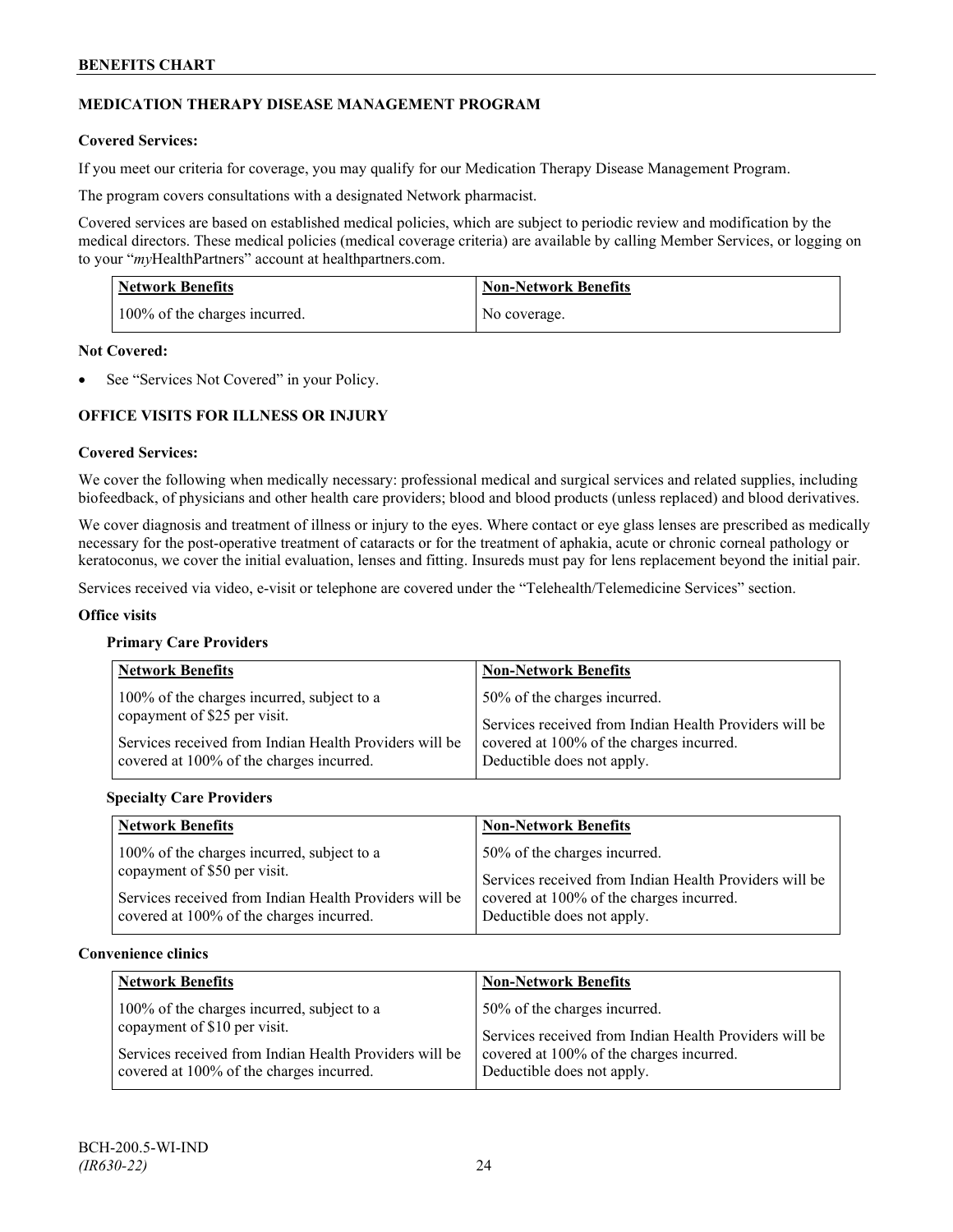### **Injections administered in a physician's office, other than immunizations**

### **Allergy injections**

| <b>Network Benefits</b>                                | <b>Non-Network Benefits</b>                            |
|--------------------------------------------------------|--------------------------------------------------------|
| 100% of the charges incurred, subject to a             | 50% of the charges incurred.                           |
| copayment of \$2 per date of service.                  | Services received from Indian Health Providers will be |
| Services received from Indian Health Providers will be | covered at 100% of the charges incurred.               |
| covered at 100% of the charges incurred.               | Deductible does not apply.                             |

### **All other injections**

| <b>Network Benefits</b>                                | <b>Non-Network Benefits</b>                            |
|--------------------------------------------------------|--------------------------------------------------------|
| 100% of the charges incurred, subject to a             | 50% of the charges incurred.                           |
| copayment of \$2 per date of service.                  | Services received from Indian Health Providers will be |
| Services received from Indian Health Providers will be | covered at 100% of the charges incurred.               |
| covered at 100% of the charges incurred.               | Deductible does not apply.                             |

### **Not Covered:**

- Court ordered treatment, except as described in this Benefits Chart. Any resulting court ordered treatment for mental health services will be subject to the Policy's requirement for medical necessity.
- See "Services Not Covered" in your Policy.

## **PEDIATRIC EYEWEAR**

### **Covered Services:**

We cover pediatric eyewear for children.

Routine eye exams are covered under the "Preventive Services" section.

| <b>Network Benefits</b>                                                                            | <b>Non-Network Benefits</b> |
|----------------------------------------------------------------------------------------------------|-----------------------------|
| 50% of the charges incurred.                                                                       | No coverage.                |
| Services received from Indian Health Providers will be<br>covered at 100% of the charges incurred. |                             |

### **Limitations:**

- Coverage under this provision will continue until the end of the month in which the child turns 19.
- Limited to one of the following per calendar year:
	- o one pair of eyeglasses including one set of prescription lenses, frames from the designated eyewear collection, and anti scratch coating; or
	- o one pair of non-disposable contact lenses; or
	- a one year supply of disposable contact lenses.
- Contact lens fittings are limited to two per calendar year.

## **Not Covered:**

- Frames that are not included in the designated eyewear collection are not covered. However, one pair of lenses will be covered if a member chooses frames outside the designated eyewear collection.
- More than one pair of lenses or frames or non-disposable contacts per calendar year, regardless of the reason. This includes replacement of eyeglasses or contact lenses due to loss, breakage, theft, or change in prescription.
- Safety glasses or goggles for sports or vocational reasons.
- Upgrades including, but not limited to, UV protection and no-line multifocal lenses.
- See "Services Not Covered" in your Policy.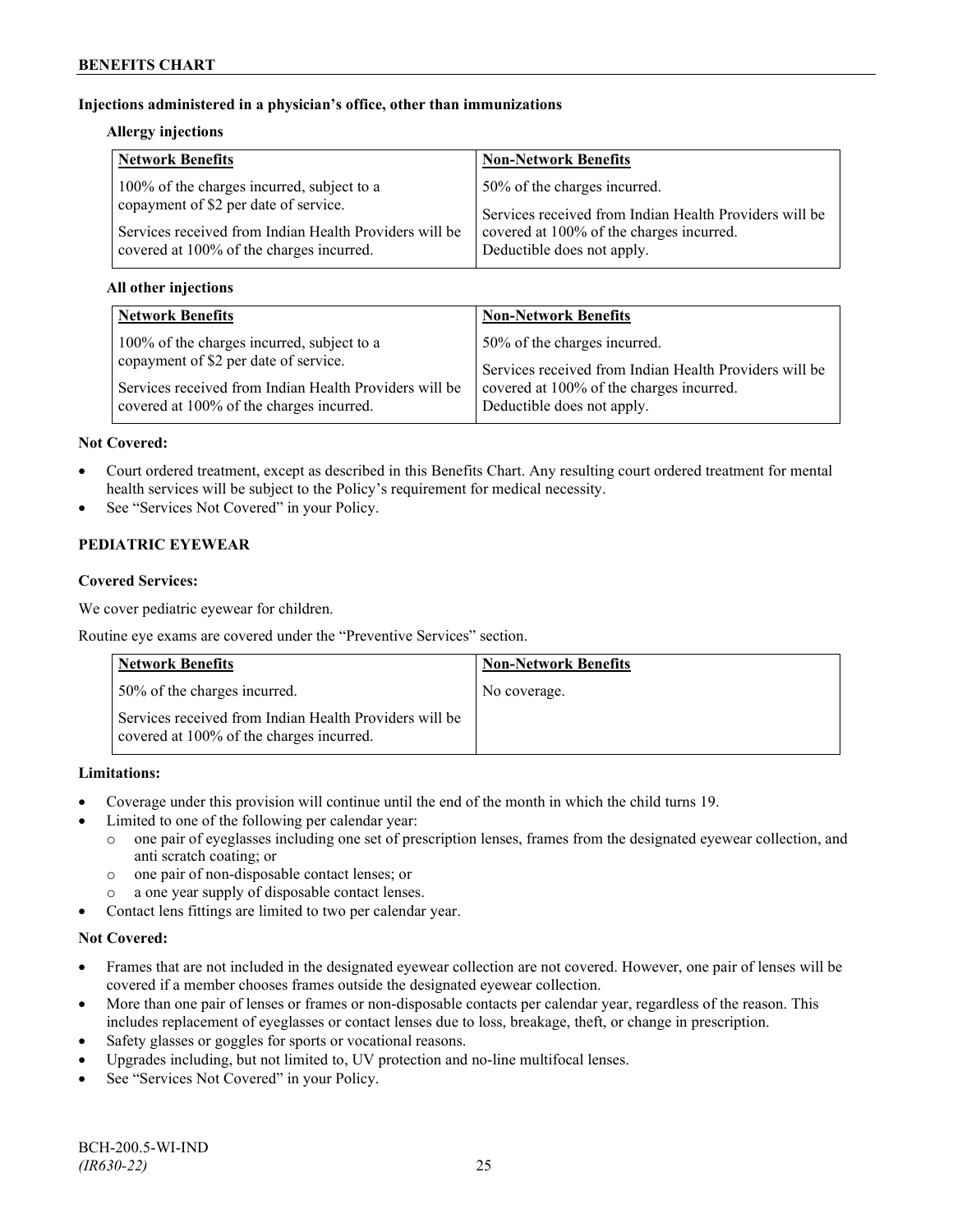## **PHYSICAL THERAPY, OCCUPATIONAL THERAPY, SPEECH THERAPY AND OTHER SPECIFIED THERAPIES**

### **Covered Services:**

We cover the following physical therapy, occupational therapy and speech therapy services:

- Medically necessary rehabilitative care to correct the effects of illness or injury.
- Habilitative services rendered for congenital, developmental or medical conditions which have significantly Limited the successful initiation of normal speech and normal motor development.

Massage therapy which is performed in conjunction with other treatment/modalities by a physical or occupational therapist, is part of a prescribed treatment plan and is not billed separately is covered.

We cover services provided in a clinic. We also cover physical therapy provided in an outpatient hospital facility. To see the benefit level for inpatient hospital or skilled nursing facility services, see benefits under "Inpatient Hospital and Skilled Nursing Facility Services".

#### **Rehabilitative care**

| <b>Network Benefits</b>                                | <b>Non-Network Benefits</b>                            |
|--------------------------------------------------------|--------------------------------------------------------|
| 100% of the charges incurred, subject to a             | 50% of the charges incurred.                           |
| copayment of \$50 per visit.                           | Services received from Indian Health Providers will be |
| Services received from Indian Health Providers will be | covered at 100% of the charges incurred.               |
| covered at 100% of the charges incurred.               | Deductible does not apply.                             |
| Physical, Occupational and Speech Therapy are Limited  | Physical, Occupational and Speech Therapy are Limited  |
| to 20 visits each per calendar year.                   | to 20 visits each per calendar year.                   |

In addition to the services provided above, we cover a minimum of:

- 20 visits per calendar year for pulmonary rehabilitation therapy,
- 36 visits per calendar year for cardiac rehabilitation therapy,
- 30 visits per calendar year for post-cochlear implant aural therapy,
- 20 visits per calendar year for cognitive rehabilitation therapy.

Visit limits by a Primary Care Provider and/or Specialty Care Providers are combined. The maximum number of visits are combined for Network Benefits and Non-Network Benefits.

### **Habilitative care**

| <b>Network Benefits</b>                                | <b>Non-Network Benefits</b>                            |
|--------------------------------------------------------|--------------------------------------------------------|
| 100% of the charges incurred, subject to a             | 50% of the charges incurred.                           |
| copayment of \$50 per visit.                           | Services received from Indian Health Providers will be |
| Services received from Indian Health Providers will be | covered at 100% of the charges incurred.               |
| covered at 100% of the charges incurred.               | Deductible does not apply.                             |
| Physical, Occupational and Speech Therapy are Limited  | Physical, Occupational and Speech Therapy are Limited  |
| to 20 visits each per calendar year.                   | to 20 visits each per calendar year.                   |

Visit limits by a Primary Care Provider and/or Specialty Care Providers are combined. The maximum number of visits is combined for Network Benefits and Non-Network Benefits.

### **Not Covered:**

- Massage therapy for the purpose of comfort or convenience of the Insured.
- See "Services Not Covered" in your Policy.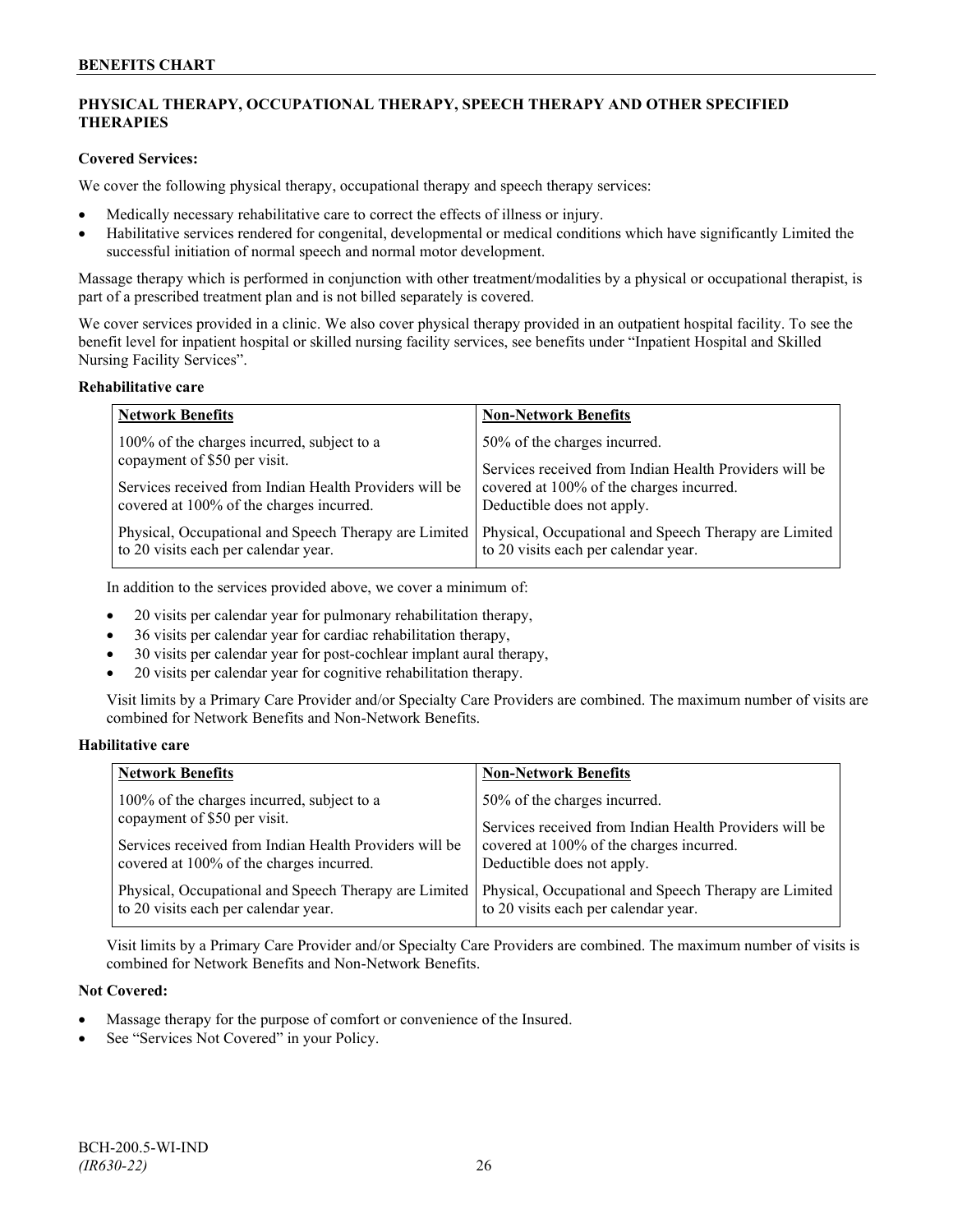## **BENEFITS CHART**

## **PRESCRIPTION DRUG SERVICES**

#### **Covered Services:**

We cover prescription drugs and medications that can be self-administered or are administered in a physician's office.

**For Network Benefits, drugs and medications must be obtained at a network pharmacy.**

### **If a copayment is required, you must pay one copayment for each 30-day supply, or portion thereof.**

### **Outpatient drugs (except as specified below)**

| <b>Network Benefits</b>                                                                                                                                                                                                                                                                                                                                                      | <b>Non-Network Benefits</b>                                                                                                                                      |
|------------------------------------------------------------------------------------------------------------------------------------------------------------------------------------------------------------------------------------------------------------------------------------------------------------------------------------------------------------------------------|------------------------------------------------------------------------------------------------------------------------------------------------------------------|
| 100% of the charges incurred, subject to a<br>copayment of \$5 for generic low cost formulary drugs,<br>and 100% of the charges incurred, subject to a<br>copayment of \$25 for generic high cost formulary<br>drugs.                                                                                                                                                        | 50% of the charges incurred.<br>Services received from Indian Health Providers will be<br>covered at 100% of the charges incurred.<br>Deductible does not apply. |
| Brand name formulary drugs are covered at 100%<br>of the charges incurred, subject to a copayment of \$125.                                                                                                                                                                                                                                                                  |                                                                                                                                                                  |
| Non-formulary drugs are covered at 50% of the charges<br>incurred.                                                                                                                                                                                                                                                                                                           |                                                                                                                                                                  |
| In no event will your cost for a formulary insulin drug<br>exceed \$25.                                                                                                                                                                                                                                                                                                      |                                                                                                                                                                  |
| Services received from Indian Health Providers will be<br>covered at 100% of the charges incurred.                                                                                                                                                                                                                                                                           |                                                                                                                                                                  |
| Oral chemotherapy drugs are included on the<br>Specialty Drug List. However, you pay the applicable<br>outpatient drug benefit. As required by Wisconsin law,<br>you will not pay higher cost sharing (deductible,<br>copayment or coinsurance) for orally administered<br>chemotherapy drugs than you pay for injected or<br>intravenously administered chemotherapy drugs. |                                                                                                                                                                  |

### **Mail order drugs**

| <b>Network Benefits</b>                                                                                                                                                                                                                                                                                                                                                                         | <b>Non-Network Benefits</b>                                                                                |
|-------------------------------------------------------------------------------------------------------------------------------------------------------------------------------------------------------------------------------------------------------------------------------------------------------------------------------------------------------------------------------------------------|------------------------------------------------------------------------------------------------------------|
| For your convenience, you may also get up to a 90-day<br>supply of outpatient prescription drugs that can be self-<br>administered through the designated mail order service.<br>Outpatient drugs ordered through this service are<br>covered at the benefit percent and copayments shown in<br>Outpatient Drugs above.<br>Specialty Drugs are not available through the mail order<br>service. | Mail order drugs are only available through the<br>designated mail order service.<br>See Network Benefits. |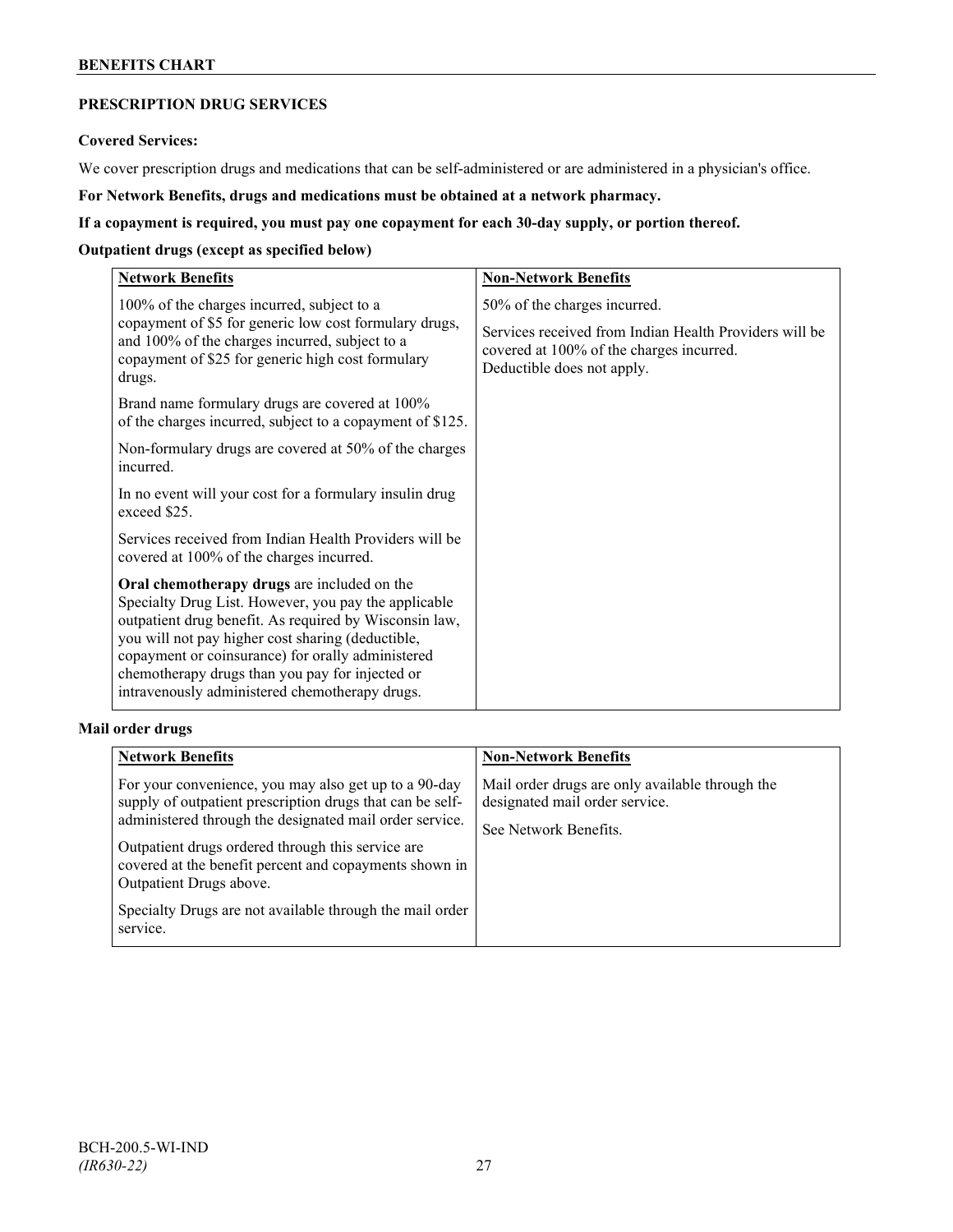#### **Specialty drugs that are self-administered**

| <b>Network Benefits</b>                                                                                                                                                                                                                                                                                                                                                      | <b>Non-Network Benefits</b> |
|------------------------------------------------------------------------------------------------------------------------------------------------------------------------------------------------------------------------------------------------------------------------------------------------------------------------------------------------------------------------------|-----------------------------|
| 50% of the charges incurred.                                                                                                                                                                                                                                                                                                                                                 | No coverage.                |
| Services received from Indian Health Providers will be<br>covered at 100% of the charges incurred.                                                                                                                                                                                                                                                                           |                             |
| Oral chemotherapy drugs are included on the<br>Specialty Drug List. However, you pay the applicable<br>outpatient drug benefit. As required by Wisconsin law,<br>you will not pay higher cost sharing (deductible,<br>copayment or coinsurance) for orally administered<br>chemotherapy drugs than you pay for injected or<br>intravenously administered chemotherapy drugs. |                             |

Specialty Drugs are Limited to drugs on the Specialty Drug List and must be obtained from a designated vendor.

#### **Tobacco cessation drugs are covered for all FDA approved tobacco cessation drugs**

| <b>Network Benefits</b>       | <b>Non-Network Benefits</b>                                                                                                      |
|-------------------------------|----------------------------------------------------------------------------------------------------------------------------------|
| 100% of the charges incurred. | 50% of the charges incurred.                                                                                                     |
|                               | Services received from Indian Health Providers will be<br>covered at 100% of the charges incurred.<br>Deductible does not apply. |

#### **Contraceptive drugs**

| <b>Network Benefits</b>                                                                                                          | <b>Non-Network Benefits</b>                                                                                                      |
|----------------------------------------------------------------------------------------------------------------------------------|----------------------------------------------------------------------------------------------------------------------------------|
| 100% of the charges incurred for formulary drugs.                                                                                | 50% of the charges incurred.                                                                                                     |
| If a physician requests that a Non-Formulary<br>contraceptive drug be dispensed as written, the drug<br>will be covered at 100%. | Services received from Indian Health Providers will be<br>covered at 100% of the charges incurred.<br>Deductible does not apply. |

**ACA preventive medications.** We cover preventive medications currently recommended by USPSTF with an A or B rating if they are prescribed by your medical provider and they are listed on our Commercial ACA Preventive Drug List. Preventive medications are subject to periodic review and modification. Changes would be effective in accordance with the federal rules and reflected in our current medical coverage criteria for preventive care services.

| <b>Network Benefits</b>       | <b>Non-Network Benefits</b>                                                                                                      |
|-------------------------------|----------------------------------------------------------------------------------------------------------------------------------|
| 100% of the charges incurred. | 50% of the charges incurred.                                                                                                     |
|                               | Services received from Indian Health Providers will be<br>covered at 100% of the charges incurred.<br>Deductible does not apply. |

### **Limitations:**

- Certain drugs may require prior authorization as indicated on the Formulary. HealthPartners may require prior authorization for the drug and also the site where the drug will be provided. Certain drugs are subject to our utilization review process and quantity limits.
- Certain non-formulary drugs require prior authorization. In addition, certain drugs may be subject to any quantity limits applied as part of our trial program. The trial drug program applies to new prescriptions for certain drugs which have high toxicity, low tolerance, high costs and/or high potential for waste. Trial drugs are indicated on the formulary and/or the Specialty Drug List. Your first fill of a trial drug may be limited to less than a month supply. If the drug is well tolerated and effective, you will receive the remainder of your first month supply.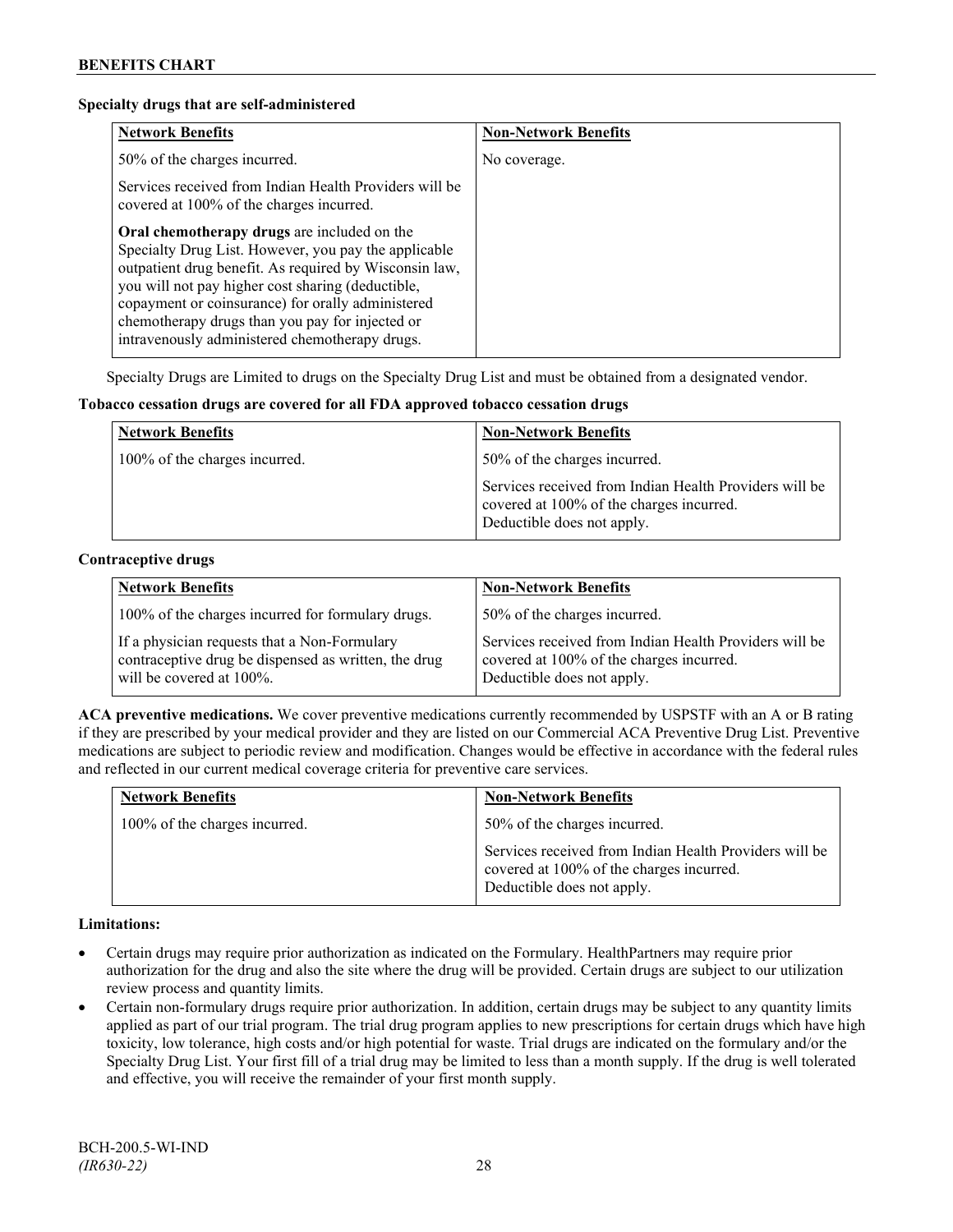## **BENEFITS CHART**

- If an Insured requests a brand name drug when there is a generic equivalent, the brand name drug will be covered up to the charge that would apply to the generic drug, minus any required copayment. If a physician requests that a brand name drug be dispensed as written, the drug will be paid at the non-formulary benefit.
- We may require Insureds to try over-the-counter (OTC) drug alternatives before approving more costly formulary prescription drugs.
- Unless otherwise specified in the Prescription Drug Services section, you may receive up to a 30-day supply per prescription.
- New prescriptions to treat certain chronic conditions are Limited to a 30-day supply.
- A 90-day supply will be covered and dispensed only at pharmacies that participate in our extended day supply program.
- No more than a 30-day supply of Specialty Drugs will be covered and dispensed at a time unless it's a manufacturer supplied drug that cannot be split that supplies the Insured with more than a 30-day supply.

### **Not Covered:**

- Replacement of prescription drugs, medications, equipment and supplies due to loss, damage or theft.
- Nonprescription (over-the-counter) drugs or medications, including, but not Limited to, vitamins, supplements, homeopathic remedies, and non-FDA approved drugs, unless listed on the Formulary and prescribed by a physician or legally authorized health care provider under applicable state and federal law. This exclusion does not include over-thecounter contraceptives for women as allowed under the Affordable Care Act when the Insured obtains a prescription for the item. In addition, if the Insured obtains a prescription, this exclusion does not include aspirin to prevent cardiovascular disease for men and women of certain ages; folic acid supplements for women who may become pregnant; fluoride chemoprevention supplements for children without fluoride in their water source; and iron supplements for children ages 6-12 months who are at risk for anemia.
- All drugs for the treatment of sexual dysfunction.
- All drugs for the treatment of growth deficiency.
- Fertility drugs.
- Medical cannabis.
- Drugs on the Excluded Drug List. The Excluded Drug List includes select drugs within a therapy class that are not eligible for coverage. This includes drugs that may be excluded for certain indications. The Excluded Drug List is available at [healthpartners.com.](http://www.healthpartners.com/)
- Drugs that are newly approved by the FDA until they are reviewed and approved by HealthPartners Pharmacy and Therapeutics Committee.
- Medical devices approved by the FDA will not be covered under the Prescription Drug Services section unless they are on our formulary. Covered medical devices are generally submitted and reimbursed under your medical benefits.
- See "Services Not Covered" in your Policy.

## **PREVENTIVE SERVICES**

### **Applicable Definitions:**

**Routine Preventive Services** are routine healthcare services that include screenings, check-ups and counseling to prevent illness, disease or other health problems before symptoms occur.

**Diagnostic Services** are services to help a provider understand your symptoms, diagnose illness and decide what treatment may be needed. They may be the same services that are listed as preventive services, but they are being used as diagnostic services. Your provider will determine if these services are preventive or diagnostic. These services are not preventive if received as part of a visit to diagnose, manage or maintain an acute or chronic medical condition, illness or injury. When that occurs, unless otherwise indicated below, standard deductibles, copayments or coinsurance apply.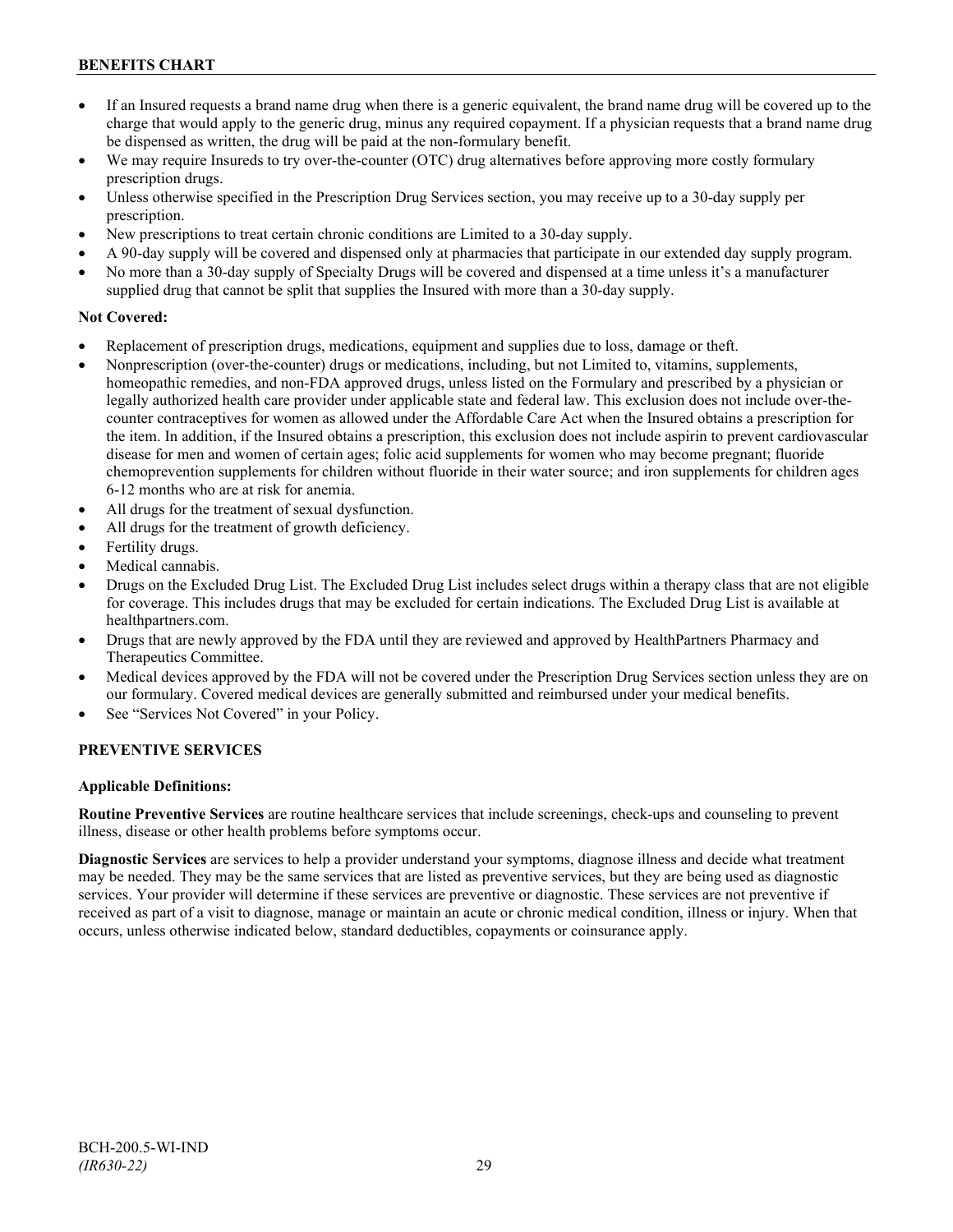### **Covered Services:**

We cover preventive services that meet any of the requirements under the Affordable Care Act (ACA) shown in the bulleted items below. These preventive services are covered at 100% under the Network Benefits with no deductible, copayments or coinsurance. (If a preventive service is not required by the ACA and it is covered at a lower benefit level, it will be specified below.) Preventive benefits mandated under the ACA are subject to periodic review and modification. Changes would be effective in accordance with the federal rules. Preventive services mandated by the ACA include:

- Evidence-based items or services that have in effect a rating of A or B in the current recommendations of the United States Preventive Services Task Force with respect to the individual;
- Immunizations for routine use in children, adolescents, and adults that have in effect a recommendation from the Advisory Committee on Immunization Practices of the Centers for Disease Control and Prevention with respect to the individual;
- With respect to infants, children, and adolescents, evidence-informed preventive care and screenings provided for in comprehensive guidelines supported by the Health Resources and Services Administration; and
- With respect to women, preventive care and screenings provided for in comprehensive guidelines supported by the Health Resources and Services Administration.

Covered services are based on established medical policies, which are subject to periodic review and modification by the medical directors. These medical policies (medical coverage criteria) are available by calling Member Services, or logging on to your "*my*HealthPartners" account at [healthpartners.com.](http://www.healthpartners.com/)

### **ACA and state mandated preventive services are covered as follows:**

**Routine health exams and periodic health assessments**. A physician or health care provider will counsel you as to how often health assessments are needed based on age, sex and health status. This includes screening and counseling for tobacco cessation and all FDA approved tobacco cessation medications including over-the-counter drugs (as shown in the Prescription Drug Services section).

| <b>Network Benefits</b>       | <b>Non-Network Benefits</b>                                                                                                      |
|-------------------------------|----------------------------------------------------------------------------------------------------------------------------------|
| 100% of the charges incurred. | 50% of the charges incurred.                                                                                                     |
|                               | Services received from Indian Health Providers will be<br>covered at 100% of the charges incurred.<br>Deductible does not apply. |

**Child health supervision services.** This includes pediatric preventive services such as newborn screenings, appropriate immunizations, developmental assessments and laboratory services appropriate to the age of the child from birth to 72 months, and appropriate immunizations to age 18.

| <b>Network Benefits</b>       | <b>Non-Network Benefits</b>                                                                                                      |
|-------------------------------|----------------------------------------------------------------------------------------------------------------------------------|
| 100% of the charges incurred. | 50% of the charges incurred.                                                                                                     |
|                               | Services received from Indian Health Providers will be<br>covered at 100% of the charges incurred.<br>Deductible does not apply. |

#### **Routine prenatal care and exams**

| <b>Network Benefits</b>       | <b>Non-Network Benefits</b>                                                                                                      |
|-------------------------------|----------------------------------------------------------------------------------------------------------------------------------|
| 100% of the charges incurred. | 50% of the charges incurred.                                                                                                     |
|                               | Services received from Indian Health Providers will be<br>covered at 100% of the charges incurred.<br>Deductible does not apply. |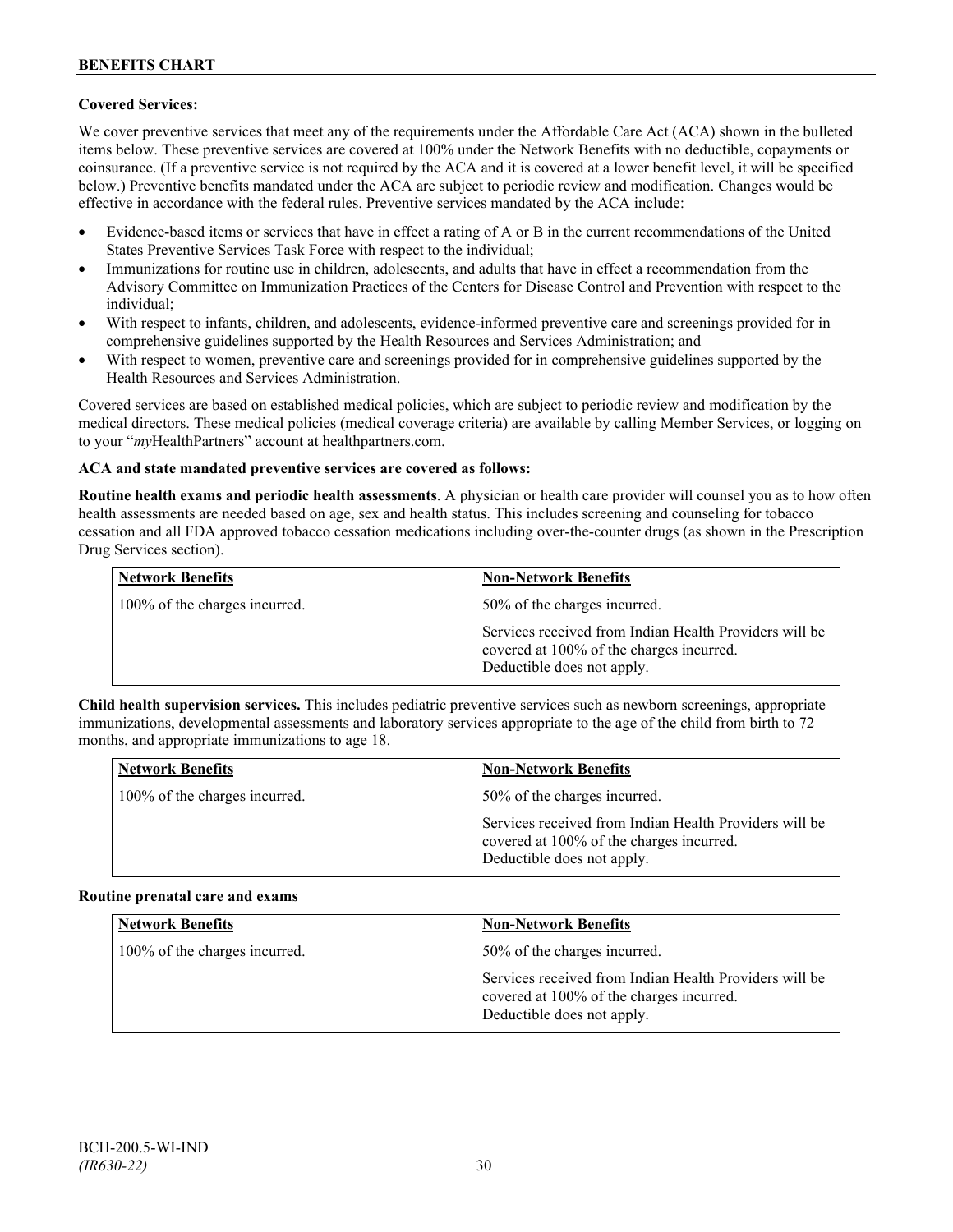**Routine postnatal care.** This includes health exams, assessments, education and counseling relating to the period immediately after childbirth.

| <b>Network Benefits</b>       | <b>Non-Network Benefits</b>                                                                                                      |
|-------------------------------|----------------------------------------------------------------------------------------------------------------------------------|
| 100% of the charges incurred. | 50% of the charges incurred.                                                                                                     |
|                               | Services received from Indian Health Providers will be<br>covered at 100% of the charges incurred.<br>Deductible does not apply. |

**Routine screening procedures for cancer.** This includes colorectal screening, digital rectal examinations and other cancer screenings recommended by the USPSTF with an A or B rating. Women's preventive health services below describe additional routine screening procedures for cancer.

| <b>Network Benefits</b>       | <b>Non-Network Benefits</b>                                                                                                      |
|-------------------------------|----------------------------------------------------------------------------------------------------------------------------------|
| 100% of the charges incurred. | 50% of the charges incurred.                                                                                                     |
|                               | Services received from Indian Health Providers will be<br>covered at 100% of the charges incurred.<br>Deductible does not apply. |

### **Routine eye and hearing exams for members under the age of 22**

| <b>Network Benefits</b>       | <b>Non-Network Benefits</b>                                                                                                      |
|-------------------------------|----------------------------------------------------------------------------------------------------------------------------------|
| 100% of the charges incurred. | 50% of the charges incurred.                                                                                                     |
|                               | Services received from Indian Health Providers will be<br>covered at 100% of the charges incurred.<br>Deductible does not apply. |

**Professional voluntary family planning services.** This includes services to prevent or delay a pregnancy, including counseling and education. Services must be provided by a licensed provider.

| <b>Network Benefits</b>       | <b>Non-Network Benefits</b>                                                                                                      |
|-------------------------------|----------------------------------------------------------------------------------------------------------------------------------|
| 100% of the charges incurred. | 50% of the charges incurred.                                                                                                     |
|                               | Services received from Indian Health Providers will be<br>covered at 100% of the charges incurred.<br>Deductible does not apply. |

### **Adult immunizations**

| Network Benefits              | <b>Non-Network Benefits</b>   |
|-------------------------------|-------------------------------|
| 100% of the charges incurred. | 100% of the charges incurred. |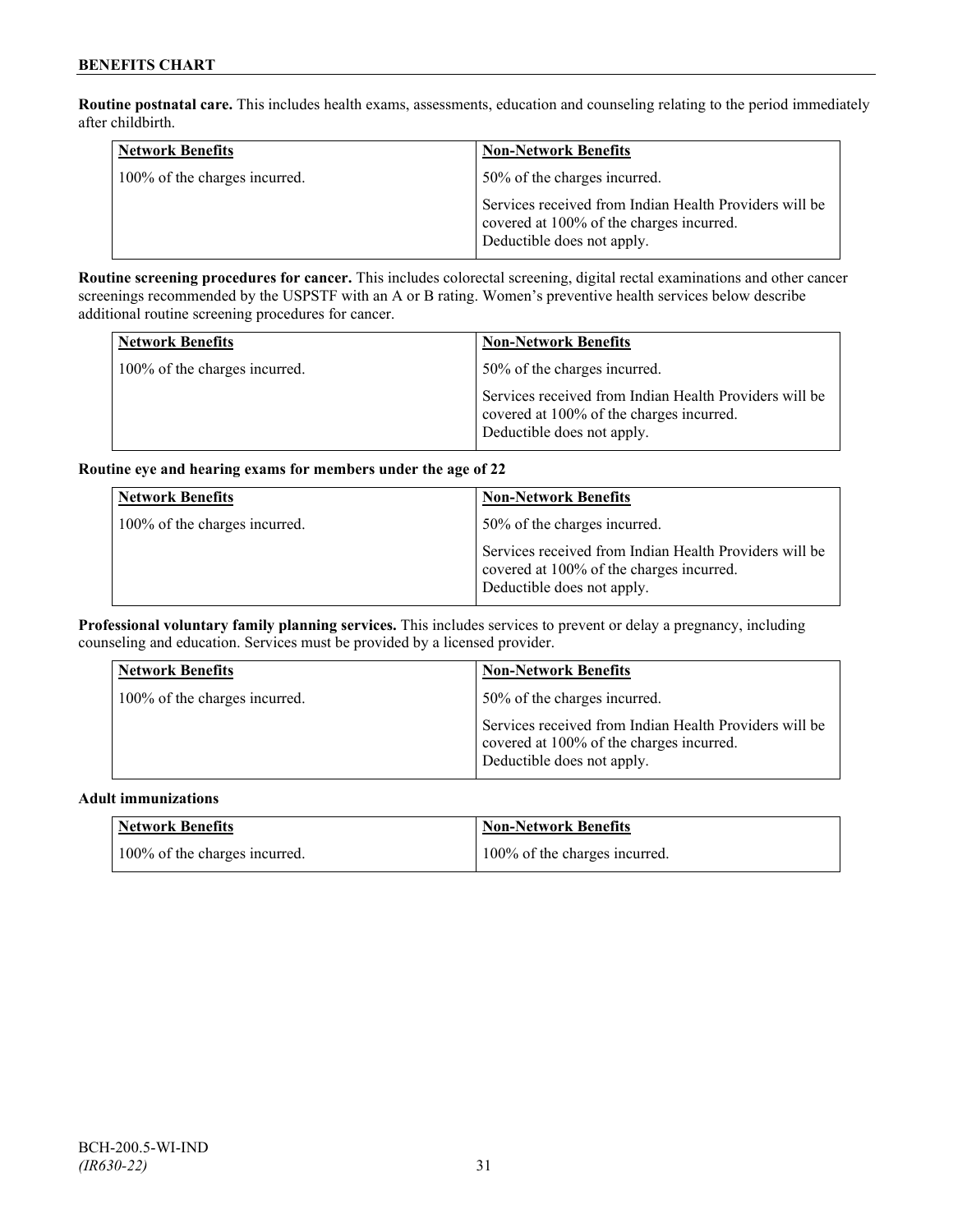**Women's preventive health services.** This includes mammograms, screenings for cervical cancer (pap smears), breast pumps, human papillomavirus (HPV) testing, counseling for sexually transmitted infections, counseling and screening for human immunodeficiency virus (HIV), and all FDA approved contraceptive methods as prescribed by a doctor, sterilization procedures, education and counseling (see the Prescription Drug Services section for coverage of oral contraceptive drugs). We also provide genetic screening for BRCA if someone in your family has the gene or you have a diagnosis of cancer.

The U.S. Preventive Services Task Force (USPSTF) recommends screening mammography, with or without clinical breast examination (CBE), every 1-2 years for women aged 40 and older. For women age 50 and older, we cover an annual mammogram.

| <b>Network Benefits</b>       | <b>Non-Network Benefits</b>                                                                                                      |
|-------------------------------|----------------------------------------------------------------------------------------------------------------------------------|
| 100% of the charges incurred. | 50% of the charges incurred.                                                                                                     |
|                               | Services received from Indian Health Providers will be<br>covered at 100% of the charges incurred.<br>Deductible does not apply. |

**Obesity screening and management.** We cover obesity screening and counseling for all ages during a routine preventive care exam. If you are age 18 or older and have a body mass index of 30 or more, we also cover intensive obesity management to help you lose weight. Your primary care doctor can coordinate these services.

| <b>Network Benefits</b>       | <b>Non-Network Benefits</b>                                                                                                      |
|-------------------------------|----------------------------------------------------------------------------------------------------------------------------------|
| 100% of the charges incurred. | 50% of the charges incurred.                                                                                                     |
|                               | Services received from Indian Health Providers will be<br>covered at 100% of the charges incurred.<br>Deductible does not apply. |

### **In addition to any ACA or state mandated preventive services referenced above, we cover the following eligible preventive services:**

### **Routine hearing exams for adults age 22 and older**

| <b>Network Benefits</b>                                                                            | <b>Non-Network Benefits</b>                                                                                                      |
|----------------------------------------------------------------------------------------------------|----------------------------------------------------------------------------------------------------------------------------------|
| 50% of the charges incurred.                                                                       | 50% of the charges incurred.                                                                                                     |
| Services received from Indian Health Providers will be<br>covered at 100% of the charges incurred. | Services received from Indian Health Providers will be<br>covered at 100% of the charges incurred.<br>Deductible does not apply. |

#### **Eye exams for adults diagnosed with diabetes**

| <b>Network Benefits</b>       | <b>Non-Network Benefits</b>                                                                                                      |
|-------------------------------|----------------------------------------------------------------------------------------------------------------------------------|
| 100% of the charges incurred. | 50% of the charges incurred.                                                                                                     |
|                               | Services received from Indian Health Providers will be<br>covered at 100% of the charges incurred.<br>Deductible does not apply. |

**Ovarian cancer surveillance tests for women who are at risk.** "At risk for ovarian cancer" means (1) having a family history that includes any of the following: one or more first-degree or second-degree relatives with ovarian cancer, clusters of female relatives with breast cancer or nonpolyposis colorectal cancer; or (2) testing positive for BRCA1 or BRCA2 mutations. "Surveillance tests for ovarian cancer" means annual screening using: CA-125 serum tumor marker testing, transvaginal ultrasound, pelvic examination or other proven ovarian cancer screening tests currently being evaluated by the federal Food and Drug Administration or by the National Cancer Institute.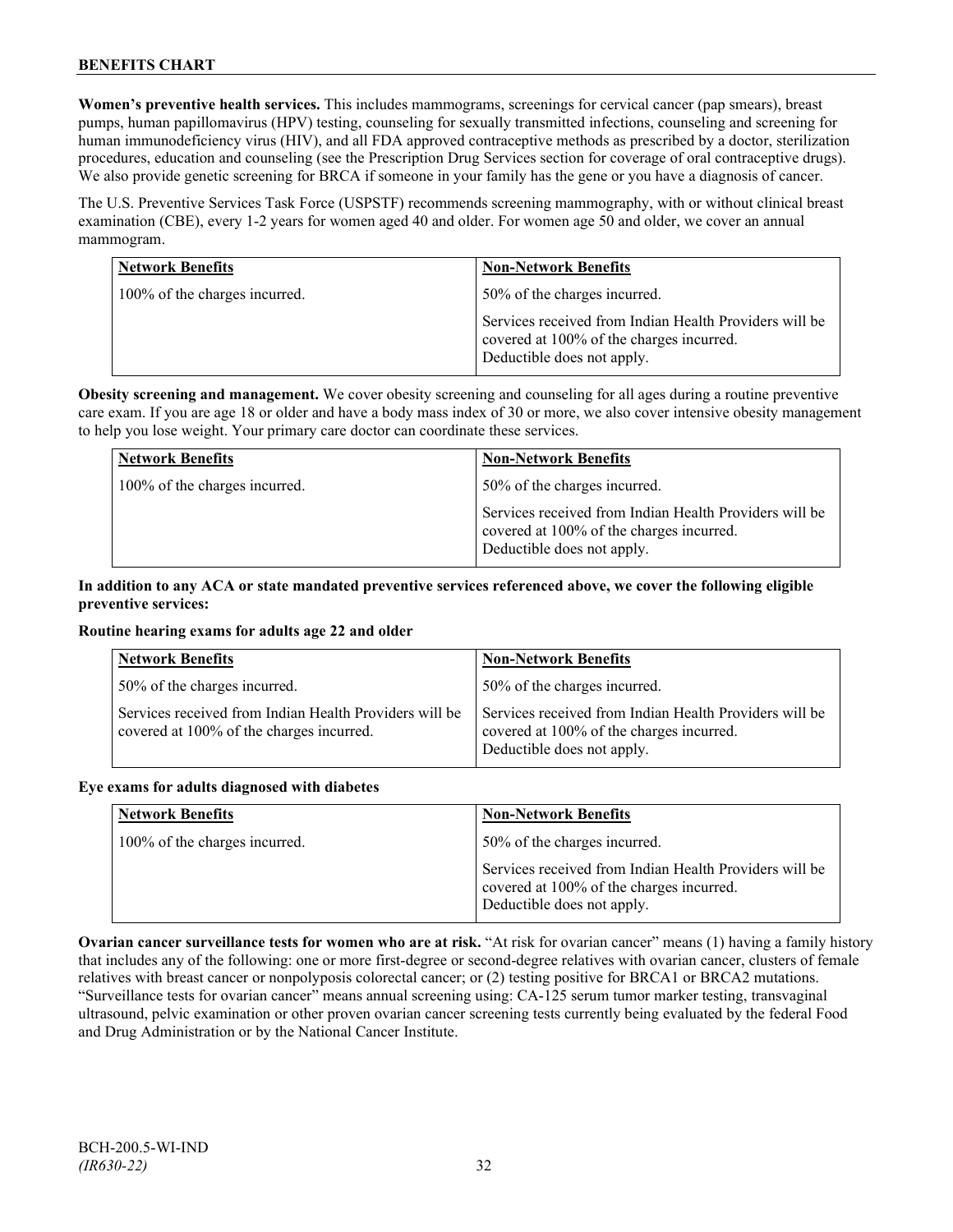| <b>Network Benefits</b>                                 | <b>Non-Network Benefits</b>                             |
|---------------------------------------------------------|---------------------------------------------------------|
| Coverage level is same as corresponding Network         | Coverage level is same as corresponding Non-Network     |
| Benefit, depending on type of service provided, such as | Benefit, depending on type of service provided, such as |
| Diagnostic Imaging Services, Laboratory Services        | Diagnostic Imaging Services, Laboratory Services        |
| Office Visits for Illness or Injury, or Preventive      | Office Visits for Illness or Injury, or Preventive      |
| Services.                                               | Services.                                               |

### **Limitations:**

• Services are not preventive if received as part of a visit to diagnose, manage or maintain an acute or chronic medical condition, illness or injury. When that occurs, unless otherwise indicated above, standard deductibles, copayments or coinsurance apply.

#### **Not Covered:**

- Routine eye exams for adults age 22 and older.
- See "Services Not Covered" in your Policy.

### **TELEHEALTH/TELEMEDICINE SERVICES**

#### **Definitions:**

**Telehealth, Telemedicine, or Virtual Care.** This is a means of communication between a health care professional and a patient. This includes the use of secure electronic information, imaging, and communication technologies, including:

- interactive audio or audio-video
- interactive audio with store-and-forward technology
- chat-based and email-based systems
- physician-to-physician consultation
- patient education
- data transmission
- data interpretation
- digital diagnostics (algorithm-enabled diagnostic support)
- digital therapeutics (the use of personal health devices and sensors, either alone or in combination with conventional drug therapies, for disease prevention and management)

#### Services can be delivered:

Synchronously: the patient and health care professional are engaging with one another at the same time; or Asynchronously: the patient and health care professional engage with each other at different points in time.

**Telephone Visits.** Live, synchronous, interactive encounters over the telephone between a patient and a healthcare provider.

**E-Visit or Chat-Based Visits.** Asynchronous online or mobile app encounters to discuss a patient's personal health information, vital signs, and other physiologic data or diagnostic images. The healthcare provider reviews and delivers a consultation, diagnosis, prescription or treatment plan after reviewing the patient's visit information.

**Virtuwell<sup>®</sup>.** This is an online service for you to receive a diagnosis and treatment for certain conditions, such as a cold, flu, ear pain and sinus infections. You may access the Virtuwell website at [virtuwell.com.](https://www.virtuwell.com/)

**Video Visits.** Live, synchronous, interactive encounters using secure web-based video between a patient and a healthcare provider.

#### **Covered Services:**

The Plan covers the following methods of receiving care for services that would be eligible under the Plan if the service were provided in person.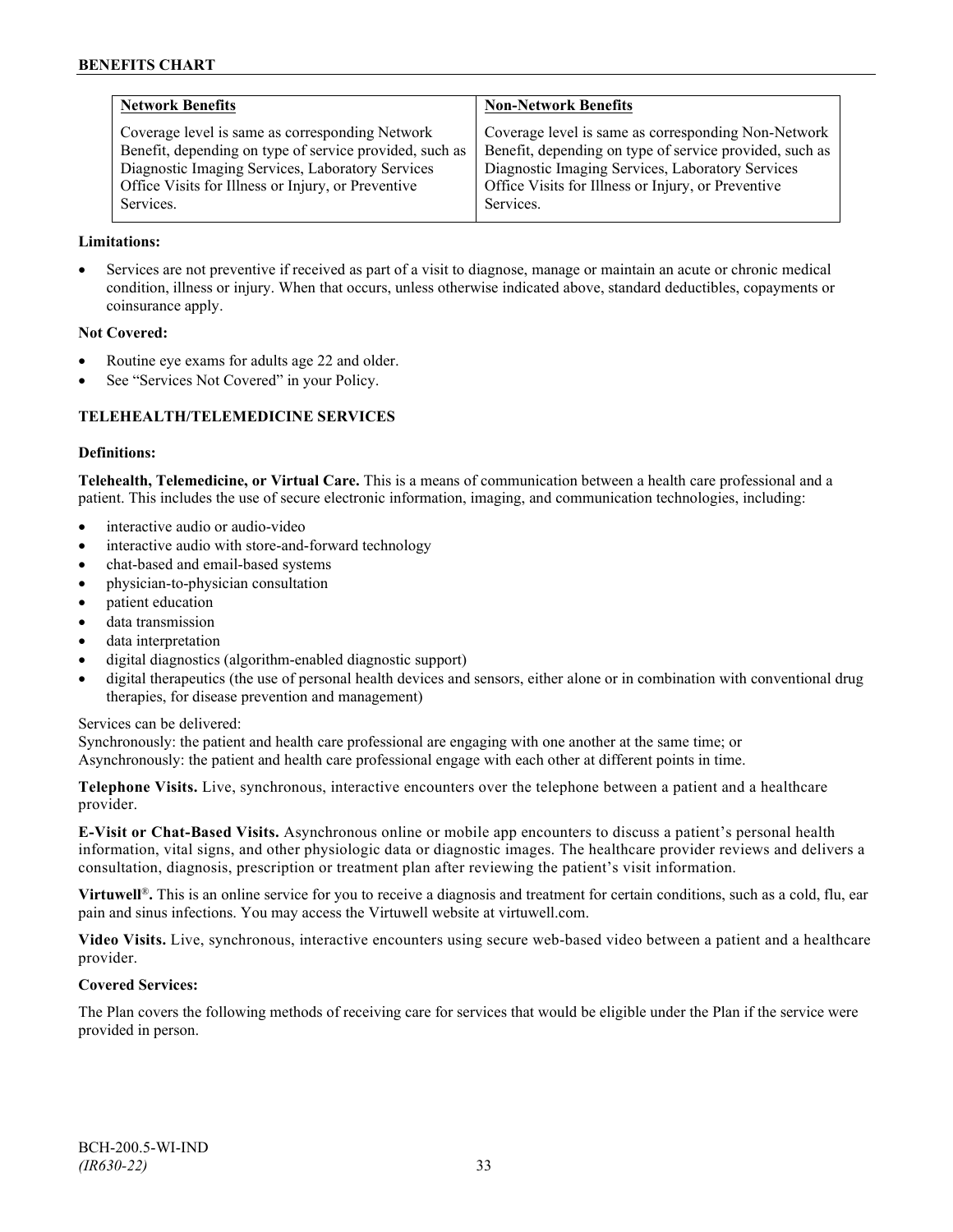#### **Scheduled telephone visits**

| <b>Network Benefits</b>                                | <b>Non-Network Benefits</b>                            |
|--------------------------------------------------------|--------------------------------------------------------|
| 100% of the charges incurred, subject to a             | 50% of the charges incurred.                           |
| copayment of \$10 per visit.                           | Services received from Indian Health Providers will be |
| Services received from Indian Health Providers will be | covered at 100% of the charges incurred.               |
| covered at 100% of the charges incurred.               | Deductible does not apply.                             |

#### **E-visits**

#### **Access to online care through Virtuwell at [virtuwell.com](http://www.virtuwell.com/)**

| <b>Network Benefits</b>       | <b>Non-Network Benefits</b> |
|-------------------------------|-----------------------------|
| 100% of the charges incurred. | No coverage.                |

### **All other E-visits**

| <b>Network Benefits</b>                                | <b>Non-Network Benefits</b>                            |
|--------------------------------------------------------|--------------------------------------------------------|
| 100% of the charges incurred, subject to a             | 50% of the charges incurred.                           |
| copayment of \$10 per visit.                           | Services received from Indian Health Providers will be |
| Services received from Indian Health Providers will be | covered at 100% of the charges incurred.               |
| covered at 100% of the charges incurred.               | Deductible does not apply.                             |

#### **Not Covered:**

See "Services Not Covered" in your Policy.

### **TRANSPLANT SERVICES**

#### **Applicable Definitions:**

**Autologous.** This is when the source of cells is from the individual's own marrow or stem cells.

**Allogeneic.** This is when the source of cells is from a related or unrelated donor's marrow or stem cells.

**Allogeneic Bone Marrow Transplant.** This is when the bone marrow is harvested from the related or unrelated donor and stored. The patient undergoes treatment which includes tumor ablation with high-dose chemotherapy and/or radiation. The bone marrow is reinfused (transplanted).

**Autologous Bone Marrow Transplant.** This is when the bone marrow is harvested from the individual and stored. The patient undergoes treatment which includes tumor ablation with high-dose chemotherapy and/or radiation. The bone marrow is reinfused (transplanted).

**Autologous/Allogeneic Stem Cell Support.** This is a treatment process that includes stem cell harvest from either bone marrow or peripheral blood, tumor ablation with high-dose chemotherapy and/or radiation, stem cell reinfusion, and related care. Autologous/allogeneic bone marrow transplantation and high dose chemotherapy with peripheral stem cell rescue/support are considered to be autologous/allogeneic stem cell support.

**Designated Transplant Center.** This is any health care provider, group or association of health care providers designated by us to provide services, supplies or drugs for specified transplants for our Insureds.

**Transplant Services.** This is transplantation (including retransplants) of the human organs or tissue listed below, including all related post-surgical treatment, follow-up care and drugs and multiple transplants for a related cause. Transplant services do not include other organ or tissue transplants or surgical implantation of mechanical devices functioning as a human organ, except surgical implantation of an FDA approved Ventricular Assist Device (VAD) or total artificial heart, functioning as a temporary bridge to heart transplantation.

Prior authorization is required prior to consultation to support coordination of care and benefits.